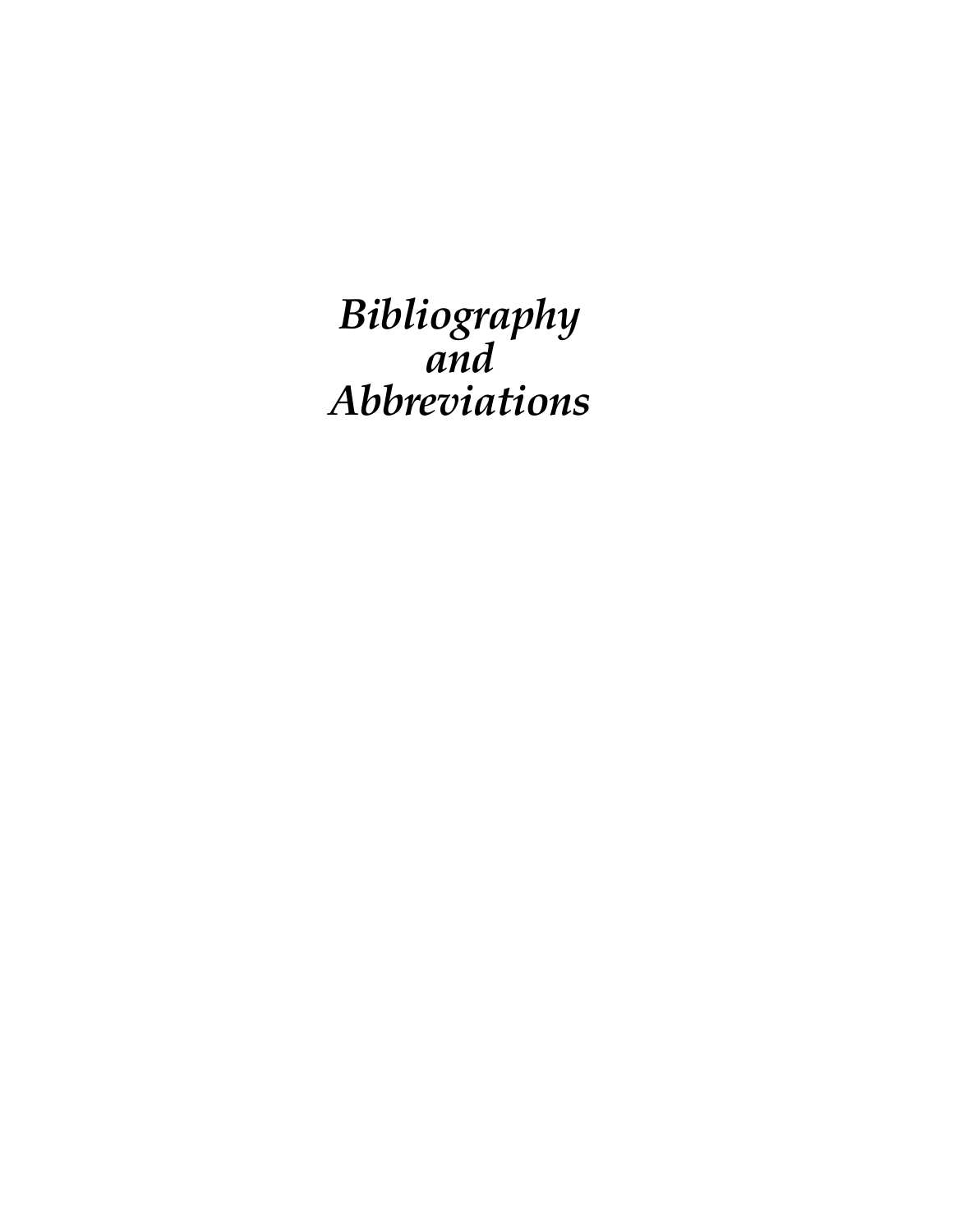# **CONTENTS**

| Dictionaries, Lexicons, Concordances, Encyclopedias  475 |  |
|----------------------------------------------------------|--|
|                                                          |  |
|                                                          |  |
|                                                          |  |
|                                                          |  |
|                                                          |  |
|                                                          |  |
|                                                          |  |
|                                                          |  |
|                                                          |  |
|                                                          |  |
|                                                          |  |
|                                                          |  |
|                                                          |  |
|                                                          |  |
|                                                          |  |
|                                                          |  |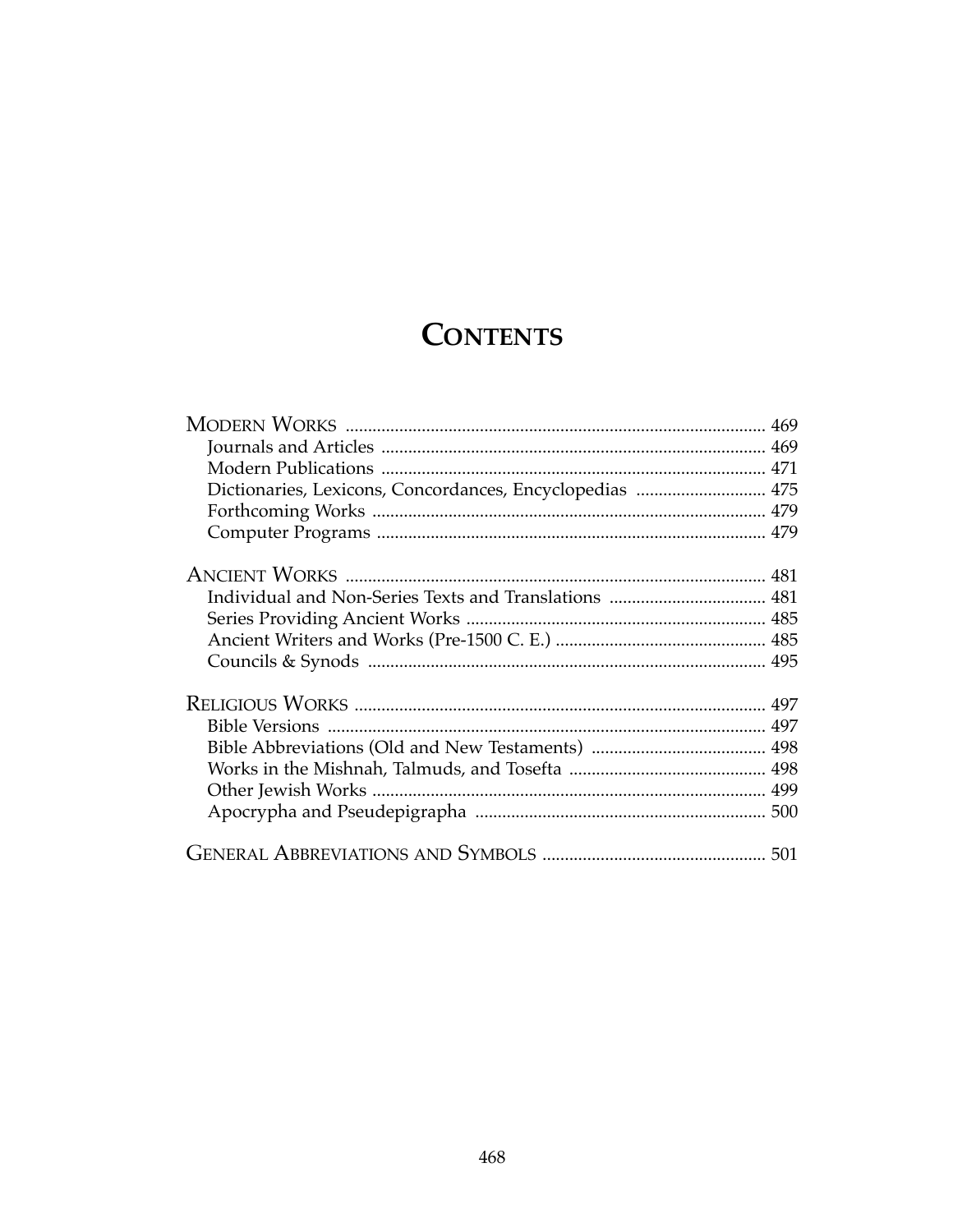# *Modern Works*

## **Journals and Articles**

| AnB          | Analecta Bollandiana.                                         |
|--------------|---------------------------------------------------------------|
|              | 69 (1951), pp. 1-38. Grégoire, Henri. "La Véritable Date du   |
|              | Martyre de S. Polycarpe (23 Février 177) et le (Corpus        |
|              | Polycarpianum)."                                              |
| <b>AOASH</b> | Acta Orientalia Academiae Scientiarum Hungaricae              |
|              | 2 (1952), pp. 143-164. Trencsényi-Waldapfel, I. "Tragédie     |
|              | grecque à sujet biblique."                                    |
| <b>AUSS</b>  | Andrews University Seminary Studies                           |
|              | 3 (1965), pp. 18-33. Kraft, Robert A. "Some Notes on Sab-     |
|              | bath Observance in Early Christianity."                       |
|              | 3 (1965), pp. 85-96. Geraty, Lawrence T. "The Pascha and      |
|              | the Origin of Sunday Observance."                             |
| <b>BAR</b>   | <b>Biblical Archaeology Review</b>                            |
|              | 20.6 (Nov. / Dec. 1994), pp. 52–55, 82. Abegg, Martin. "Paul, |
|              | 'Works of the Law' and MMT."                                  |
|              | 20.6 (Nov./Dec. 1994), pp. 56-61. Qimron, Elisha and          |
|              | Strugnell, John. "For this You Waited 35 Years."              |
| <b>BASOR</b> | Bulletin of the American Schools of Research                  |
|              | 123 (1951), pp. 30–32. Brownlee, William H. "Light on the     |
|              | Manual of Discipline (DSD) from the Book of Jubilees."        |
| <b>GAK</b>   | Gesammelte Aufsätze zur Kirchengeschichte                     |
|              | 2 (1928), pp. 204–224. Holl, K. "Ein Bruchstück aus einem     |
|              | bisher unbekannten Brief des Epiphanius." Originally          |
|              | pub. in Festgabe für Adolf Jülicher, pp. 159-189. Tübin-      |
|              | gen, Mohr, 1927.                                              |
| <b>HUCA</b>  | Hebrew Union College Annual                                   |
|              | 42 (1971), pp. 227-242. Wacholder, Ben Zion and Weisberg,     |
|              | David B. "Visibility of the New Moon in Cuneiform and         |
|              | Rabbinic Sources."                                            |
|              | 54 (1983), pp. 123–133. Wacholder, Ben Zion. "The Calendar    |
|              | of Sabbath Years During the Second Temple Era: A Re-          |
|              | sponse."                                                      |
| JBL          | Journal of Biblical Literature                                |
|              | 79 (1960), pp. 32-47. Grintz, Jehoshua M. "Hebrew as the      |
|              | Spoken and Written Language in the Last Days of the           |
|              | Second Temple."                                               |
| JEA          | Journal of Egyptian Archaeology                               |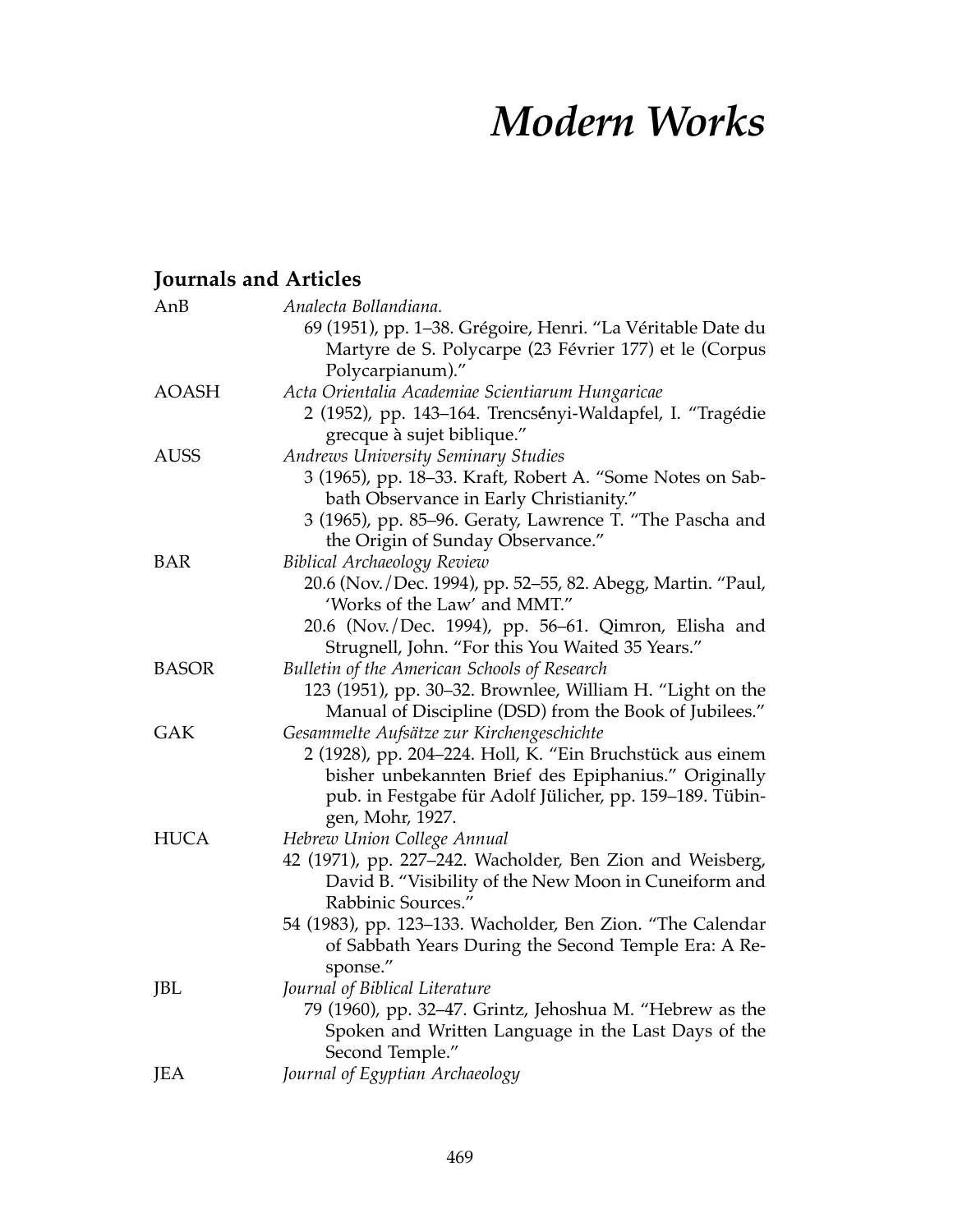|             | 8 (1922), pp. 41–44. Smith, Sidney. "The Relation of Mar-     |
|-------------|---------------------------------------------------------------|
|             | duk, Ashur, and Osiris."                                      |
| JQR         | The Jewish Quarterly Review (New Series)                      |
|             | 37 (1946–1947), pp. 1–30, 125–137, 249–263. Taeubler, Eu-     |
|             | gene. "Jerusalem 201 to 199 B.C.E. on the History of a        |
|             | Messianic Movement."                                          |
|             | 60 (1969–1970), pp. 187–196. Zeitlin, Solomon. "Judaism       |
|             | and Professors of Religion."                                  |
|             |                                                               |
|             | 60 (1969–1970), pp. 197–212. Lachs, Samuel Tobias. "Rabbi     |
|             | Abbahu and the Minim."                                        |
| JTS         | The Journal of Theological Studies.                           |
|             | 3 (1952) pp. 79–83. Telfer, W. "The Date of the Martyrdom     |
|             | of Polycarp."                                                 |
|             | 9 (1958), pp. 305–307. Barrett, C. K. "Luke XXII. 15: To Eat  |
|             | the Passover."                                                |
|             | 25 (1923–1924), pp. 254–270. Brightman, F. E. "The Quar-      |
|             | todeciman Question."                                          |
| JTS (NS)    | The Journal of Theological Studies (New Series).              |
|             | 9 (1958), pp. 26–37. Pollard, T. E. "The Origin of the Name   |
|             | Christiani."                                                  |
|             | 19 (1968), pp. 509–531. Barnes, Timothy D. "Pre-Decian        |
|             | Acta Martyrum."                                               |
|             | 24 (1973), pp. 74–84. Richardson, Cyril C. "A New Solution    |
|             | to the Quartodeciman Riddle."                                 |
| OC(NS)      | Oriens Christianus (New Series)                               |
|             | 6 (1916) p. 223–239. Kluge, Theodor and Baumstark,            |
|             |                                                               |
|             | Anton. "Oster- und Pfingstfeier Jerusalems im siebten         |
|             | Jahrhundert."                                                 |
| <b>PBA</b>  | Proceedings of the British Academy.                           |
|             | 10 (1923), pp. 301–339. Burkitt, F. C. "The Early Syriac Lec- |
|             | tionary System."                                              |
| <b>PSBA</b> | Proceedings of the Society of Biblical Archaeology            |
|             | 33 (1911), pp. 183-185. Sayce, A. H. "Aramaic Ostracon        |
|             | from Elephantine."                                            |
| REJ         | Revue evtudes Juives.                                         |
|             | 46 (1903), pp. 48–73, 161–177. Kuiper, K. "Le Poe;te juif     |
|             | Ezevchiel."                                                   |
| <b>RQH</b>  | Revue Des Questions Historiques.                              |
|             | 28 (1880), pp. 5-42. Duchesne, Louis. "La Question de La      |
|             | Paque."                                                       |
| SEL         | Studi Epigrafici e Lingistici                                 |
|             | 1 (1984), pp. 121–130. Weinfeld, M. "Kuntillet ÔAjrud In-     |
|             | scriptions and Their Significance."                           |
| <b>SNT</b>  | Supplements to Novum Testamentum: Neotestamentica et Patris-  |
|             | tica.                                                         |
|             | 6 (1962), pp. 272-281. Dugmore, C. W. "Lord's Day and         |
|             | Easter."                                                      |
| <b>SP</b>   | Studia Patristica.                                            |
|             |                                                               |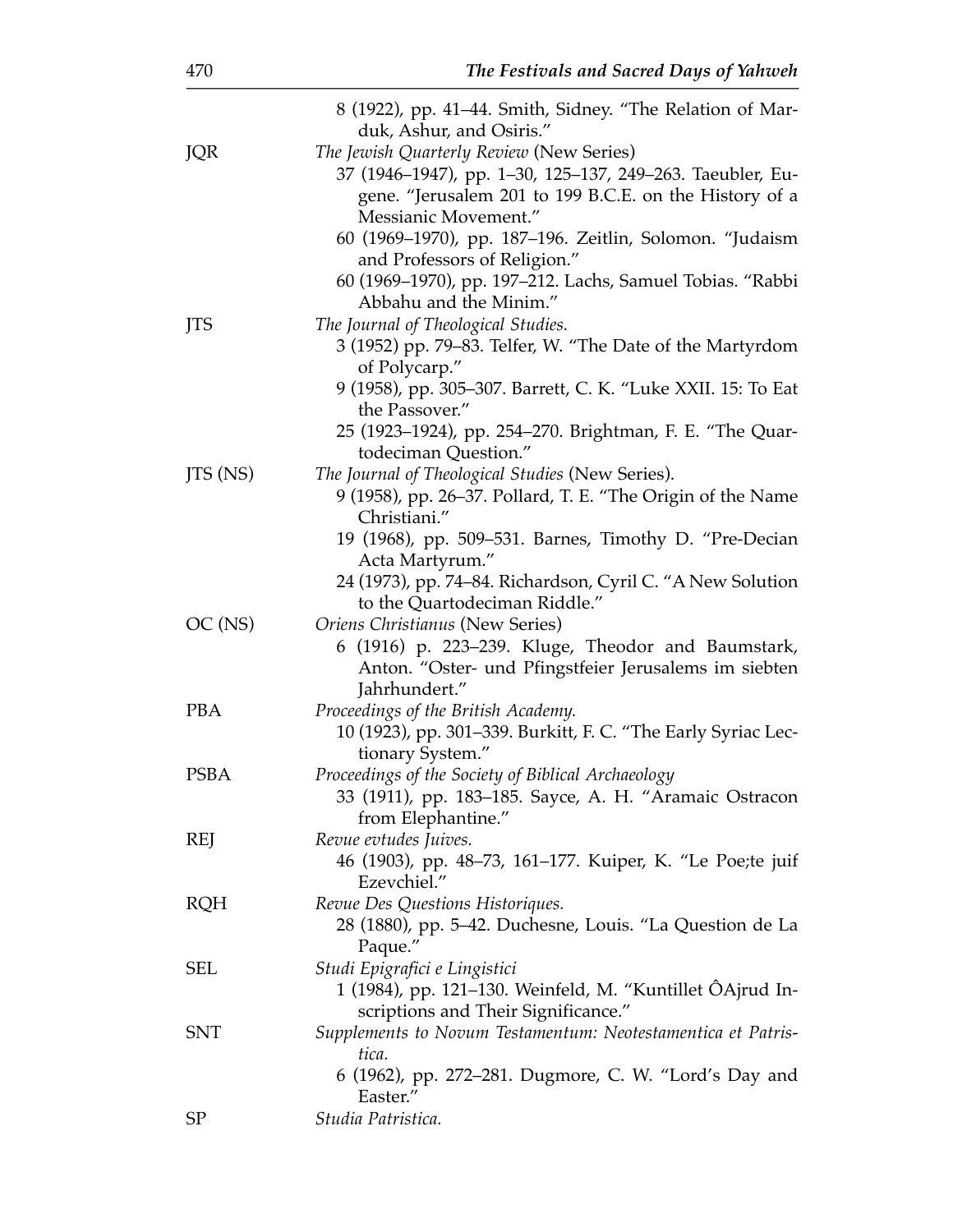|             | 4 (1961), pp. 411–421. Dugmore, C. W. "A Note on the Quar-       |
|-------------|------------------------------------------------------------------|
|             | todecimans." Papers presented to the Third International         |
|             | Conference on Patristic Studies held at Christ Church,           |
|             | Oxford, 1959. Part II, Biblica, Patres Apostolic, Histor-        |
|             | ica. Ed. F. L. Cross, Akademie-Verlag, Berlin.                   |
| <b>VT</b>   | Vetus Testamentum                                                |
|             | 7 (1957), pp. 250–307. Segal, J. B. "Intercalation and the He-   |
|             | brew Calendar."                                                  |
|             | 15 (1965), pp. 395–398. Snaith, N. H. "ים־סוֹף": THE SEA OF      |
|             | REEDS: THE RED SEA."                                             |
| <b>ZDMG</b> | Zeitschrift der Deutschen Morgenländischen Gesellschaft          |
|             | 27 (1873), pp. 566-625. Bickell, G. "Die Gedichte des Cyril-     |
|             | lonas nebst einigen anderen syrischen Ineditis."                 |
|             | 59 (1905), pp. 341-342. Praetorius, Fr. "Über "Jesus" und        |
|             | ähnliche hebräische Eigennamen."                                 |
| <b>ZNW</b>  | Zeitschrift für die Neutestamentliche Wissenschaft und die Kunde |
|             | des Urchristentums                                               |
|             | 7 (1906), pp. 1-33. Schwartz, Eduard. "Osterbetrachtun-          |
|             | gen." Repr. in Schwartz, Eduard, Gesammelte Schriften,           |
|             | 5:1–41. Berlin: de Gruyter. 1063.                                |
| <b>ZRG</b>  | Zeitschrift für Religions und Geistesgeschichte                  |
|             | 5 (1953), pp. 335–365. Winter, Paul. "MONOΓΕΝΗΣ ΠΑΡΑ             |
|             | ΠΑΤΡΟΣ."                                                         |
|             |                                                                  |

#### **Modern Publications**

| <b>AAO</b>  | Frazer, James George. Adonis, Attis, Osiris: Studies in the His-<br>tory of Oriental Religion, 3rd ed., rev. and enlarged. 2 vols.                                                                          |
|-------------|-------------------------------------------------------------------------------------------------------------------------------------------------------------------------------------------------------------|
|             | bound as one, Part IV of The Golden Bough, A study in Magic<br>and Religion, University Books, New York, 1961.                                                                                              |
| <b>ACC</b>  | Bingham, Joseph. Origines Ecclesiasticae: The Antiquities of the<br>Christian Church. 2 vols. Henry G. Bohn., London, 1850.                                                                                 |
| <b>APOJ</b> | Sachau, C. Eduard. Aramäische Papyrus und Ostraka aus einer<br>jüdischen Militär-Kolonie zu Elephantine. 2 vols. Leipzig, J. C.<br>Hinrichs, 1911.                                                          |
| <b>BCal</b> | Goudoever, J. Van. Biblical Calendars. 2nd rev. ed. by E. J. Brill,<br>Leiden, 1961.                                                                                                                        |
| <b>BCR</b>  | Loisy, Alfred F. The Birth of the Christian Religion (la Naissance<br>du Christianisme). University Books, Inc., New York, 1962.                                                                            |
| BE          | Driver, S. R. The Book of Exodus, In the Revised Version With In-<br>troduction and Notes. The Syndics of the Cambridge Univer-<br>sity Press, London, 1953.                                                |
| BN          | Barnes, Albert. Notes, Explanatory and Practical, on the Acts of<br>the Apostles, 12th ed., New York, Harper & Brothers, 1854.                                                                              |
| CAIB        | Isbell, Charles D. Corpus of the Aramaic Incantation Bowls. So-<br>ciety of Biblical Literature and Scholars Press. University<br>of Montana, Missoula, Montana. Dissertation Series, Num-<br>ber 17, 1975. |
| <b>CGS</b>  | A Companion to Greek Studies. Ed. by Leonard Whibley. 4th ed.,                                                                                                                                              |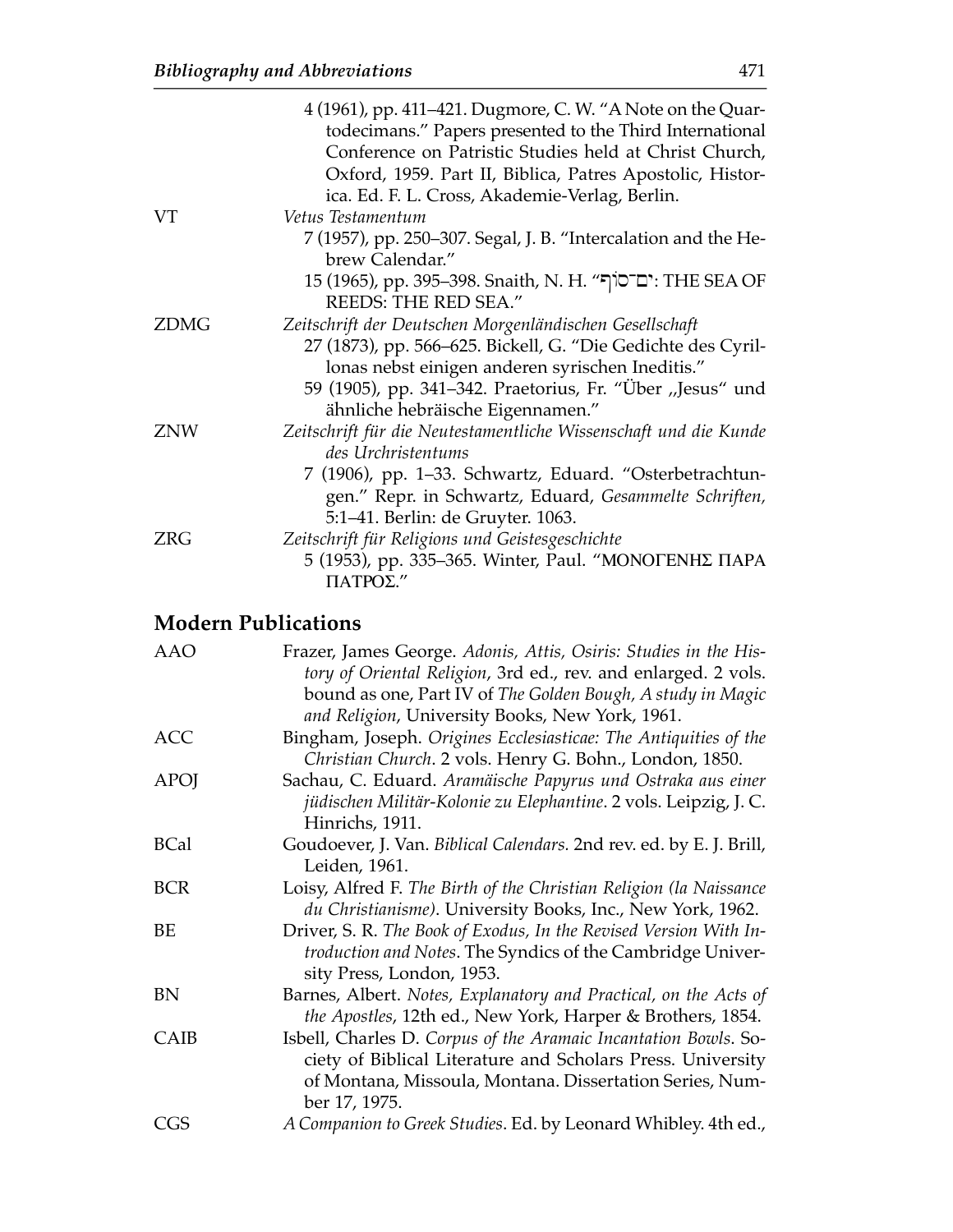|              | rev., Hafner Publishing Company, New York and London,<br>1968.                                                                                                                                                                                   |
|--------------|--------------------------------------------------------------------------------------------------------------------------------------------------------------------------------------------------------------------------------------------------|
| CJO          | Schwartz, Eduard. Christliche und jüdische Ostertafeln. Ab-<br>handlungen der Gesellschaft der Wissenschaften zu Göt-<br>tingen, philologisch-historische Klasse, n.s 8, 6. Berlin:<br>Weidmann, 1905.                                           |
| <b>CRG</b>   | Hardy, E. G. Christianity and the Roman Government. London,<br>1894. A 2nd ed. of this indispensable work was combined<br>with a few other essays and called Studies in Roman His-<br>tory, London, 1906.                                        |
| <b>CSJBO</b> | Daley, Robert J. Christian Sacrifice: The Judaeo-Christian Back-<br>ground before Origen. The Catholic University of America<br>Press, Washington, D.C., 1978.                                                                                   |
| <b>CTM</b>   | Herford, R. Travers. Christianity in Talmud and Midrash. Refer-<br>ence Book Publishers, Inc., Clifton, New Jersey, 1966.                                                                                                                        |
| <b>DJS</b>   | Schechter, S. Documents of Jewish Sectaries. 2 vols. London,<br>Cambridge University Press, 1910. Reprinted by KTAV<br>Publishing House, Inc., 1970.                                                                                             |
| <b>DPDQ</b>  | Lohse, Bernhard. Das Passafest der Quartadecimaner. C. Bertels-<br>mann Verlag Gütersloh, 1953. Beiträge zur Förderung<br>christlicher Theologie, Sammlung wissenschaftlicher Mon-<br>graphien, band 54.                                         |
| <b>DSSE</b>  | Vermes, G. The Dead Sea Scrolls in English. Penguin Books,<br>Middlesex, England, rev. ed. 1968.                                                                                                                                                 |
| EAC          | Noth, M. Exodus: A Commentary. Transl. by J. S. Bowden. Old<br>Testament Library, London: S.C.M. Press, LTD., 1962.                                                                                                                              |
| ECJ          | Sigal, Phillip. The Emergence of Contemporary Judaism. Vol. 1,<br>pts. 1 and 2. The Pickwick Press, Pittsburgh, Pennsylvania,<br>1980.                                                                                                           |
| ECS          | Yost, Frank H. The Early Christian Sabbath. Pacific Press Pub-<br>lishing Association, Mountain View, California, 1947.                                                                                                                          |
| ECY          | McArthur, A. Allan. The Evolution of the Christian Year. Lon-<br>don, SCM Press, 1953.                                                                                                                                                           |
| EJMC         | Burnaby, Sherrard Beaumont. Elements of the Jewish and<br>Muhammadan Calendars. George Bell & Sons, London, 1901.                                                                                                                                |
| <b>ELS</b>   | Cullmann, Oscar and Leenhardt, F. J. Essays on the Lord's Sup-<br><i>per</i> . Trans by Davies, J. G. John Knox Press, Richmond, Vir-<br>ginia, 1958.                                                                                            |
| <b>EPC</b>   | Canfield, Leon Hardy. The Early Persecutions of the Christians.<br>Stludies in History, Economics and Public Law, vol. 55.2<br>(Columbia University Studies in the Social Sciences, 136;<br>New York, 1968). Reprint: AMS Press, New York, 1968. |
| ESE          | Lidzbarski, Mark. Ephemeris für Semitische Epigraphik. 3 vols.<br>Verlag Von Alfred Töpelmann, Giessen. Vormals J. Richer.<br>Verlagsbuchhandlung, vol. 1, 1900–1902, vol. 2, 1903–1907,<br>vol. 3, 1909–1915.                                   |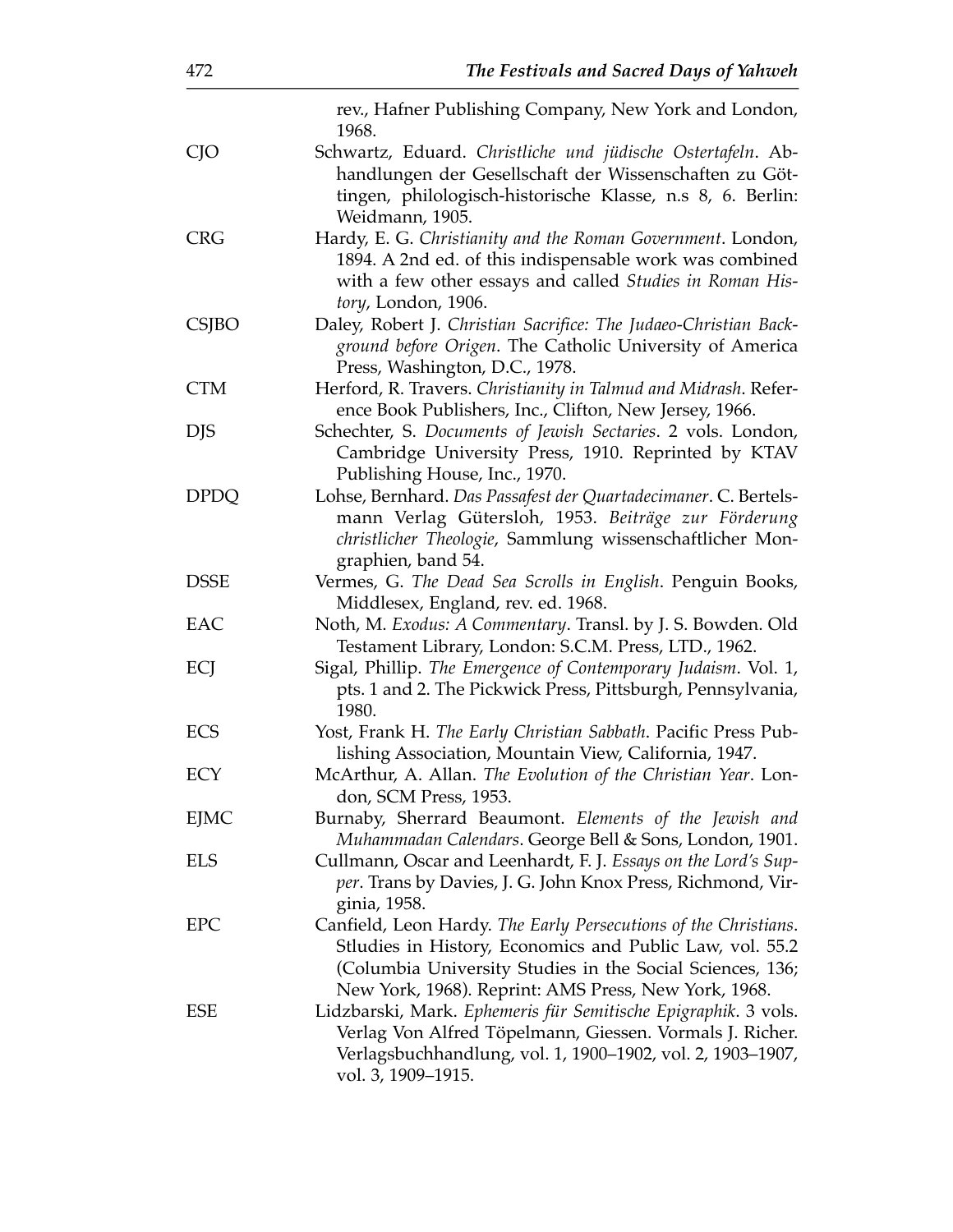| EWJ          | Jeremias, Joachim. The Eucharistic Words of Jesus. Transl. from<br>Ger. by Norman Perrin. Charles Scribner's Sons, New                                                                                                                                                                                                                                                                     |
|--------------|--------------------------------------------------------------------------------------------------------------------------------------------------------------------------------------------------------------------------------------------------------------------------------------------------------------------------------------------------------------------------------------------|
| FA           | York, 1966.<br>Leslau, Wolf. Falasha Anthology. New Haven, Yale University<br>Press, 1951. Yale Judaica Series, vol. 6.                                                                                                                                                                                                                                                                    |
| <b>FEPC</b>  | Moffatt, James. The First Epistle of Paul to the Corinthinas. Hod-<br>der and Stoughton, London, 1938.                                                                                                                                                                                                                                                                                     |
| <b>FPP</b>   | Neusner, J. From Politics to Piety: The Emergence of Pharisaic Ju-<br>daism. Prentice-Hall, Inc., New Jersey, 1973.                                                                                                                                                                                                                                                                        |
| GDJ          | Graetz, Heinrich Hirsch. Geschichte der Juden von den ältesten<br>Zeiten bis auf die Gegenwart. 11 vols. ed. M. Leipzig Brann.<br>O. Leiner, 1897-1911.                                                                                                                                                                                                                                    |
| <b>HBC</b>   | Finegan, Jack. Handbook of Biblical Chronology. Princeton, New<br>Jersey, Princeton University Press, 1964.                                                                                                                                                                                                                                                                                |
| <b>HCC</b>   | Hefele, Charles Joseph. A History of the Christian Councils, from<br>the Original Documents, to the Close of the council of Nicaea,<br>A.D. 325; Edinburgh: T. & T. Clark, 1894.                                                                                                                                                                                                           |
| HCJ          | Tcherikover, Victor. Hellenistic Civilization and the Jews. Transl. by<br>S. Applebaum. A Temple Book, Atheneum, New York, 1975.                                                                                                                                                                                                                                                           |
| <b>HDP</b>   | Allard, Paul. Histoire des persécutions pendant les deux premiers<br>siècles. 3rd ed., Paris, V. Lecoffre, 1903.                                                                                                                                                                                                                                                                           |
| HJP          | Schürer, Emil. The History of the Jewish People in the Age of Jesus<br>Christ $(175 B.C. - A.D. 135)$ . 3 vols. First editions and<br>reprints 1885–1924. Eng. version rev. and ed. by Geza Ver-<br>mes & Fergus Millar (vol. 2 with Matthew Black; vol. 3<br>with Martin Goodman). Edinburgh, T. & T. Clark LTD. Vol.<br>1, 1973. vol. 2, 1979, vol. 3, pt. 1, 1986, vol. 3, pt. 2, 1987. |
| <b>IHG</b>   | Harris, R. Laird. Introductory Hebrew Grammar. Wm. B. Eerd-<br>mans Publishing Company, Michigan. 4th ed., 1955.                                                                                                                                                                                                                                                                           |
| <b>IIRC</b>  | <i>Israel: Its Role in Civilization. Ed. by Moshe Davis. The Semi-</i><br>nary Israel Institute of the Jewish Theological Seminary of<br>American, Harper & Brothers, New York, 1956.                                                                                                                                                                                                      |
| JH           | Hengel, Martin. Judaism and Hellenism. 2 vols. Transl. from<br>Ger. by J. Bowden. Fortress Press, London and Philadel-<br>phia, 1974.                                                                                                                                                                                                                                                      |
| <b>JSGRP</b> | Goodenough, Erwin R. Jewish symbols in the Greco-Roman Pe-<br>riod. 13 vols. Bolingen Foundation Inc., Pantheon Books<br>Inc., New York, 1953-1968.                                                                                                                                                                                                                                        |
| JSMIA        | Jewish Studies in Memory of Israel Abrahams. The Faculty and<br>Visting Teachers of the Jewish Institute of Relgion. New<br>York, Press of the Jewish institute of Religion, 1927. F.<br>Moore, George, "Simon the Righteous," pp. 348-364.                                                                                                                                                |
| KА           | Meshel, Z. Kuntillet 'Ajrud. A Religious Centre from the Time of<br>the Judaean Monarchy on the Border of Sinai, Jerusalem, Israel<br>Museum, Catalogue no. 175, 1978.                                                                                                                                                                                                                     |
| <b>KBFY</b>  | Zvi, Ankori. Karaites in Byzantium: The Formative Years, 970–<br>1100. AMS Press, New York, 1968.                                                                                                                                                                                                                                                                                          |
| LD           | Audet, J.-P. La Didachè, instructions des Apôtres. Paris, J. Ga-                                                                                                                                                                                                                                                                                                                           |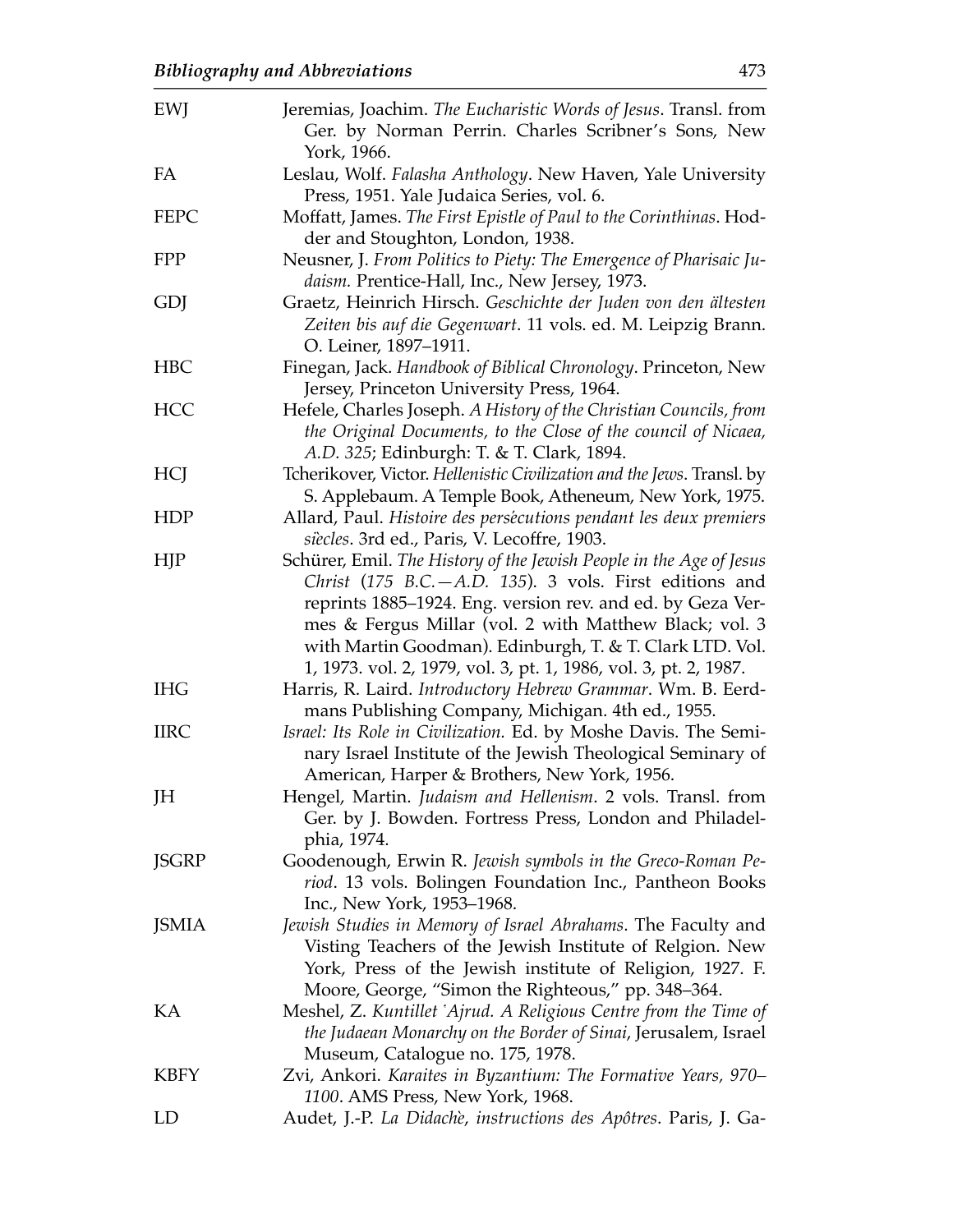| 474          | The Festivals and Sacred Days of Yahweh                                                                                                                                                                                        |
|--------------|--------------------------------------------------------------------------------------------------------------------------------------------------------------------------------------------------------------------------------|
|              | balda, 1958.                                                                                                                                                                                                                   |
| LJ           | Ginzberg, Louis. The Legends of the Jews. 7 vols. Philadelphia,<br>The Jewish Publication Society of America, 1968.                                                                                                            |
| LS           | Le Moyne, Jean. Les Sadduceens. Paris, Librairie Lecoffre, 1972.                                                                                                                                                               |
| <b>MAR</b>   | The Mythology of All Races. 13 vols. Ed. by George Foot Moore,<br>et al. Archaeological Institute of America, Marshall Jones<br>Company, Boston, 1932.                                                                         |
| <b>MCAE</b>  | Wilkinson, John Gardner. Manners and Customs of the Ancient<br>Egyptians. 3 vols. London, J. Murray, 1837-1841.                                                                                                                |
| <b>MCM</b>   | Ginsburg, Christian D. The Massorah Compiled From Manu-<br>scripts. 4 vols. KTAV Publishing House, Inc., 1975.                                                                                                                 |
| Meg. I       | Lamon, Robert S. and Shipton, Geoffrey M. Megiddo I: Seasons<br>of 1925–34, Strata I–V. The University of Chicago Press,<br>Chicago, Illinois, 1939. The University of Chicago Oriental<br>Institute Publications Volume 42.   |
| <b>MLDSS</b> | Burrows, Millar. More Light on the Dead Sea Scrolls. The Viking<br>Press, New York, 1958.                                                                                                                                      |
| <b>MNY</b>   | Reisel, M. The Mysterious Name of Y.H.W.H. Royal Van Gor-<br>cum LTD., Assen, Netherlands, 1957.                                                                                                                               |
| <b>MRD</b>   | Davies, Edward. The Mythology and Rites of the British Druids.<br>London, J. Booth, 1809.                                                                                                                                      |
| <b>NYT</b>   | New York Times, CXII (Oct. 12, 1962), pp. 2, 20. Article by<br>Lewis Funke. "A New translation Alters Bible."                                                                                                                  |
| Patrol., 1   | Quasten, Johnannes. Patrology. Vol. 1, "The Beginnings of Pa-<br>tristic Literature." Christian Classics, Inc., Westminster,<br>Maryland, 1983 First published by Spectrum of Utrecht,<br>Holland, 1950.                       |
| <b>PCAE</b>  | Parker, Richard A. The Calendars of Ancient Egypt. Studies in<br>Ancient Oriental Civilizations. Oriental Institute, 26, 1950.                                                                                                 |
| <b>PCB</b>   | Peake's Commentary on the Bible, Completely Revised and Reset.<br>Ed. by Matthew Black and H. H. Rowley. Thomas Nelson<br>and Sons LTD, 1962.                                                                                  |
| <b>PHT</b>   | Gaster, Theodor Herzel. Passover: Its History and Traditions.<br>Beacon Press, Boston, 1949.                                                                                                                                   |
| PIEC         | Workman, Herbert B. Persecution in the Early Church: a Chapter<br>in the History of Renuncia. William Clowes and Sons, Lim-<br>ited, London and Beccles. Reprinted by Jennings and Gra-<br>ham, Cincinati, Ohio, 2nd ed. 1906. |
| <b>PSSP</b>  | Saldarini, Anthony J. Pharisees, Scribes and Sadducees in Pales-<br>tinian Society: A Sociological Approach. Michael Glazier,<br>Wilmington, Delaware, 1988.                                                                   |
| <b>PUO</b>   | Huber, Wolfgang. Passa und Ostern: Untersuchungen zur Oster-<br>feier der alten Kirche. Verlag Alfred Töpelmann, Berlin, 1969.                                                                                                 |
| <b>SACE</b>  | Horner, G. The Statutes of the Apostles or Canones Ecclesiastici.<br>London, Williams & Norgate, 1904.                                                                                                                         |
| SAJ          | Coggins, R. J. Samaraitans and Jews: The Origins of Samari-<br>tanism Reconsidered. John Knox Press, Atlanta, Georgia,<br>1975.                                                                                                |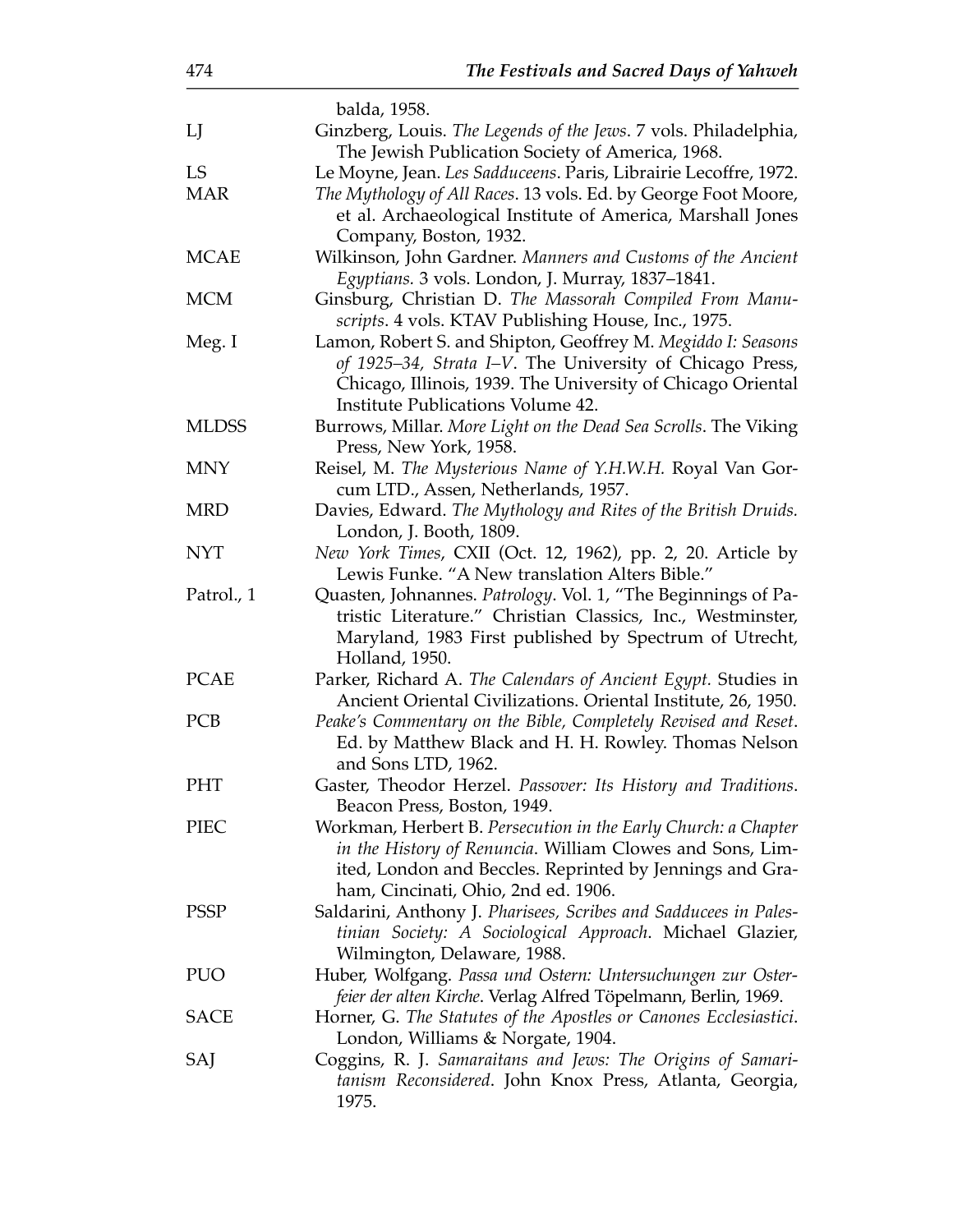| <b>SBE</b>  | Studia Biblica et Eccesiastica: Essays chiefly in Biblical and Patris-<br>tic Criticism. Vol. 2. Members of the University of Oxford.                                                                                           |
|-------------|---------------------------------------------------------------------------------------------------------------------------------------------------------------------------------------------------------------------------------|
| <b>SCMC</b> | Oxford, The Clarendon Press, 1890.<br>Krusch, Bruno. Studien zur Christlich-mittelalterlichen<br>Chronologie. Der 84 jährige Osterrcyclus und siene Quellen.<br>Leipzig, Von Veit, 1880.                                        |
| <b>SCO</b>  | Black, Matthew. The Scrolls and Christian Origins: Studies in the<br>Jewish Background of the New Testament. Charles Scribner's<br>Sons, New York, 1961.                                                                        |
| SEHJ, 3     | Zeitlin, Solomon. Solomon Zeitlin's Studies in the Early History<br>of Judaism: Judaism and Christianity. Vol. 3. KTAV Publish-<br>ing House, Inc., New York, 1975.                                                             |
| <b>SEJS</b> | Montgomery, James Alan. The Samaritans: The Earliest Jewish<br>Sect. First printed 1907. KTAV Publishing House, Inc., New<br>York, 1968.                                                                                        |
| <b>SHDL</b> | Gaster, Moses. The Samaritans: Their History, Doctrines and Lit-<br>erature. The Schweich Lectures, 1923, London, Published<br>for the British Academy by Humphrey Milford, Oxford<br>University Press, Amen House, E.C., 1925. |
| <b>SJC</b>  | Clover, R. The Sabbath and Jubilee Cycle. Vol. 1 of the series on<br>Ancient World Chronology. Qadesh La Yahweh Press, Garden<br>Grove, 1992.                                                                                   |
| <b>SLAA</b> | Olcott, William Tyler. Sun Lore of All Ages: A Collection of<br>Myths and Legends Concerning the Sun and Its Worship. G. P.<br>Putnam's Sons, The Knickerbocker Press, New York and<br>London, 1914.                            |
| <b>SNY</b>  | Clover, R. The Sacred Name AYA <sup>1</sup> . Vol. 1. of the series on Yah-<br>weh. Qadesh La Yahweh Press, Garden Grove, 1989.                                                                                                 |
| <b>STE</b>  | Wreschner, Leopoid. Samaritanische Traditionen, mitgeteilt und<br>nach ihrer geschichtlichen Entwickelung untersucht. 2 pts.<br>Halle, 1888. Halle University Dissertation, v. 5, no. 20.                                       |
| <b>THP</b>  | Segal, J. B. The Hebrew Passover: From the Earliest Times to A.D.<br>70, Oxford University Press, London, 1963. London Orien-<br>tal Series, Vol. 12.                                                                           |
| THS         | VanderKam, J. C. Textual and Historical Studies in the book of Ju-<br>bilees. Harvard Semitic Museum, Harvard Semitic Mon-<br>graph 14. Missoula, Mont., 1977.                                                                  |
| <b>TNTB</b> | Barrett, C. K. The New Testament Background. Harper Torch-<br>books, The Clositer Library, Harper & Row, New York, 1961.                                                                                                        |
| TS          | Urbach, Ephraim E. The Sages: Their Concepts and Beliefs.<br>Transl. by Israel Abrahams. The Magnes Press, The He-<br>brew University, Jerusalem, 1979.                                                                         |
| <b>TTB</b>  | Hislop, Alexander. The Two Babylons or the Papal Worship. 2nd<br>ed. Loizeaux Brothers, Inc. Neptune, New Jersey, 1959.                                                                                                         |
| YDNB        | Parke-Taylor, G. H. Yahweh: the Divine Name in the Bible. Wil-<br>frid Laurier University Press, Waterloo, Ontario, 1975.                                                                                                       |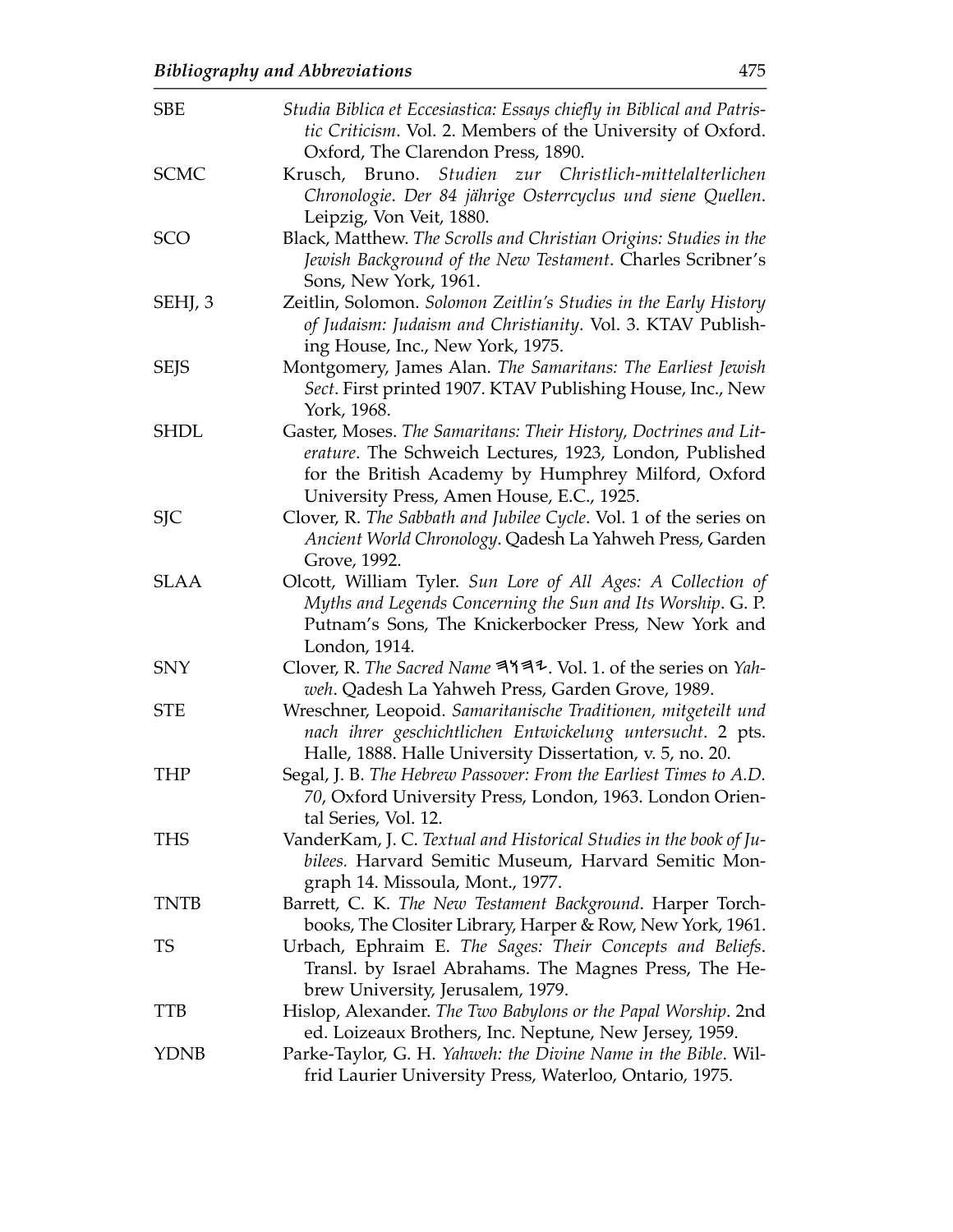# **Dictionaries, Lexicons, Concordances, Encyclopedias**

| <b>ADB</b>   | A Dictionary of the Bible, dealing with its Language, Literature,<br>and Contents. 4 vols. Ed. by James Hastings. Charles Scrib-                                                                                                                                                                                                                                                                      |
|--------------|-------------------------------------------------------------------------------------------------------------------------------------------------------------------------------------------------------------------------------------------------------------------------------------------------------------------------------------------------------------------------------------------------------|
| <b>ADCA</b>  | ner's Sons, New York, 1899-1902.<br>A Dictionary of Christian Antiquities. Ed. by William Smith and<br>Samuel Cheetham, 2 vols., Hartford: the J. B. Burr Publish-<br>ing Co., 1880. Kraus reprint Co. New York, 1968.                                                                                                                                                                                |
| <b>AHD</b>   | The American Heritage Dictionary of the English Language. Ed.<br>by William Morris. American Heritage Publishing Co., Inc.<br>and Houghton Mifflin Company, Boston, 1973.                                                                                                                                                                                                                             |
| BJK          | The Book of Jewish Knowledge. Nathan Ausubel. Crown Pub-<br>lishers, Inc., New York, 1964.                                                                                                                                                                                                                                                                                                            |
| <b>CBTEL</b> | Cyclopaedia of Biblical, Theological, and Ecclesiastical Literature.<br>John M'Clintock and James Strong. 11 vols., Baker Book<br>House, Grand Rapids, Michigan, reprinted 1968.                                                                                                                                                                                                                      |
| <b>CHAL</b>  | A Concise Hebrew and Aramaic Lexicon of the Old Testament.<br>William L. Holladay. Based upon the Lexical Work of Lud-<br>wig Koehler and Walter Baumgartner. William B. Eerdmans<br>Publishing Company, Grand Rapids, Michigan, 1971.                                                                                                                                                                |
| <b>CS</b>    | A Concordance to the Septuagint and the Other Greek Versions of<br>the Old Testament (including the Apocryphal Books). Edwin<br>Hatch and Henry A. Redpath. 3 vols. Vols. 1 & 2 are re-<br>prod.of the 1897 ed. pub. by the Clarendon Press (Oxford).<br>Vol. 3 is a reprod. of the 1906 ed. pub. by the Clarendon<br>Press (Oxford); reprinted by Baker Book House, Grand<br>Rapids, Michigan, 1991. |
| $DB$         | A Dictionary of the Bible: Comprising its Antiquities, Biography, Ge-<br>ography, Natural History and Literature with the latest researches<br>and references to the Revised Version of the New Testament. Ed.<br>by William Smith. Revised and Edited by F. N. and M. A.<br>Peloubet. Zondervan Publishing House, Michigan, 1948.<br>Copyright by The John C. Winston Company.                       |
| <b>DBC</b>   | A Dictionary of the Bible: Comprising its Antiquities, Biography,<br>Geography, and Natural History. Ed. by Sir William Smith, in<br>3 vols. London, John Murray, 1893.                                                                                                                                                                                                                               |
| <b>DBS</b>   | Dictionnaire de la Bible, Supplément. Ed. by Letouzey & Ané. 14<br>vols. France, 1928-.                                                                                                                                                                                                                                                                                                               |
| <b>DCA</b>   | Dictionary of Christian Antiquities. Smith-Cheetham. London,<br>1880.                                                                                                                                                                                                                                                                                                                                 |
| <b>DCB</b>   | A Dictionary of Christian Biography. 4 vols. William Smith and<br>Henry Wace. AMS Press, Inc., Kraus Reprint Corporation,<br>New York, 1967.                                                                                                                                                                                                                                                          |
| <b>DGRG</b>  | A Dictionary of Greek and Roman Geography. By Various Writ-<br>ers, ed. by William Smith. 2 vols. John Murray, London,<br>1873. AMS Press, Inc., New Yrok, 1966.                                                                                                                                                                                                                                      |
| <b>DOTB</b>  | Dictionary of the Bible. Ed. by James Hastings. With the coop-                                                                                                                                                                                                                                                                                                                                        |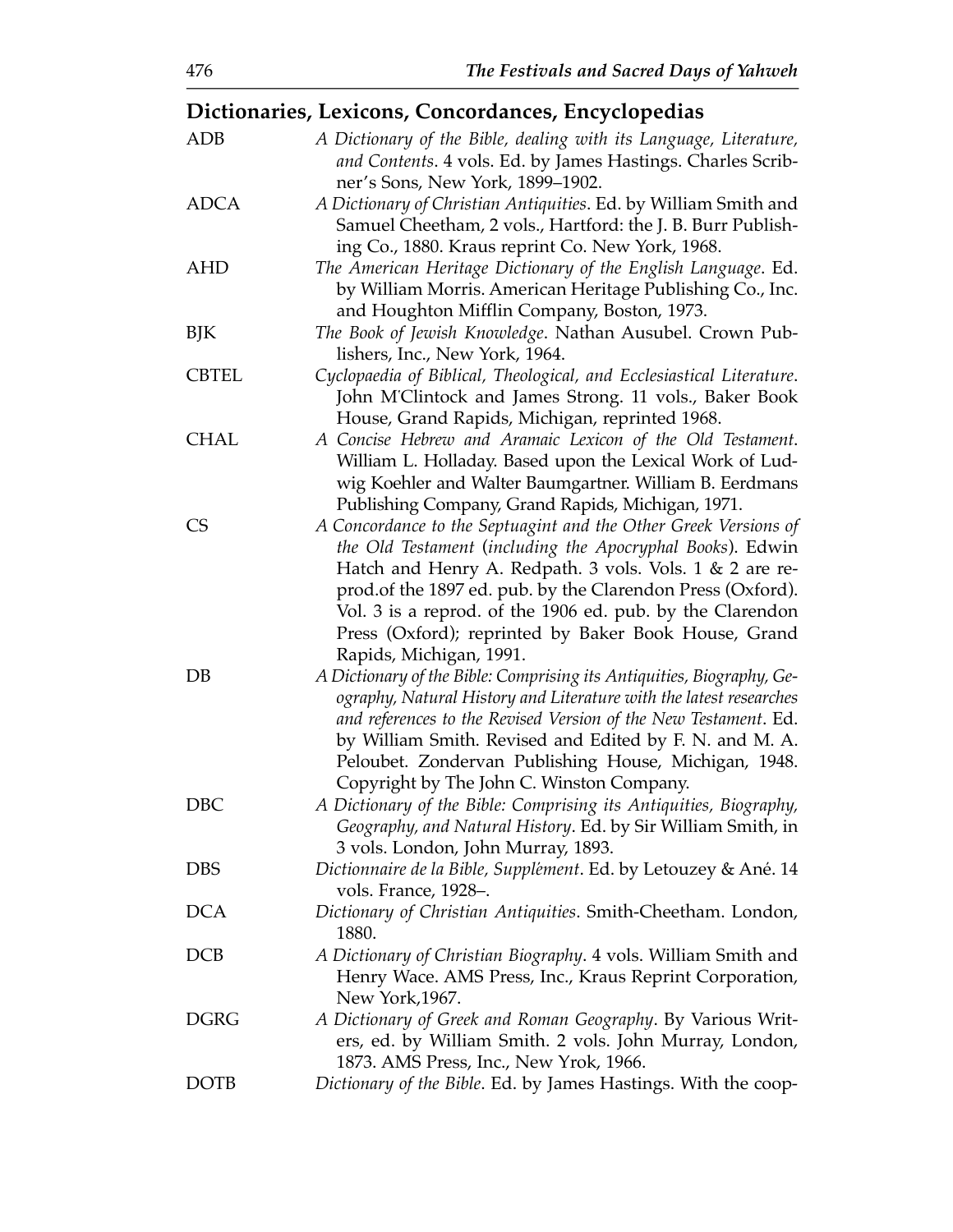|             | eration and assistance of John A. Selbie, John C. Lambert,           |
|-------------|----------------------------------------------------------------------|
|             | and Shailer Mathews. Edinburge, T. & T. Clark, 1909.                 |
| <b>DTB</b>  | Dictionary of the Bible. Ed. by James Hastings. New York,            |
|             | Charles Scribner's Sons, 1925.                                       |
| EB, 1898    | The Encyclopaedia Britannica: Latest Edition, A Dictionary of        |
|             | Arts, Sciences and General Literature. Ed. by Day Otis Kel-          |
|             | logg. 30 vols. with New American Supplement. New York,               |
|             | the Werner Company, 1898.                                            |
| EB, 1910    | The Encyclopaedia Britannica: A Dictionary of Arts, Sciences, Liter- |
|             | ature and General Information. 11th ed. 29 vols. Cambridge,          |
|             | England: at the University Press, New York, 1910.                    |
| <b>EBD</b>  | The Eerdmans Bible Dictionary. Ed. by Allen C. Myers. Rev. ed.       |
|             | William B. Eerdmans Publishing Company, Grand Rapids,                |
|             | Michigan, 1987. From Bijbelse Encyclopedie, revised ed. 1975.        |
| ΕJ          | Encyclopaedia Judaica. Encyclopaedia Judaica Jerusalem. 16           |
|             | vols. Keter Publishing House, Jerusalem, Israel, The                 |
|             | Macmillian Company, Jerusalem, 1972.                                 |
| ERE         | Encyclopaedia of Religion and Ethics. Ed. by James Hastings. 13      |
|             | vols. Charles Scribner's Sons, New York, 1951.                       |
| <b>GEL</b>  | An Intermediate Greek-English Lexicon. Founded upon the sev-         |
|             | enth ed. of Liddell and Scott's Greek-English Lexicon. At            |
|             | the Clarendon Press, Oxford, 1961.                                   |
| GEL, 1968   | A Greek-English Lexicon. Compiled by Henry George Liddell            |
|             | and Robert Scott. At the Clarendon Press, Oxford, 1968.              |
| <b>GHCL</b> | Gesinius's Hebrew and Chaldee Lexicon to the Old Testament           |
|             | Scriptures. Samuel Prideaux Tregelles. Samuel Bagster and            |
|             | Sons, Paternoster Row, 1846.                                         |
| HEL         | Hebrew-English Lexicon. Zondervan Edition, 1970. Catalog             |
|             | #6264. Samuel Bagster & Sons, LTD., London. Zondervan                |
|             | Publishing House, Grand Rapids, Michigan.                            |
| HLD         | Harper's Latin Dictionary. A New Latin Dictionary. Ed. by E. A. An-  |
|             | drews. Rev. by Charlton Lewis and Charles Short. American            |
|             | Book Company, Oxford: at the Clarendon Press, 1879.                  |
| <b>IDB</b>  | The Interpreter's Dictionary of the Bible: An Illustrated Encyclope- |
|             | dia. 4 vols. New York, Abingdon Press, 1962.                         |
| ILT, Lex.   | Greek–English Lexicon to the New Testament. This lexicon is lo-      |
|             | cated in the back of The Interlinear Literal Translation of the      |
|             | Greek New Testament. George Ricker Berry. Zondervan Pub-             |
|             | lishing House, Michigan, 1958.                                       |
| <b>ISBE</b> | The International Standard Bible Encyclopaedia. Ed. by James Orr.    |
|             | 5 vols. Wm. B. Eerdmans Publishing Co, Michigan, 1939.               |
| JE          | The Jewish Encyclopedia. Ed. by Isadore Singer. 12 vols. New         |
|             | York, KTAV Publishing House, Inc., 1964.                             |
| HBL         | Book of the) ספר השרשים לרבי דויד בן יוסף קמחי הספרדי                |
|             | Sharshim of Rabbi David ben Yoseph Kimchi the Sephardi)              |
|             | Davidis Kimchi. (Hebraeum Bibliorum Lexicon) ed. by Jo. H.           |
|             | R. Biesenthal et F. Lebrecht. Berolini, Impensis G. Bethge,          |
|             | 1847. Reprinted in Jersualem, 1966.                                  |
|             |                                                                      |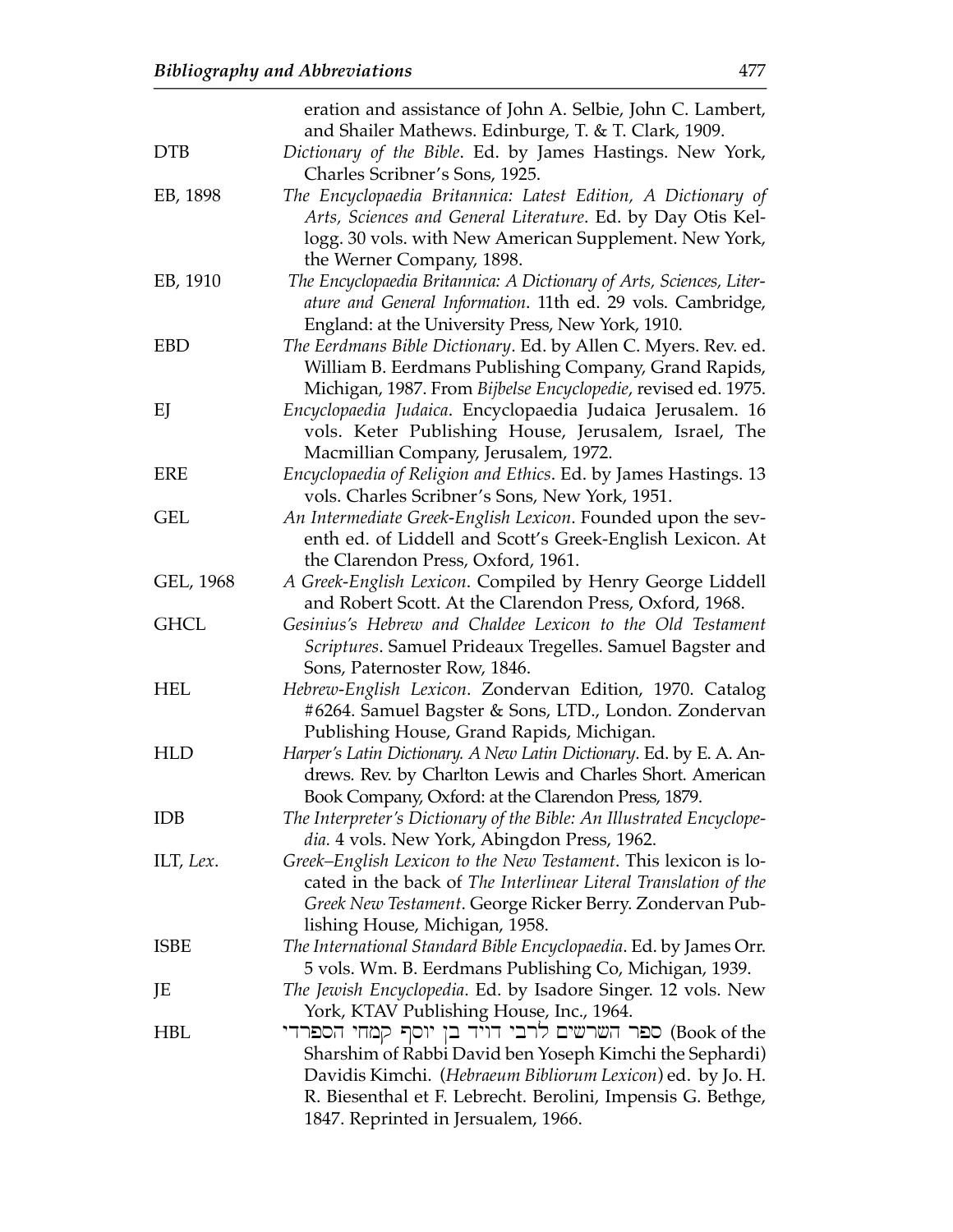| 478         | The Festivals and Sacred Days of Yahweh                                                                                                                                                                                                                                                                                                                                                  |
|-------------|------------------------------------------------------------------------------------------------------------------------------------------------------------------------------------------------------------------------------------------------------------------------------------------------------------------------------------------------------------------------------------------|
| <b>MDB</b>  | Mercer Dictionary of the Bible. Gen. Ed. by Watson E. Mills.<br>Mercer University Press, Macon, Georgia, 1990.                                                                                                                                                                                                                                                                           |
| <b>NBD</b>  | The New Bible Dictionary. Ed. by J. D. Doublas. Wm. B. Eerd-<br>mans Publishing Co., Grand Rapids, Michigan, 1971.                                                                                                                                                                                                                                                                       |
| <b>NBDB</b> | The New Brown-Driver-Briggs-Genenius Hebrew and English<br>Lexicon With an Appendix Containing the Biblical Hebrew.<br>Francis Brown, D.D., D. Litt. Hendrickson Publishers, Inc.,<br>Peabody, Massachusetts, 1979.                                                                                                                                                                      |
| <b>NCE</b>  | The New Catholic Encyclopedia. 16 vols. The Catholic Univer-<br>sity of America, Washington, D.C. McGraw-Hill Book<br>Company, New York, 1967.                                                                                                                                                                                                                                           |
| <b>NGEL</b> | A New Greek and English Lexicon, by James Donnegan, first<br>American, from the second London Edition, rev. and en-<br>larged by R. B. Patton, Boston, Hilliard, Gray & Co., 1837.                                                                                                                                                                                                       |
| <b>NIDB</b> | The New International Dictionary of the Bible, Pictorial Edition.<br>Ed. by J. D. Douglas and Merrill C. Tenney. Regency Refer-<br>ence Library, Zondervan Publishing House, Michigan,<br>Marshall-Pickering, 1987.                                                                                                                                                                      |
| <b>NSBD</b> | A New Standard Bible Dictionary. Melancthon W. Jacobus, El-<br>bert C. Lane, and Andrew C. Zenos. 3rd rev. ed. Funk &<br>Wagnalls Company, New York, 1936.                                                                                                                                                                                                                               |
| <b>RAC</b>  | Reallexikon für Antike und Christentum. 17 vols. Ed. by Klauser,<br>et al. Theodor. Anton Hiersemann, Stuttgart, 1950–1996.                                                                                                                                                                                                                                                              |
| <b>SEC</b>  | Strong's Exhaustive Concordance of the Bible, together with Dictio-<br>naries of the Hebrew and Greek Words. James Strong. River-<br>side Book and Bible House, Iowa. The Heb. and Gk.<br>dictionaries are located in the back of the text.<br>Heb. $=$ A Concise Dictionary of the Words in the<br>Hebrew Bible.<br>$Gk = A$ Concise Dictionary of the Words in the Greek<br>Testament. |
| <b>TDNT</b> | Theological Dictionary of the New Testament. 8 vols. Ed. by Ger-<br>hard Kittel. Trans. and ed. by Geoggrey W. Bromiley. Wm.<br>B. Eerdmans Publishing Co., Grand Rapids, Michigan,<br>1965. Transl. from Theologisches Wörterbuch zum Neuen Testa-<br>ment, W. Kohlhammer Verlag, Stuttgart, Germany.                                                                                   |
| TE          | Thesaurus Ecclesiasticus, e patribus graecis ordine alphabetico ex-<br>hibens quaecunque phrases, ritus, dogmata, haereses, & hujus-<br>modi alia spectant. 2 vols. 3rd ed. Johann Capser Suicerus.<br>Trajecti ad Rhenum, Aput Gysbertum a Paddenburg, Johan.<br>Servass. Bosch., Matthaeum Visch., Johannem Evelt, 1746.                                                               |
| <b>WDCH</b> | The Westminster Dictionary of Church History. Ed. by Jerald C.<br>Brauer. The Westminster Press, Philadelphia, Pennsylva-<br>nia, 1971.                                                                                                                                                                                                                                                  |
| <b>WNWD</b> | Webster's New World Dictionary of the American Language, Col-<br>lege Edition. Joseph H. Friend and David B. Guralnik. The                                                                                                                                                                                                                                                               |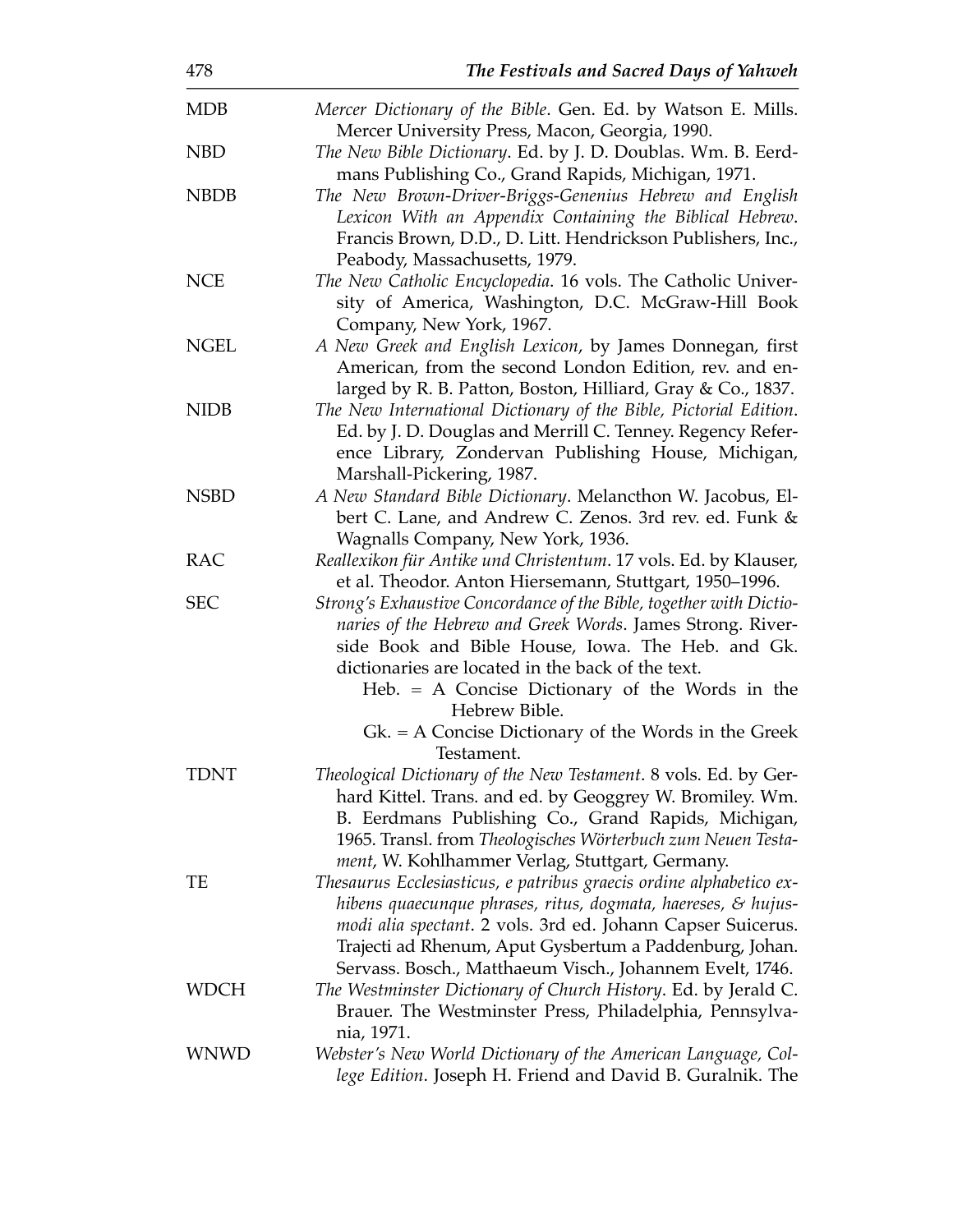World Publishing Company, Cleveland and New York, 1964.

YAC *Analytical Concordance to the Bible*. Robert Young. 22nd American Edition, rev. Wm. B. Eerdman's Publishing Company, Grand Rapids, Michigan, reprint 1968.

#### **Forthcoming Works**

| <b>CMHA</b> | The Chronology of the Messiah and his Apostles. Qadesh La Yah-<br>weh Press, Garden Grove.                                               |
|-------------|------------------------------------------------------------------------------------------------------------------------------------------|
| FSDY, 2     | The Festivals and Sacred Days of Yahweh. Volume 2. Qadesh La<br>Yahweh Press, Garden Grove. Formerly called Yahweh's<br>Sacred Calendar. |
| FSDY, 3     | The Festivals and Sacred Days of Yahweh. Volume 3. Qadesh La<br>Yahweh Press, Garden Grove. Formerly called Yahweh's<br>Sacred Calendar. |
| IC          | Israelite Chronology. The third volume of the series on Ancient<br>World Chronology. Qadesh La Yahweh Press, Garden Grove.               |
| <b>SSN</b>  | The Substitution of the Sacred Name. The second volume of the<br>series on Yahweh. Qadesh La Yahweh Press, Garden Grove.                 |
| <b>TCP</b>  | The Covenants and Promises. The first volume of the series on<br>The Afterlife. Qadesh La Yahweh Press, Garden Grove.                    |
| <b>TNM</b>  | The Nature of Man. The second volume of the series on The Af-<br>terlife. Qadesh La Yahweh Press, Garden Grove.                          |
| <b>TNY</b>  | <i>The Name Yahu.</i> The fourth volume of the series on <i>Yahweh</i> .<br>Qadesh La Yahweh Press, Garden Grove.                        |
| <b>TTY</b>  | The Two Yahwehs. The third volume of the series on Yahweh.<br>Qadesh La Yahweh Press, Garden Grove.                                      |

#### **Computer Programs**

Computer Program: Jewish Calendar V2.0 by Frank Yellin. Based on algorithms by N. Dershowitz and E. M. Reingold.

Computer Program: Voyager II, version 2.06, by Carina Software.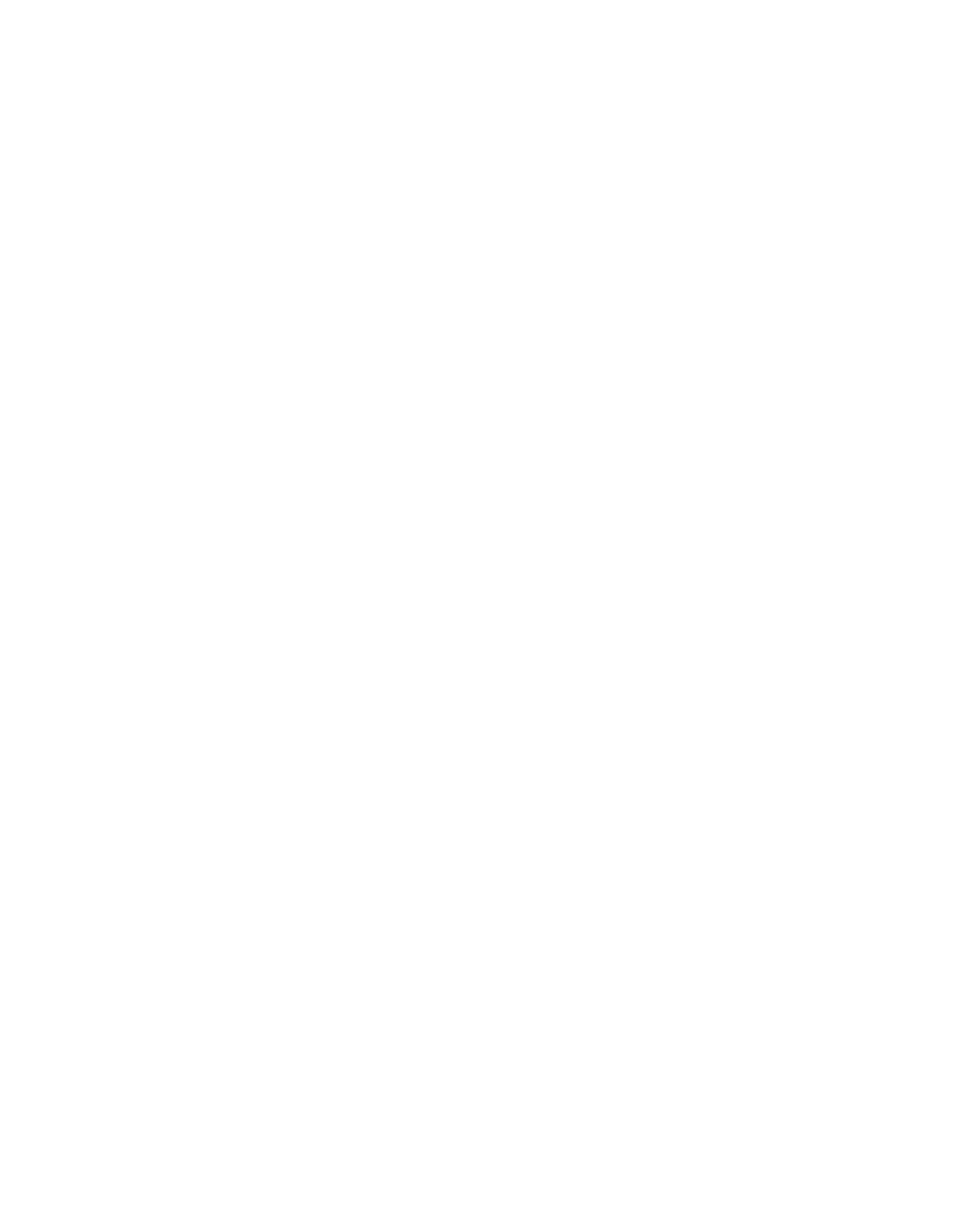# *Ancient Works*

#### **Individual and Non-Series Texts and Translations**

| <b>ANT</b>    | James, Montague Rhodes. The Apocryphal New Testament:<br>being the Apocryphal Gospels, Acts, Epistles, and Apocalypses.                                                                                                                                                                                                  |
|---------------|--------------------------------------------------------------------------------------------------------------------------------------------------------------------------------------------------------------------------------------------------------------------------------------------------------------------------|
|               | Oxford, Clarendon Press, 1924.                                                                                                                                                                                                                                                                                           |
| <b>APOT</b>   | The Apocrypha and Pseudepigrapha of the Old Testament in Eng-<br>lish. 2 vols. Ed. by R. H. Charles. London, Oxford Univer-<br>sity (Clarendon) Press, 1913.                                                                                                                                                             |
| <b>BTP</b>    | The Book of the Popes (Liber Pontificalis). Vol. I, to the Pontifcate<br>of Gregory I. Transl. by Louise Ropes Loomis. New York,<br>Columbia University Press, 1916.                                                                                                                                                     |
| <b>BPLP</b>   | The Book of the Pontiffs (Liber Pontificalis): The Ancient Biogra-<br>phies of the First Ninety Roman Bishops. Transl. by Raymond<br>Davis. Liverpool University Press, Liverpool, 1989. Printed<br>by The Alden Press, Oxford.                                                                                          |
| Butterworth,  |                                                                                                                                                                                                                                                                                                                          |
| Clement       | Butterworth, G. W. Clement of Alexandria. Loeb Classical Li-<br>brary, Harvard University Press, London, 1982.                                                                                                                                                                                                           |
| <b>CFFGC</b>  | Lambert, William. The Canons of the first Four General Councils<br>of the Church, and Those of the Early Local Greek Synods. Lon-<br>don, R. D. Dickinson, 1868.                                                                                                                                                         |
| <b>CGPNT</b>  | Catenae Graecorum Patrum in Novum Testamentum 3: Catena in<br>Acta SS. Apostolorum e Cod. Nov. Coll. Ed. by John Anthony<br>Cramer. Oxford 1838; reprinted Hildesheim, G. Olms, 1967.                                                                                                                                    |
| <b>CJC</b>    | Corpus Juris Civilis Academicum Parisiense; in quo Justiniani In-<br>stitutiones, Digesta, sive Pandectae, Codex, Authenticae, seu<br>Novellae Constitutiones, et Edicta Comprehenduntur. C. M.<br>Galisset. Octava Editio. Lutetiae Parisiorum, Apud A.<br>Cotelle, Bibliopolam, via dicta J. J. Rousseau, No. 3, 1867. |
| Colson, Philo | Colson, F. H. Philo. vol. ii (1979); vi (1984); vii (1968); viii<br>(1968); ix (1985); F. H. Colson and G. H. Whitaker. Philo.<br>vol. i (1981); vol. iii (1968); iv (1968); v (1968); vol. x (1971).<br>Loeb Classical Library, Harvard University Press, London.                                                       |
| <b>CTRC</b>   | Chumash with Targum Onkelos, Haphtaroth and Rashi's Commen-<br>tary. 5 vols. Transl. by Rabbi A. M. Silbermann. Jerusalem,<br>by the Silbermann Family, 1934.                                                                                                                                                            |
| Daly, Origen  | Daly, Robert J. Origen: Treatise on the Passover and Dialogue of<br>Origen with Heraclides and his Fellow Bishops on the Father, the<br>Son, and the Soul. Paulist Press, New York, 1992. Ancient<br>Christian Writers, 54, ed. by Walter J. Burghardt and<br>Thomas Comerford Lawler and John J. Dillion.               |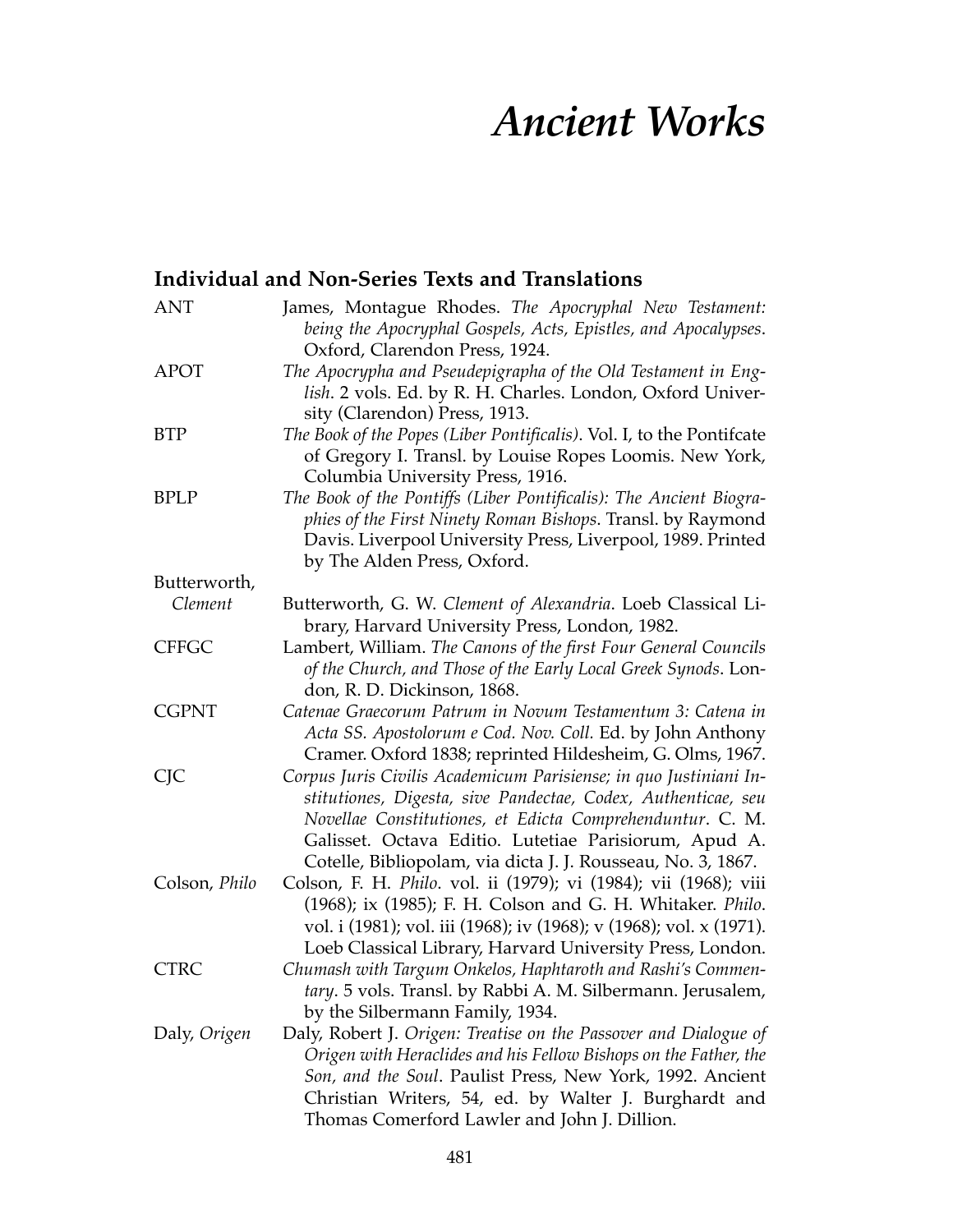| Danby,         |                                                                                                                                                                                                                                                                                                                                                                                                                                         |
|----------------|-----------------------------------------------------------------------------------------------------------------------------------------------------------------------------------------------------------------------------------------------------------------------------------------------------------------------------------------------------------------------------------------------------------------------------------------|
| Mishnah        | Danby, Herbert. Mishnah. Oxford University Press, 1974.                                                                                                                                                                                                                                                                                                                                                                                 |
| <b>DHT</b>     | Usener, Hermann. Der Heilige Theodosios; Schriften des<br>Theodoros und Kyriollos. Leipsig, B. G. Teubner, 1890.                                                                                                                                                                                                                                                                                                                        |
| <b>DSST</b>    | Garcia, Florentino. The Dead Sea Scrolls Translated. Engl. transl.<br>by Wilfred G. E. Watson. E. J. Brill, Leiden, 1994.                                                                                                                                                                                                                                                                                                               |
| EC             | Evsebi Chronicorvm. 2 vols., Ed. by Alfred Schoene. Berolini,<br>Apvd Weidmannos, 1875                                                                                                                                                                                                                                                                                                                                                  |
| ECC            | Eusebi Chronicorum Canonum. 2 vols. Ed. by Alfred Schoene.<br>Editio Secunda Lucis Ope Expressa, Apud Weidmannos,<br>Kristandt KG, Franfurt, 1967.                                                                                                                                                                                                                                                                                      |
| <b>EEC</b>     | Cantalamessa, Raniero. Easter in the Early Church: An Anthol-<br>ogy of Jewish and Early Christian Texts. transl. by James M.<br>Quigley and Joseph T. Lienhard. The Liturgical Press, Col-<br>legeville, Minnesota, 1993.                                                                                                                                                                                                              |
| <b>EGM</b>     | Ecclesiae Graecae Monumenta. 4 vols. Jean Baptiste Cotelier (Jo-<br>hannes Baptista Cotelerius). Luteciae Parisiorum, Apud<br>Franciscum Muguet, 1677-1692.                                                                                                                                                                                                                                                                             |
| EW             | Eusebius Werke: Die Chronik des Hieronymus, Hieronymi Chroni-<br>con. Ed. by Rudolf Helm. Akademie-Verlag, Berline, 1984.<br>Die Griechischen Christlichen Schriftsteller der Ersten<br>Jahrhunderte, Eusebius, Siebenter Band.                                                                                                                                                                                                         |
| Freedman,      |                                                                                                                                                                                                                                                                                                                                                                                                                                         |
| Kidd.          | Freedman, Rabbi H. Kiddushin. The Soncino Press, London,<br>1936.                                                                                                                                                                                                                                                                                                                                                                       |
| Gaster, Asatir | Gaster, Moses. The Asatir: The Samaritan Book of the "Secrets of<br>Moses," together with the Pitron or Samaritan Commentary and<br>the Samaritan Story of the Death of Moses. The Royal Asiatic<br>Society, London, 1927.                                                                                                                                                                                                              |
| Gaster,        |                                                                                                                                                                                                                                                                                                                                                                                                                                         |
| Com. Asatir.   | Commentary to the Asatir. (Also called Pitron) See pp. 185–301<br>in Gaster, Moses. The Asatir: The Samaritan Book of the "Se-<br>crets of Moses," together with the Pitron or Samaritan Commen-<br>tary and the Samaritan Story of the Death of Moses. The Royal<br>Asiatic Society, London, 1927.                                                                                                                                     |
| GJJA           | Schmidt, Carl and Wajnberg, Isaak. Gespräche Jesu mit seinen<br>Jüngern nach der Auferstehung. Ein Katholisch-apostolisches<br>Sendschreiben des 2. Jahrhunderts nach einem koptischen pa-<br>pyrus des Institut de la mission archéolgy française au Caire<br>unter mitarbeit von herrn Pierre Lacau. Texte und Unter-<br>suchungen 43, Leipzig, J. C. Hinrichs, 1919. Reprint by<br>Georg Olms Verlagsbuchhandlung, Hildesheim, 1967. |
| <b>GNO</b>     | Gregorii Nysseni Opera. Jaeger, Wernerus. 10 vols. Leiden, E. J.<br>Brill, 1967–1986.                                                                                                                                                                                                                                                                                                                                                   |
| Gnosis         | Gnosis: A Selection of Gnostic Texts. 2 vols. Werner Foerster.<br>Artemis Verlag, Zürich. Transl. into Eng. by R. McL. Wil-<br>son. Oxford, Clarendon Press, 1972–1974.                                                                                                                                                                                                                                                                 |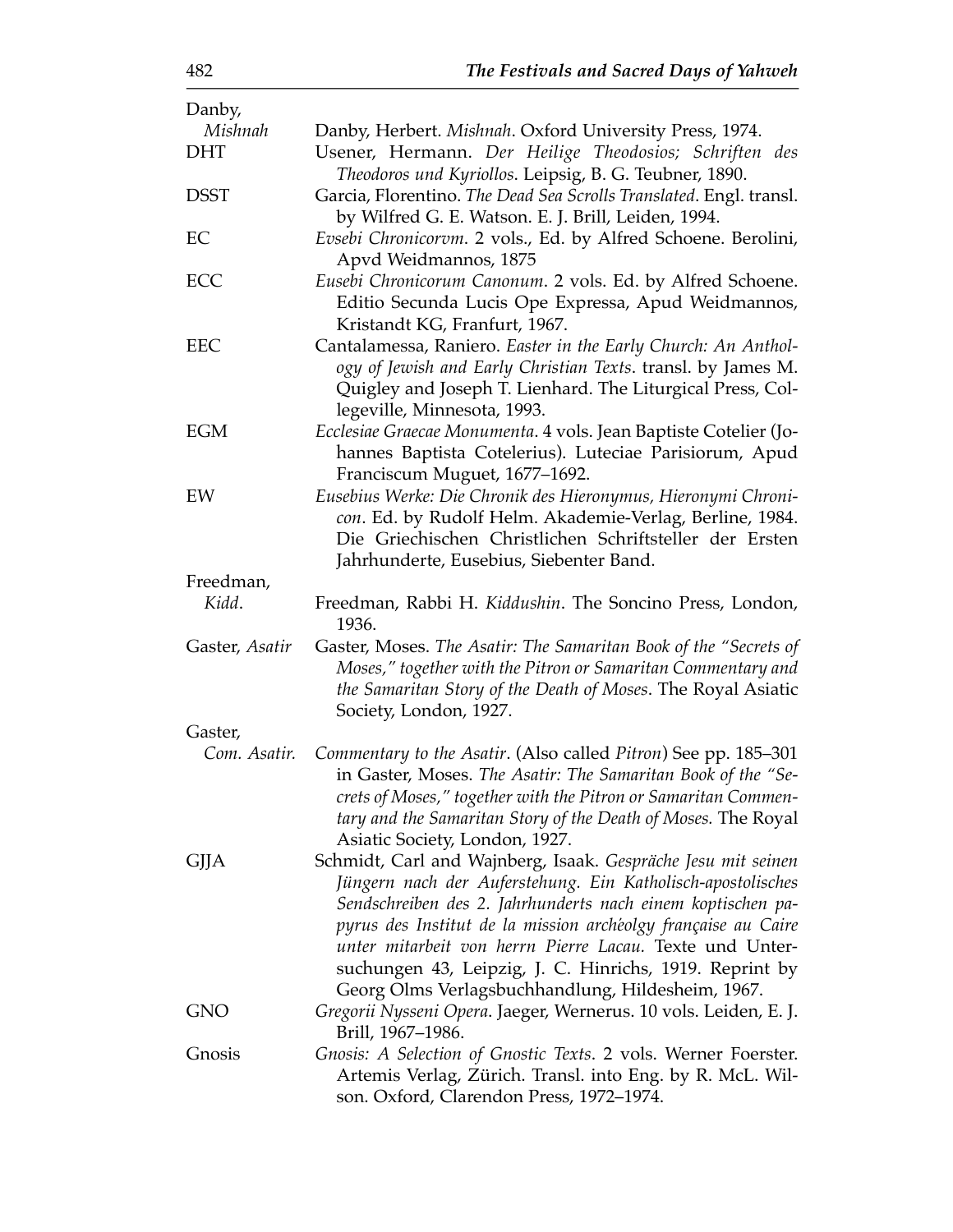| <b>GTO</b>    | Gregorii Turonensis Opera. Ed. by Wilhelm Ferdinand Arndt<br>and B. Hannoverae Krusch. Impensis bibliopolii Hahniani,<br>1885. In Monumenta Germaniae Historica, Scriptores<br>Rervm Merovingicarvm, Tomvs I, Gregorii Episcopi Turo-<br>nensis Historia Francorum.                                                                                            |
|---------------|----------------------------------------------------------------------------------------------------------------------------------------------------------------------------------------------------------------------------------------------------------------------------------------------------------------------------------------------------------------|
| <b>GTP</b>    | Maimonides, Moses. The Guide of the Perplexed. Transl. by<br>Shlomo Pines. The University of Chicago Press, Chicago<br>and London, 1963.                                                                                                                                                                                                                       |
| HA            | Heliodori Aethiopicorum. Immanuele Bekkero. Lipsiae,<br>Sumptibus et Typis B. G. Teubneri, 1855.                                                                                                                                                                                                                                                               |
| Hall, Melito  | Hall, Stuart George. Melito of Sardis: On Pascha and Fragments.<br>Oxford, at the Clarendon Press, 1979.                                                                                                                                                                                                                                                       |
| <b>HBJ</b>    | Charles, R. H. Anecdota Oxoniensia, or The Ethiopic Version of<br>the Hebrew book of Jubilees: Otherwise known among the<br>Greeks as H AEITH FENEZIZ. Ed. from four manuscripts.<br>Oxford, at the Clarendon Press, 1895.                                                                                                                                     |
|               | Howard, Matt. Howard, George. Hebrew Gospel of Matthew: בשורת תהי.<br>cer University Press, 1995. (Shem Tob)                                                                                                                                                                                                                                                   |
| <b>HRCN</b>   | Hippolytus of Rome: Contra Noetum. Ed. by Robert Butter-<br>worth. Heythrop Monographs, London, 1977.                                                                                                                                                                                                                                                          |
| <b>KAEEL</b>  | Nemoy, Leon. Karaite Anthology: Excerpts from the Early Liter-<br>ature. New Haven and London, Yale University Press,<br>1952.                                                                                                                                                                                                                                 |
| Lake, AF      | Lake, Kirsopp. The Apostolic Fathers. Vol. i (1985); vol. ii (1992).<br>Loeb Classical Library, Harvard University Press, London.                                                                                                                                                                                                                              |
| Lake, Euseb.  | Lake, Kirsopp. Eusebius. vol. i (1980); vol. ii (1980). Loeb Clas-<br>sical Library, Harvard University Press, London.                                                                                                                                                                                                                                         |
| LP            | Liber Pontificalis. Gestorum Pontificum Romanorum, vol. 1.<br>(In Monumenta Germaniae Historica) Ed. by Theodorus<br>Mommsen. Berolini, Apud Weidmannos, 1898-.                                                                                                                                                                                                |
| <b>LLP</b>    | Le Liber Pontificalis: Texte, introduction et commentaire. 2 vols. L.<br>Duchesne, E. Thorin Paris. 1886–92. Vol. 3 with corrections<br>and additions by Cyrille Vogel, E. de Boccard Paris, 1957.                                                                                                                                                             |
| Marcus, Philo | Marcus, Ralph. Philo. Supp. I (1979); Supp. II (1970). Loeb<br>Classical Library, Harvard University Press, London.                                                                                                                                                                                                                                            |
| Mekilta       | Mekita de-Rabbi Ishmael. transl. by Jacob Z. Lauterback. 3 vols,<br>The Jewish Publication Society of America, Philadelphia,<br>1976.                                                                                                                                                                                                                          |
| <b>MSSP</b>   | Perler, O. Méliton de Sardes Sur la Pâque et fragments (Sources<br>Chrétiennes, 123, Paris, 1966).                                                                                                                                                                                                                                                             |
| <b>MTRM</b>   | תורה הוא היד החזקה לרבינו משה בן מימון<br>משנה<br>(Mishnah Torah of our Rabbi Moshe ben Maimondes).<br>15 vols. In vol. 3. ומנים (The book of Seasons).<br>הוצאת מוסד הרב קוק ,ירושלים, 1957. (Moses Mai-<br>monides. Mishneh Torah; mahadurah menukedet 'im pe-<br>rush la-'im. Yerushalyim, Mosad Rav KoK, 1956/57<br>-1964/65. Series: Rambam la-'am; be-.) |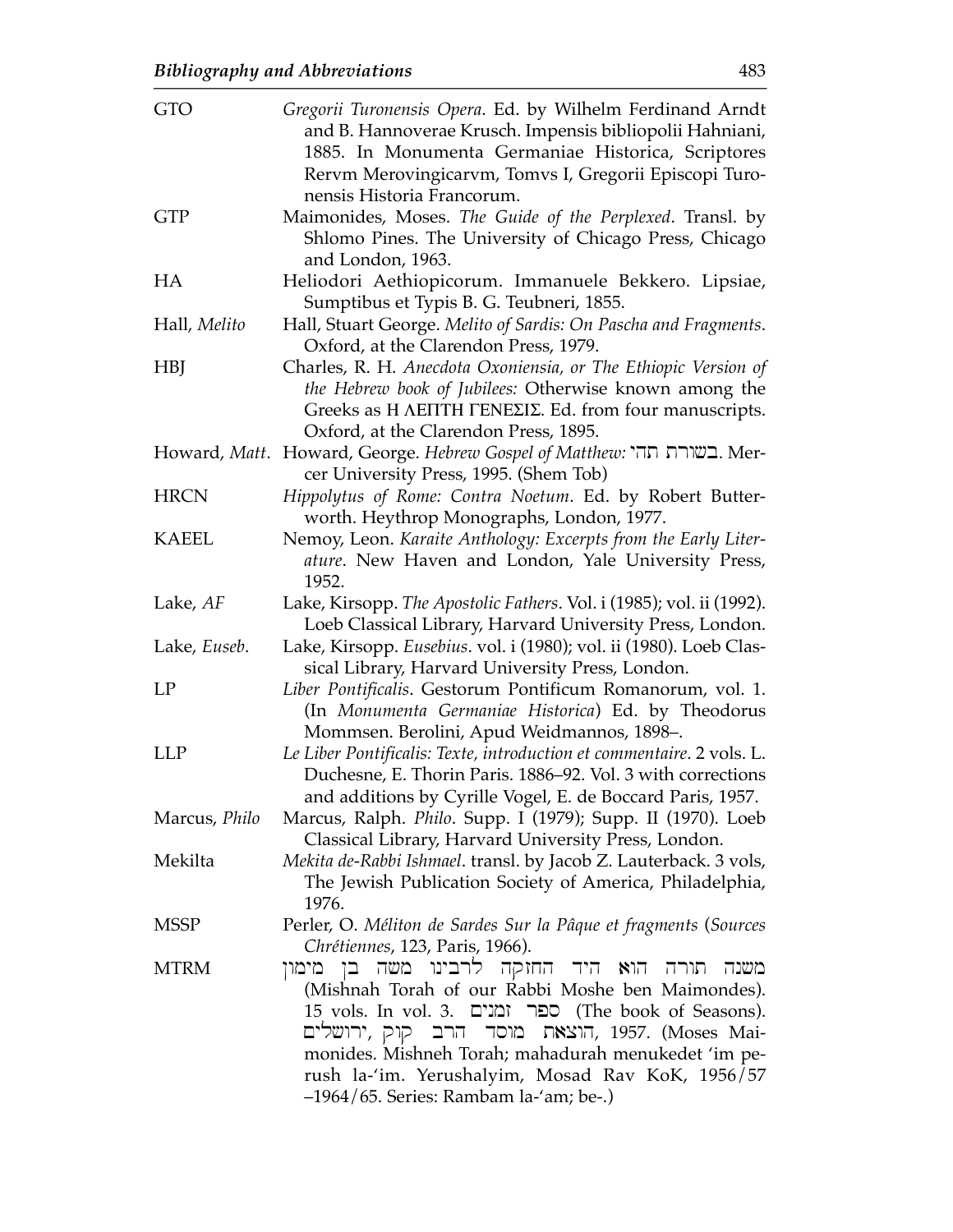| 484             | The Festivals and Sacred Days of Yahweh                                                                                                                                                                                                                                                                                                                       |
|-----------------|---------------------------------------------------------------------------------------------------------------------------------------------------------------------------------------------------------------------------------------------------------------------------------------------------------------------------------------------------------------|
| <b>MTS</b>      | Zeitlin, Solomon. Megillat Taanit as a Source for Jewish Chronol-<br>ogy and History in the Hellenistic and Roman Periods. Eng-<br>land, at the Oxford University Press by Frederick Hall,<br>Philadelphia, 1922.                                                                                                                                             |
| Nautin,         |                                                                                                                                                                                                                                                                                                                                                               |
| Origene         | Guéraud, Octave, and Nautin, Pierre. Origene: Sur la Pâque.<br>Beauchesne, Paris, 1979. Christianisme Antique. Biblio-<br>thèque de recherches dirigée par P. Nautin. 2.                                                                                                                                                                                      |
| <b>OTP</b>      | The Old Testament Pseudepigrapha. 2 vols. Edited by James H.<br>Charlesworth. Doubleday & Company, Inc., New York,<br>1985.                                                                                                                                                                                                                                   |
| <b>PTRA</b>     | פירושי התורה לרבינו אברהם אבן עזרא (Perush ha-Torah of<br>our Rabbi Abraham Eben Ezra). 3 vols. מאת אשר וייזר<br>הוצאת מוסד הרב קוק ,ירושלים, 1976. (Ibn Ezra, Abraham<br>ben Meir. Perushe ha-Torah le-rabenu Avrahram Ibn<br>'Ezra/'im mavo, be'urim, tsiyune mekorot u-makbilot<br>me-at Asher Voyzer. Jerusalem: Hotsa'at Mosad ha-rav<br>KuK, c1976 3v.) |
| <b>RES</b>      | Chabot, J.-B. Répertoire D'épigraphie Sémitique. 4 vols. Acade-<br>mie des Inscriptions et Belles-Lettres. Imprimerie Na-<br>tionale, Paris. Vol. 1, 1900–1905, vol. 2, 1907–1914, vol. 3,<br>1916–1918, vol. 4. 1919–.                                                                                                                                       |
| Robinson,       |                                                                                                                                                                                                                                                                                                                                                               |
| Aristides       | The Apology of Aristides: on Behalf of the Christians. ed. by J.<br>Rendel Harris. With appendix containing the main portion<br>of the original Greek text by J. Armitage Robinson. 2nd ed.<br>Cambridge, the University Press, 1893.                                                                                                                         |
| Rose, Hygini    | Rose, H. I. Hygini Fabulae Recensuit Prolegomenis Commentario<br>Appendice Instruxit. Lugduni Batavorum apugd A. W. Si-<br>jthoff, 1934.                                                                                                                                                                                                                      |
|                 | Schmidt, Pauli Schmidt, Carl. Acta Pauli: Aus der Heidelberger Koptischen Pa-<br>pyrushandschrift Nr. 1. and the accompanying Tafelband,<br>Georg Olms Verlagsbuchhandlung, Hildesheirm, 1965.                                                                                                                                                                |
| <b>SCRE</b>     | Labbe, Philippe. Sacrosancta Concilia ad Regiam Editionem.<br>Lutetiae Parisiorum. 18 vols, 1671-1672.                                                                                                                                                                                                                                                        |
| Seel, Justini   | M. Iuniani Iustini, Epitoma Historiarum Philippicarum. Pompei<br>Trogi, Accedunt Prologi in Pompeium Trogum. Ed. by Otto<br>Seel. Lipsiae in Aedibus, B. G. Teubneri, 1935.                                                                                                                                                                                   |
| TAF             | Lightfoot, J. B. The Apostolic Fathers. 2 vols. in five books (vols.<br>1, pts. 1 and 2, vol. 2, pts. 1–3). Macmillan and Co., Lon-<br>don, 1869–1889, second rev. ed. 1890. Reprint Georg Olms<br>Verlag, Hildesheim, New York, vols. 1, 1973.                                                                                                               |
| TED             | Harden, J. M. The Ethiopic Diascalia. The Macmillan Company,<br>New York, 1920. Translations of Christian Literature. Series<br>IV, Oriental Texts.                                                                                                                                                                                                           |
| Thackeray, Jos. | Thackeray, H. St. J. Josephus. Vol. i (1976); vol. ii (1976); vol. iii<br>(1979); vol. iv (1978). H. St. J. Thackeray and R. Marcus,                                                                                                                                                                                                                          |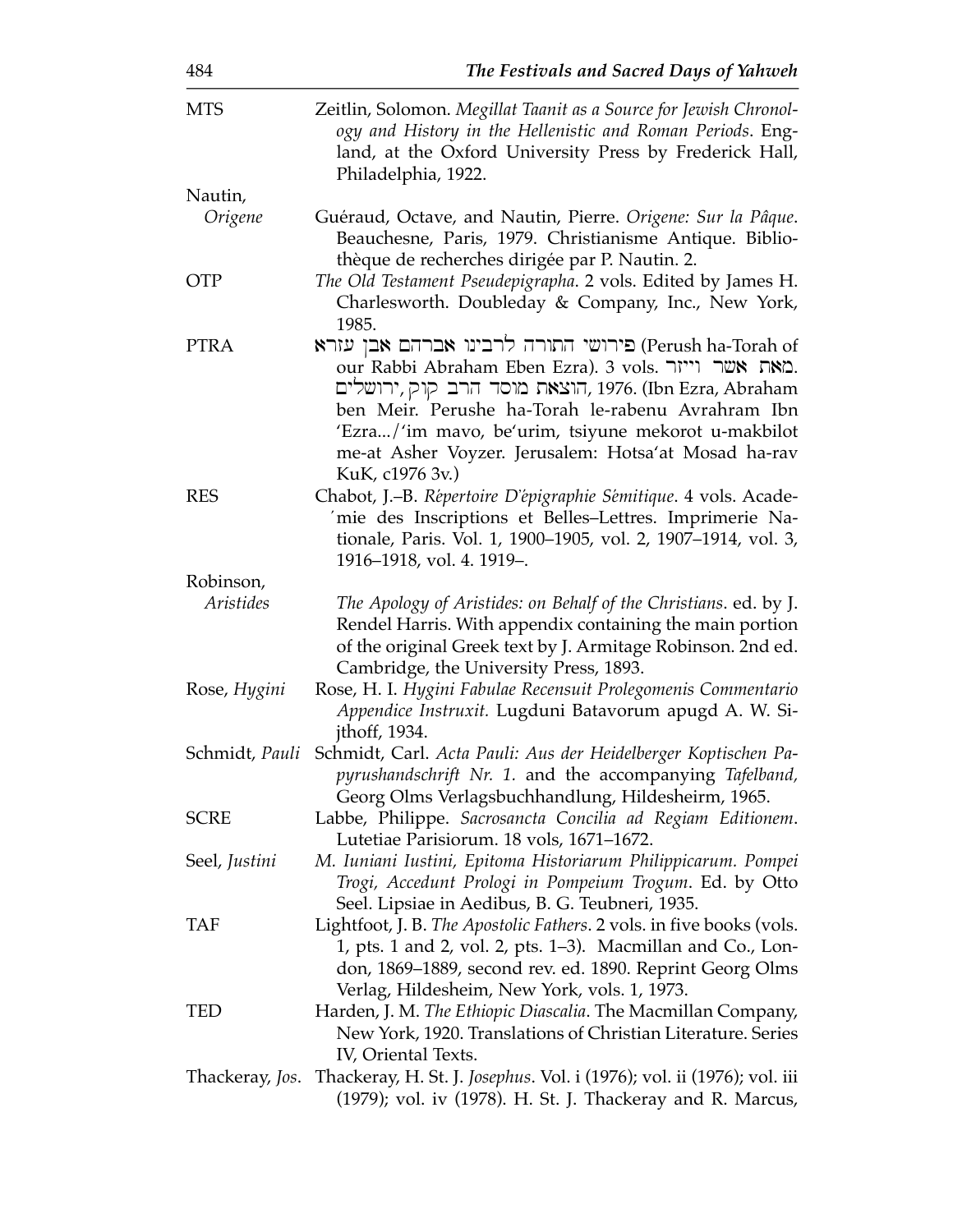|              | Josephus. vol. v (1977). Loeb Classical Library, Harvard              |
|--------------|-----------------------------------------------------------------------|
|              | University Press, London.                                             |
| <b>TJC</b>   | The Jung Codex. H. C. Puech, G. Quispel, and W. C. van Unnik.         |
|              | Transl. and ed. by F. L. Cross, London: A. R. Mowbray,<br>1955.       |
| TMP          | The Targum of the Minor Prophets. Transl. by Keven J. Cathcart        |
|              | and Robert P. Gordon. Michael Glazier, Inc. Delaware,                 |
|              | 1989. The Aramaic Bible, vol. 14.                                     |
| <b>TPM</b>   | The Paschal Mystery: Ancient Liturgies and Patristic Texts. Ed.       |
|              | Hamman, A. Eng. transl. and ed. by Thomas Halton. Alba                |
|              | House, New York, 1969. Original title: Le Mystère de Paques.          |
| <b>TSL</b>   | Cowley, Arthur Ernest. The Samaritan Liturgy. Oxford                  |
|              | University Press (at the Clarendon Press), 1909, Pentecost<br>series. |
| Yonge, Philo | Yonge, C. D. The Works of Philo, Complete and Unabridged: New         |
|              | Updated Edition. Hendrickson Publishers, 1993.                        |

### **Series Providing Ancient Works**

| <b>ACO</b>  | Acta Conciliorum Oecumenicorum                                 |
|-------------|----------------------------------------------------------------|
| <b>ANCL</b> | Ante-Nicene Christian Library. Edinburgh.                      |
| <b>ANF</b>  | Ante-Nicene Fathers.                                           |
| CChr.CM     | Corpus Christianorum, continuatio medievalis                   |
| CChr.SG     | Corpus Christianorum, series graeca.                           |
| CChr.SL     | Corpus Christianorum, series latina.                           |
| <b>CSCO</b> | Corpus Scriptorum Christianorum Orientalium                    |
| <b>CSEL</b> | Corpus Scriptorum Eccleiasticorum Latinorum                    |
| <b>CSHB</b> | Corpus Scriptorum Historiae Byzantinae                         |
| <b>FTC</b>  | The Fathers of the Church                                      |
| GCS         | Die griechischen christlichen Schriftsteller der Ersten (drei) |
|             | Jahrhunderte                                                   |
| <b>LCL</b>  | The Loeb Classical Library (Greek and Latin Series)            |
| <b>LWQF</b> | Liturgiewissenschaftliche Quellen und Forschungen              |
| Mis. Agost  | Miscellanea Agostiniana                                        |
| <b>NPNF</b> | Nicene and Post-Nicene Fathers of the Christian Church.        |
| PG          | Patrologiae Cursus Completus, series graeca.                   |
| PL          | Patrologiae Cursus Completus, series latina.                   |
| <b>PLS</b>  | Patrologiae Latinae supplementum                               |
| <b>PS</b>   | Patrologia Syriaca                                             |
| SC          | Sources Chrétiennes.                                           |
| <b>StT</b>  | Studi e Testi                                                  |
|             |                                                                |

#### **Ancient Writers and Works (Pre–1500 C.E.)**

| Abraham Ibn Ezra (1089–1164) (PTRA)       |
|-------------------------------------------|
| Errush ha-Torah; Commentary on the Penta- |
| teuch)                                    |
| שמות (Shemoth) (The book of Exodus)       |
|                                           |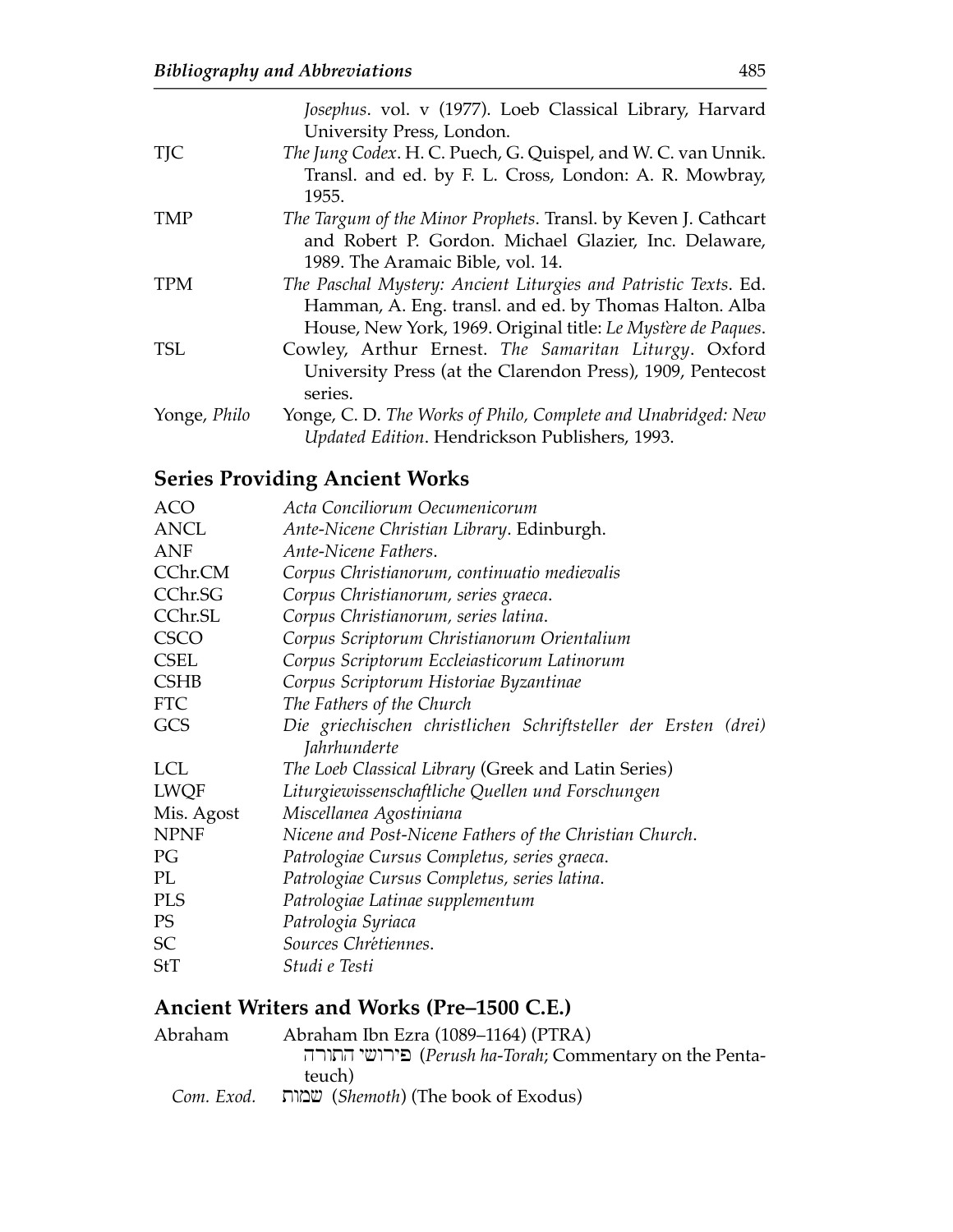| Acta Pauli        | Acta Pauli (The Acts of Paul) (c.180 C.E.) (Schmidt, Pauli)                    |
|-------------------|--------------------------------------------------------------------------------|
| Al-Kirkisani      | Jacob Al-Kirkisani (10th century C.E.) (KAEEL)                                 |
|                   | History of the Jewish Sects.                                                   |
| Al-Magribi        | Samuel Ben Moses al-Magribi (1434 C.E.) (KAEEL)                                |
|                   | <i>al-Muršid</i> (The Guide)                                                   |
|                   | The Karaite Holidays (Second Half Year)                                        |
| Ambrose           | Ambrose of Milan (fl. 370–391 C.E.)                                            |
| $Exp.$ Luc.       | Expositio Evangelii secundum Lucam, Libri X (Expostion of                      |
|                   | the Good News according to Luke 10) (CChr.SL, 14)                              |
| Epist.            | <i>Epistulae</i> (Letters)                                                     |
|                   | <i>Epist., 1, "To Justus." (CSEL, 82/1)</i>                                    |
| Sac.              | De Sacramentis (On the Sacraments) (CSEL, 73)                                  |
| Amphilochius      | Amphilochius of Iconium (fl. 373–394 C.E.) (CChr.SG, 3)                        |
| Orat.             | <i>Orationes</i> (Orations)                                                    |
|                   |                                                                                |
|                   | Orat., 5, "In Diem Sabbati Sancti (On the Day of the Sacred                    |
| Anatolius         | Sabbath)."<br>Anatolius of Alexandria (Laodicea) (230–280 C.E.) (PG, 10)       |
|                   |                                                                                |
|                   | Canon Paschalis (The Passover Canon)                                           |
| Aphraates<br>Dem. | Aphraates of Persia (344 C.E.) (PS, 1)                                         |
|                   | Demonstratio XII: De Paschate (Demonstration on Passover)                      |
|                   | Apost. Constit. Constitutiones Apostolicae (Apostolical Constitutions) (c.380) |
|                   | (PG, 1; SC, 320, 329, 336)                                                     |
| Appian            | Appianus of Alexandria (c.95–165 C.E.) (LCL)                                   |
|                   | Poμαικα (Roman History)                                                        |
| Syr.              | Book IX: The Syrian Wars                                                       |
| Archaeus          | Archaes bishop of Africa (second half of the second century                    |
|                   | $C.E.$ ) (PG, 5, p. 1490)                                                      |
| frag.             | fragment                                                                       |
| Aristeas          | Aristeas (c.170 B.C.E.) (SC, 89; APOT, 2)                                      |
|                   | Letter of Aristeas                                                             |
| Aristides         | Aristides of Athens (c.125–126 C.E.) (Robinson, Aristides)                     |
| Apol.             | Apologia (Apology)                                                             |
| Aristotle         | Aristotle (4th century B.C.E.) (LCL)                                           |
| EN                | Ethica Nicomachea (Nicomachean Ethics)                                         |
| Aristob. Pan.     | Aristobulus of Paneas, also called Aristobulus the famous (fl.                 |
|                   | 283-246 B.C.E.)                                                                |
| frag.             | fragments (OTP, 2, pp. 837-842)                                                |
| Aristob. Alex.    | Aristobulus of Alexandria, also called Aristobulus the Peri-                   |
|                   | patetic (fl. 181–124 B.C.E.)                                                   |
| frag.             | fragments (OTP, 2, pp. 837-842)                                                |
| Athanasius        | Athanasius of Alexandria (fourth century C.E.)                                 |
| Fest. Let.        | Epistolae Festalies (Festal Letters)                                           |
|                   | <i>Fest. Let.,</i> 1 (for 329) (PG, 26)                                        |
|                   | Fest. Let., 14 (for 342) (CSCO, 150)                                           |
|                   | <i>Fest. Let., 42 (for 370) (PG, 26)</i>                                       |
| Epist. Afros      | <i>Epistola Ad Afros Episcopos</i> (Letter to the African Bishop)              |
|                   | (PG, 26)                                                                       |
| Epist. Syn.       | Epistola de Synodis Arimini in Italia, et Seleuciae in Isauria,                |
|                   | Celebratis; Scripta anno 359. (Letter of the Arimini Synod in                  |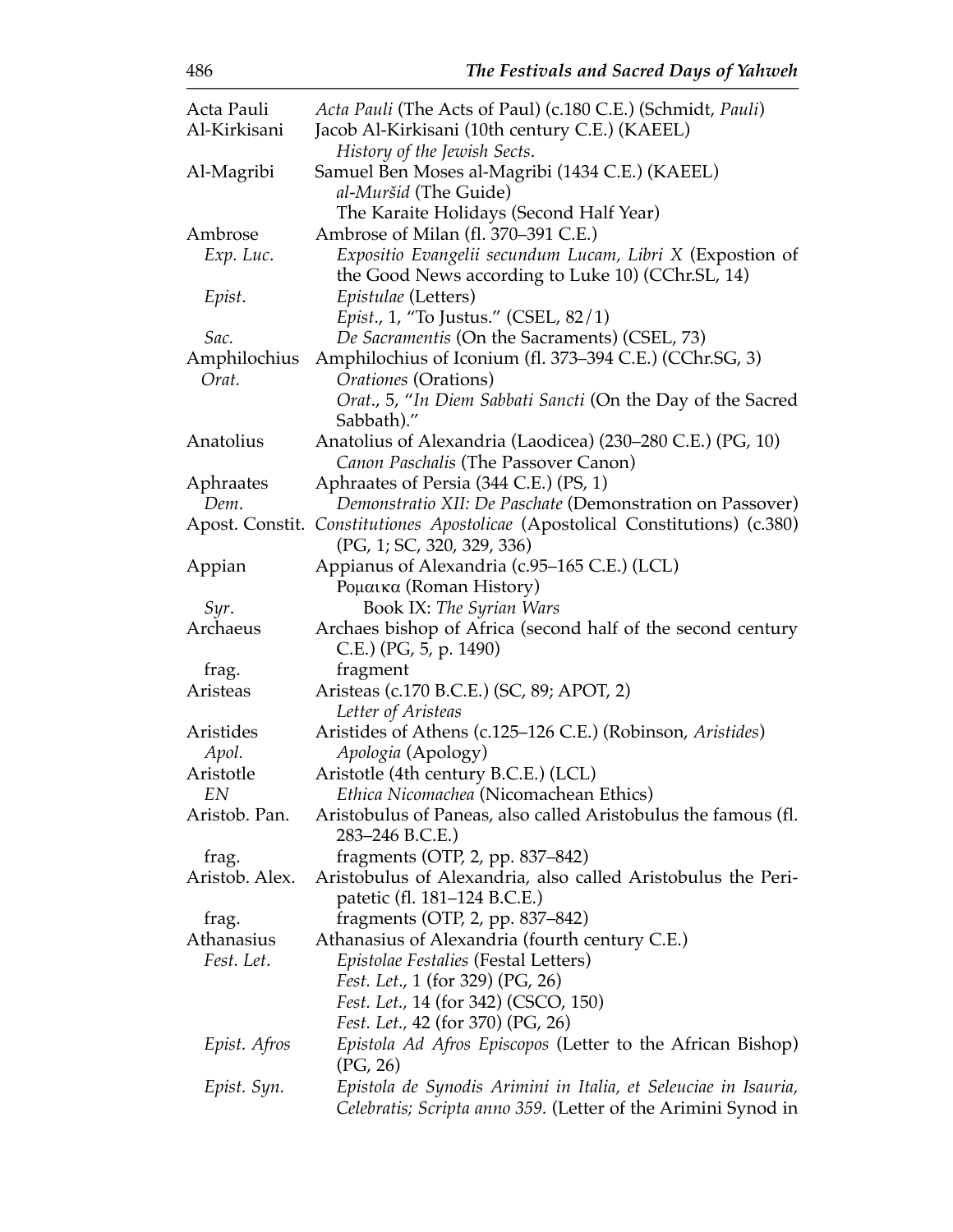|                 | Italy, et Seleucia in Isauria, Festival Celebration; written in                           |
|-----------------|-------------------------------------------------------------------------------------------|
|                 | the year 359) (PG, 26)                                                                    |
| Augustine       | Aurelius Augustinus of Hippo (354–430 C.E.)                                               |
| Cat. Rud.       | De Catechizandis Rudibus (On the Catechising of the Unin-                                 |
|                 | structed) (PL, 40)                                                                        |
| Epist.          | Epistulae (Letters) (PL, 33; CSEL, 34/2)                                                  |
|                 | Epist., 55, "Replies to Questions of Januarius."                                          |
| Faust.          | Contra Faustum Manichaeum (Against Faustus<br>the                                         |
|                 | Manichaean) (PL, 42)                                                                      |
| Let. Pet.       | Contra Litteras Petiliani (Against the Letter of Petilian) (PL,<br>43)                    |
| Serm.           | Sermones Supposititios (Substitute Sermons) (PL, 39)                                      |
|                 | Serm., 186, "In Pentecoste (On Pentecost)" (v)                                            |
| Serm. Mai       | Sermon Mai (Mis. Agost., 1)                                                               |
| Serm. Morin     | Sermon Morin-Guelferbytanus (Mis. Agost., 1)                                              |
| Serm. Wil.      | Sermon Wilmarat (Mis. Agost., 1)                                                          |
| Tract.          | Tractatus CXXIV: In Iohannis Evangelium (124 Treatises: On                                |
|                 | the Good News of John) (CChr.SL, 36)                                                      |
| <b>Barnabas</b> | Pseudo-Barnabas (mid-second century C.E.) (LCL)                                           |
|                 | Βαρναβα Επιστολη (Epistle of Barnabas)                                                    |
| <b>Basil</b>    | Basil of Caesarea (330–379 C.E.)                                                          |
| Hom.            | Homiliae et Sermones (Homilies and Sermons) (PG, 31)                                      |
|                 | Hom., 13, "Exhortation to Sacred Baptism."                                                |
| Spir. Sanc.     | De Spiritu Sancto (On the Sacred Spirit) (PG, 32)                                         |
| Bede            | Venerabilis Baedae (673–c.735 C.E.)                                                       |
| Hist.           | Opera Historica (Historical Works) (LCL)                                                  |
| Temp. Rat.      | De Temporum Ratione (The Reckoning of Time) (PL, 90)                                      |
| Chron.          |                                                                                           |
| Paschale        | Chronicon Paschale (631 C.E.) (CSHB, 16 and 17)                                           |
|                 | nos. cited from CSHB, 16 (as vol. 1) and 17 (as vol. 2)                                   |
| Chrysostom      | Joannis Chrysostomi (347–407 C.E.)                                                        |
| Adver. Jud.     | Adversus Judaeos Orationes (Orations Against the Jews) (PG,<br>48)                        |
| Hom.            | Homliarum in Matthaeum (Commentary on Matthew) (PG,<br>$57 - 58$                          |
| Clement         | Clement of Alexandria (ca. 150–211 C.E.)                                                  |
| Exhort. Gks.    | Προτρεπτικός προς Ελληνας (Exhortation to the Greeks)<br>(LCL)                            |
| Strom.          | Στροματευν (Miscellaneous) (PG, 9)                                                        |
| Pas.            | Περὶ τοῦ Πάσχα (On the Passover), frags. 25, 26, 28.                                      |
|                 | frag. $25$ (GCS, $9/2$ )                                                                  |
|                 | frag. $26$ (GCS, $9/1$ )                                                                  |
|                 | frag. 28 (PG, 92, p. 81) = frag. 11 in the Oxford ed.                                     |
| Columella       | Lucius Junius Moderatus Columella (fl. 50–65 C.E.) (LCL)<br>Rei Rusticae (On Agriculture) |
| Com. Asatir.    | Commentary to the Asatir (also called Pitron) (Gaster, Com. Asatir.)                      |
| Cosmas          | Cosmas Indicopleustes (fl. 527–565 C.E.) (PG, 88)                                         |
|                 | Topographia Christiana (Christian Topography)                                             |
|                 |                                                                                           |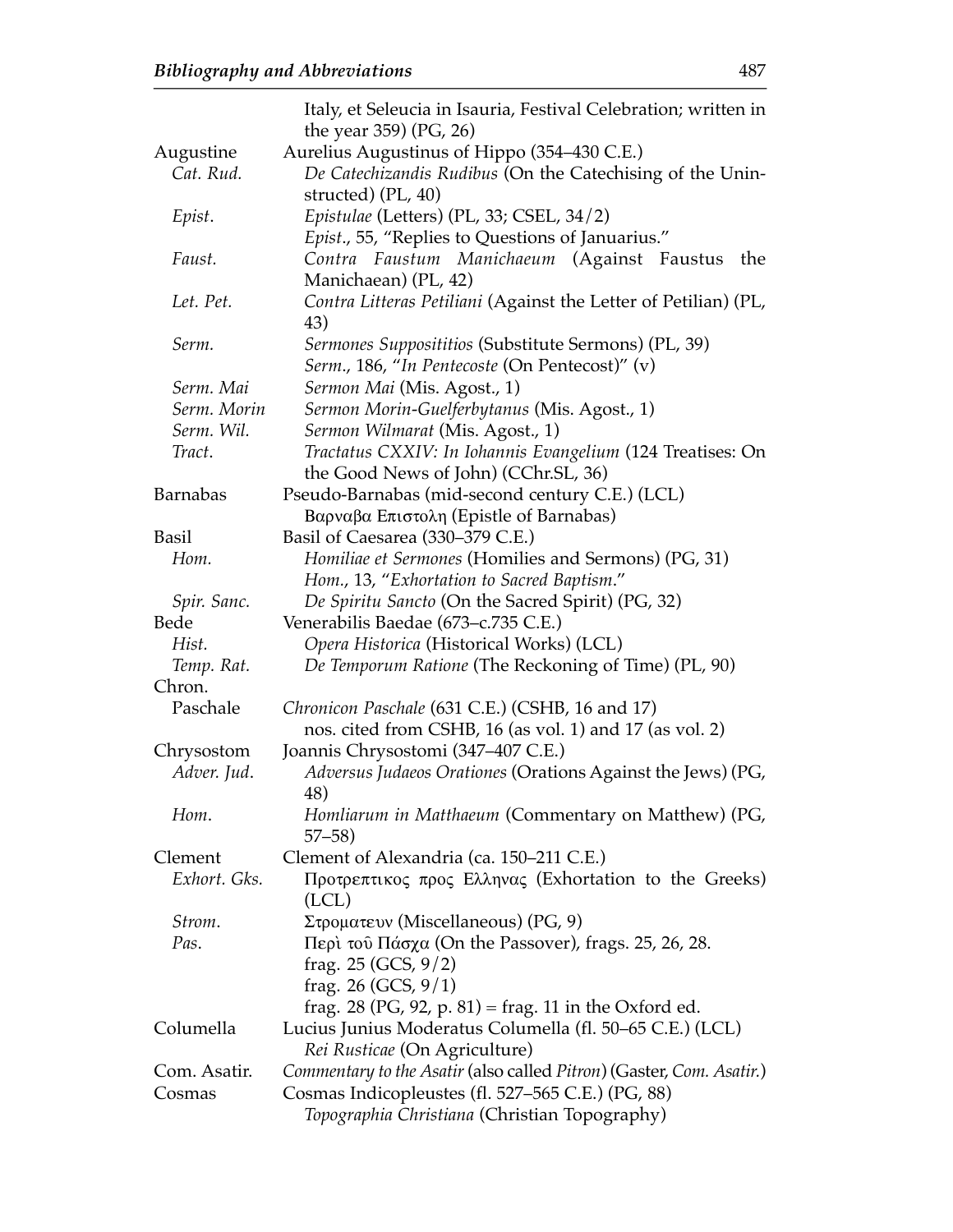| Cyrillonas    | Cyrillonas (end of fourth century C.E.) (ZDMG, 27)                                                                      |
|---------------|-------------------------------------------------------------------------------------------------------------------------|
|               | First Homily on the Passover                                                                                            |
| Didache       | $\Delta$ ιδαχη τον Δοδεκα Αποστολον (Didache or The Teaching of the<br>Twelve Apostles) (mid-second century C.E.) (LCL) |
| Didas. Apost. | Didascalia Apostlorum (The Teachings of the Apostles) (early                                                            |
|               | third century C.E.) (CSCO, 407)                                                                                         |
| Didymus       | Didymus of Alexandria (387 C.E.) (SC, 83-85)                                                                            |
|               | In Zachariam (On Zechariah)                                                                                             |
| Dio           | Cassius Dio Cocceianus (ca. 150–235 C.E.) (LCL)                                                                         |
|               | <b>Pωμαικον (Roman History)</b>                                                                                         |
| Diodorus      | Diodorus Siculus (wrote ca. 60–30 B.C.E.) (LCL)                                                                         |
|               | Βιβλιοθηκης Ιστορικης (Library of History)                                                                              |
| Egeria        | Egeria of Galicia (404–417 C.E.) (CChr.SL, 175)                                                                         |
|               | Peregrinatio Aetheriae (Travels in a Heavenly Place), also                                                              |
|               | called Itinerarium Egeriae (The Travels of Egeria)                                                                      |
| Ephraem       | Ephraem the Syrian (309–373 C.E.)                                                                                       |
|               | Commentarii in Genesim et in Exodum (Commentary on Gen-                                                                 |
|               | esis and on Exodus)                                                                                                     |
| Exod.         | Commentary on Exodus (CSCO, 153)                                                                                        |
| Hymns         | Hymns on the Crucifixion (CSCO, 248 and 249)                                                                            |
| Epiphanius    | Epiphanius of Constantia (Salamis) (315–403 C.E.) (PG 41–42)                                                            |
| Pan.          | Panarion (Medicine Chest), also called Adversus Octoginta                                                               |
|               | <i>Haereses</i> (Against 80 heresies)                                                                                   |
| Expos. Faith  | Brevis ac Vera Expositio Fidei Catholicae et Apostolicae Eccle-                                                         |
|               | siae (Brief and True Exposition of the Catholic Faith and                                                               |
|               | Apostolic Assembly)                                                                                                     |
| Epist. Apost. | Epistula Apostolorum (Letter of the Apostles) (early second<br>century C.E.) (GJJA)                                     |
| Eth. Didas.   | Ethiopic Didascalia (Fourth century C.E. with later additions)                                                          |
|               | (TED)                                                                                                                   |
| Eusebius      | Eusebius Pamphii of Caesarea (265–340 C.E.)                                                                             |
| Arm.          | Armenia Chronicorum (Armenian version of the Chronico-                                                                  |
|               | $rum)$ (ECC, 2)                                                                                                         |
| Chron.        | <i>Chronicorum</i> (The Chronicles) (nos. cited from EC)                                                                |
| D.E.          | De Demonstratio Evangelica (Demonstrations of the Good                                                                  |
|               | News) (PG, 22)                                                                                                          |
| H.E.          | Historia Ecclesiastica (The Ecclesiastical History) (LCL)                                                               |
| Inter. Arm.   | Interpretem Armenum (nos. cited from EC, app. 1, A, pp. 5–                                                              |
|               | 18).                                                                                                                    |
| Pas.          | De Solemnitate Paschali (On the Passover Solemnity) (PG,                                                                |
| P.E.          | 24)                                                                                                                     |
|               | Praeparatio Evangelica (Preparation for the Good News)<br>(PG, 21)                                                      |
| Const.        | De Vita Imperatoris Constantini (The Life of Emperor Con-                                                               |
|               | stantine) $(PG, 20)$                                                                                                    |
| Eutychius     | Eutychius of Constantinople (552–582 C.E.) (PG 86/2)                                                                    |
|               | De Paschate et de Sacrosancta Eucharistia (The Passover and                                                             |
|               | the Consecrated Eucharist)                                                                                              |
|               |                                                                                                                         |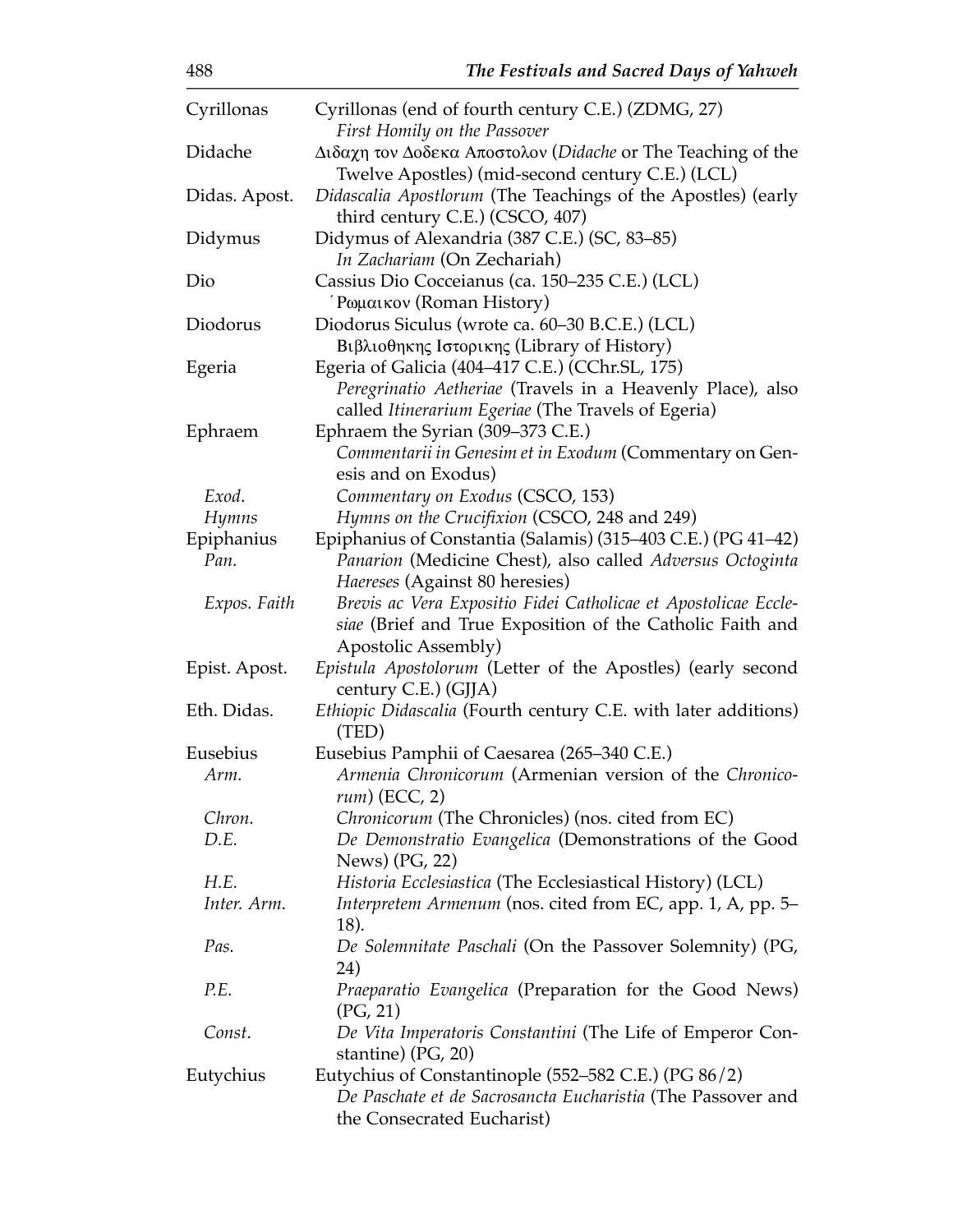| Gaudentius<br>Tract. | Gaudentius of Brescia (c.400 C.E.) (CSEL, 68)<br>Tractatus (Treatises)                                                                                                                                          |
|----------------------|-----------------------------------------------------------------------------------------------------------------------------------------------------------------------------------------------------------------|
|                      | Tract., 1, "On Exodus."                                                                                                                                                                                         |
|                      | <i>Tract., 2, "On Exodus 2."</i>                                                                                                                                                                                |
| Gk. Anth.            | Ανθολογια (Gathering of Flowers), also called The Greek An-<br><i>thology</i> (from the second century B.C.E. to the early Chris-<br>tian centuries) (LCL)<br>(about 4500 short poems both pagan and Christian) |
| <b>GN</b> Peter      | The Good News According to Peter (c.180 C.E.) (ANT)<br>(a spurious work attributed to the apostle Peter)                                                                                                        |
| GN Truth             | The Good News of Truth (4th century C.E.) (TJC)                                                                                                                                                                 |
| Gregory              | Gregory the Great (c.540–604 C.E.) (PL, 77)                                                                                                                                                                     |
| Epist.               | Registri Epistolarum (Registry of Letters)                                                                                                                                                                      |
| Gregory Elv.         | Gregory of Elvira (died after 392 C.E.) (CChr.SL, 69)                                                                                                                                                           |
|                      | Tractatus Origenis: De Libris Sanctarum Scripturarum (Trea-<br>tises of Origen: The Books of the Sacred Scriptures)                                                                                             |
| Gregory Naz.         | Gregory Nazianzen (c.330–390 C.E.)                                                                                                                                                                              |
| Ag. Jul.             | Adversus Julianum imperatorem prior Invectiva (First Invec-<br>tive Against Julian) (PG, 35)                                                                                                                    |
| Orat.                | Orationes (Orations) (PG, 35-36)                                                                                                                                                                                |
|                      | Orat., 1, "In Sanctum Pascha et in Tarditatem (On the Sacred                                                                                                                                                    |
|                      | Phasekh and in Reluctance)"                                                                                                                                                                                     |
|                      | Orat., 40, "In Sanctum Baptisma (On the Sacred Baptism)"<br>Orat., 45, "In Sanctum Pascha ([Second Oration] On the<br>Phasekh)."                                                                                |
| Gregory Nys.         | Gregory of Nyssa (c.330–395 C.E.)                                                                                                                                                                               |
| Can. Hom.            | In Canticum Canticorum Homilia (Homily on the Song of<br>Songs) (GNO, 6)                                                                                                                                        |
| Three-day            | De Tridui inter Mortem et Resurrectionem Domini nostri Iesu<br>Christi Spatio (On the Three-Day Interval between Our Sover-<br>eign's Death and Resurrection (nos. cited from GNO, 9)                           |
| Gregory Trs.         | Gregory of Tours (538–594 C.E.) (GTO)                                                                                                                                                                           |
| Franks               | Historia Francorum (History of the Franks)                                                                                                                                                                      |
| Heliodorus           | Heliodorus of Emesa (later part of the fourth century C.E.)<br>(HA)<br>Aethiopica (Ethiopian Story)                                                                                                             |
| Heracleon            | Heracleon (second half of the second century C.E.) (Gnosis,<br>$1:162 - 183$                                                                                                                                    |
| frag.                | fragments                                                                                                                                                                                                       |
| Herodian             | Herodian (c.178–247 C.E.) (LCL)                                                                                                                                                                                 |
|                      | Ηροδιανου της μετα μαρκον Βασιλειας Ιστοριας (History of<br>the Empire from the Time of Marcus [Aurelius])                                                                                                      |
| Hilary               | Hilary of Poitiers (fl. 350–367 C.E.) (PL, 9)<br>Commentarius in Evangelium Matthaei (Commentary on the                                                                                                         |
|                      | Good News of Matthew)                                                                                                                                                                                           |
| Hippolytus           | Hippolytus of Rome (of Portus) (170-235 C.E.) (GCS, Hippoly-<br>$tus, 1-4)$                                                                                                                                     |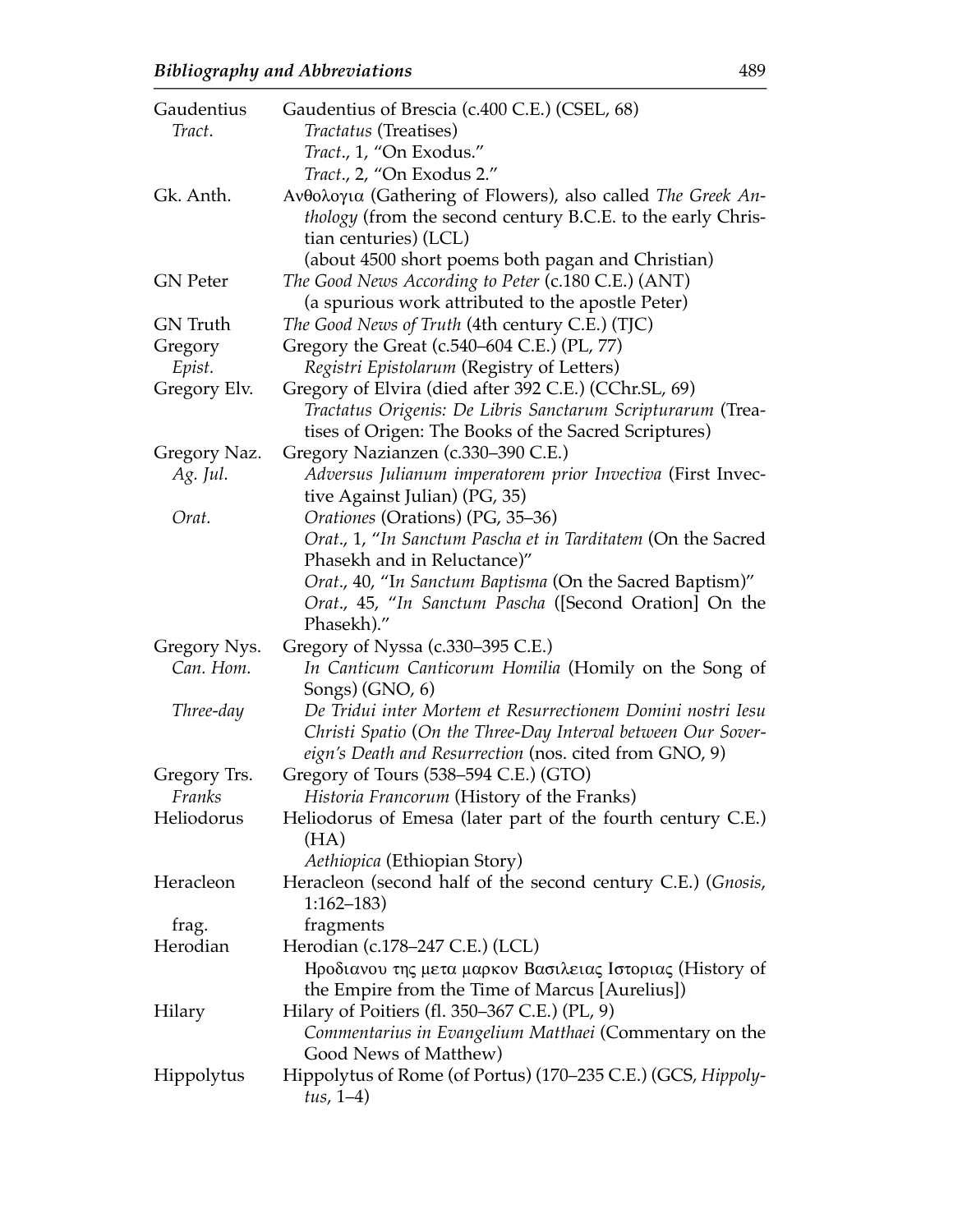| Noetus         | Eiς την αίρεσιν Νοητού τινος (Against the Heresy of One<br>Noetus) (HRCN)                             |  |
|----------------|-------------------------------------------------------------------------------------------------------|--|
| Apost. Trad.   | ' Αποστολικὴ παράδοσις (The Apostolic Tradition) (LWQF, 39)                                           |  |
| Dan.           | (frags. from Commentaries) On Daniel (GCS, Hippolytus, 1)                                             |  |
|                | Elk. and Han. On Elkanah and Hannah (frag. 5 of Homilies; Theodoret, Dial.,                           |  |
|                | 2; PG, 83, p. 173)                                                                                    |  |
| frag.          | fragments                                                                                             |  |
|                | frag. 1, "Adversus Omnes Haereses (Against All the Here-                                              |  |
|                | sies)" (PG, 92, p. 80)                                                                                |  |
|                | frag. 2, "Εις το Αγιον Πασχα (On the Sacred Passover" (SC, 27)                                        |  |
| Prov.          | (frags. from Commentaries) On Proverbs (ANF, 5)                                                       |  |
| Ref. Her.      | Refutationis Omnium Haeresium (Refutation of all Heresies)                                            |  |
|                | (GCS, Hippolytus, 3; originally attributed to Origen; PG, 16).                                        |  |
| Homer          | Homer (early seventh century B.C.E.) (LCL)                                                            |  |
| <i>Iliad</i>   | Iλιαδος (The Iliad)                                                                                   |  |
| Ody.           | Οδυσσεια (The Odyssey)                                                                                |  |
| Horace         | Quintus Horatius Flaccus (65–8 B.C.E.) (LCL)                                                          |  |
| Odes           | Odes (Lyric Song)                                                                                     |  |
| <b>Hyginus</b> | Hyginus (mid-second century C.E.), abridged (fifth century                                            |  |
|                | C.E.) (Rose, Hygini)                                                                                  |  |
|                | <i>Fabulae</i> (Myths)                                                                                |  |
| Ignatius       | Ignatius, bishop of Antioch (early second century C.E.)(LCL)                                          |  |
| Mag.           | Μαγνησιευσιν Ιγνατιος (Ignatius to the Magnesians)                                                    |  |
| Rom.<br>Tral.  | Poμαιος Ιγνατιος (Ignatius to the Romans)                                                             |  |
| Irenaeus       | Τραλλιανοις Ιγνατιος (Ignatius to the Trallians)<br>Irenaeus, bishop of Gaul (c.140–202 C.E.) (PG, 7) |  |
| Ag. Her.       | Contra Haereses (Against Heresies)                                                                    |  |
| frag.          | fragments                                                                                             |  |
| Jerome         | Eusebius Hieronymus (ca. 348–420 C.E.)                                                                |  |
| Brev. Pss.     | Breviarium in Psalmos (Summary on Psalms) (PG, 26)                                                    |  |
| Com. Dan.      | Commentariorum in Danielem (Commentary on Daniel)                                                     |  |
|                | (CChr.SL, 75A)                                                                                        |  |
| Com. Isa.      | Commentariorum in Esaiam (Commentary on Isaiah)                                                       |  |
|                | (CChr.SL, 73–73A)                                                                                     |  |
| Com. Matt.     | Commentariorum in Matheum (Commentary on the Good                                                     |  |
|                | News of Matthew) (CChr.SL, 77)                                                                        |  |
| Epist.         | Epistulae (Letters) (PL, 22)                                                                          |  |
|                | Epist., 15, "Ad Damasum Papam (To Pope Damasus)"                                                      |  |
|                | Epist., 16, "Ad Damasum Papam (To Pope Damasus)"                                                      |  |
|                | Epist., 20, "Seu Rescriptum Hieronymi ad Damasum (Jerome's                                            |  |
|                | new writing to Damasus)"                                                                              |  |
|                | Epist., 25, "Ad Marcellam: De decem Nominbus Dei (to Mar-                                             |  |
|                | cellam: On the Ten Names of the Deity)"                                                               |  |
|                | Epist., 96, "Sive Theophili Alexandrini Episcopi: Paschalis Anni                                      |  |
|                | 401. (From Theophilus Bishop of Alexandria: Phasekh of                                                |  |
|                | 401 [C.E.])"                                                                                          |  |
| Euseb.         | Hieronymi Chroniconi (Eusebius Chronicon) (EW)                                                        |  |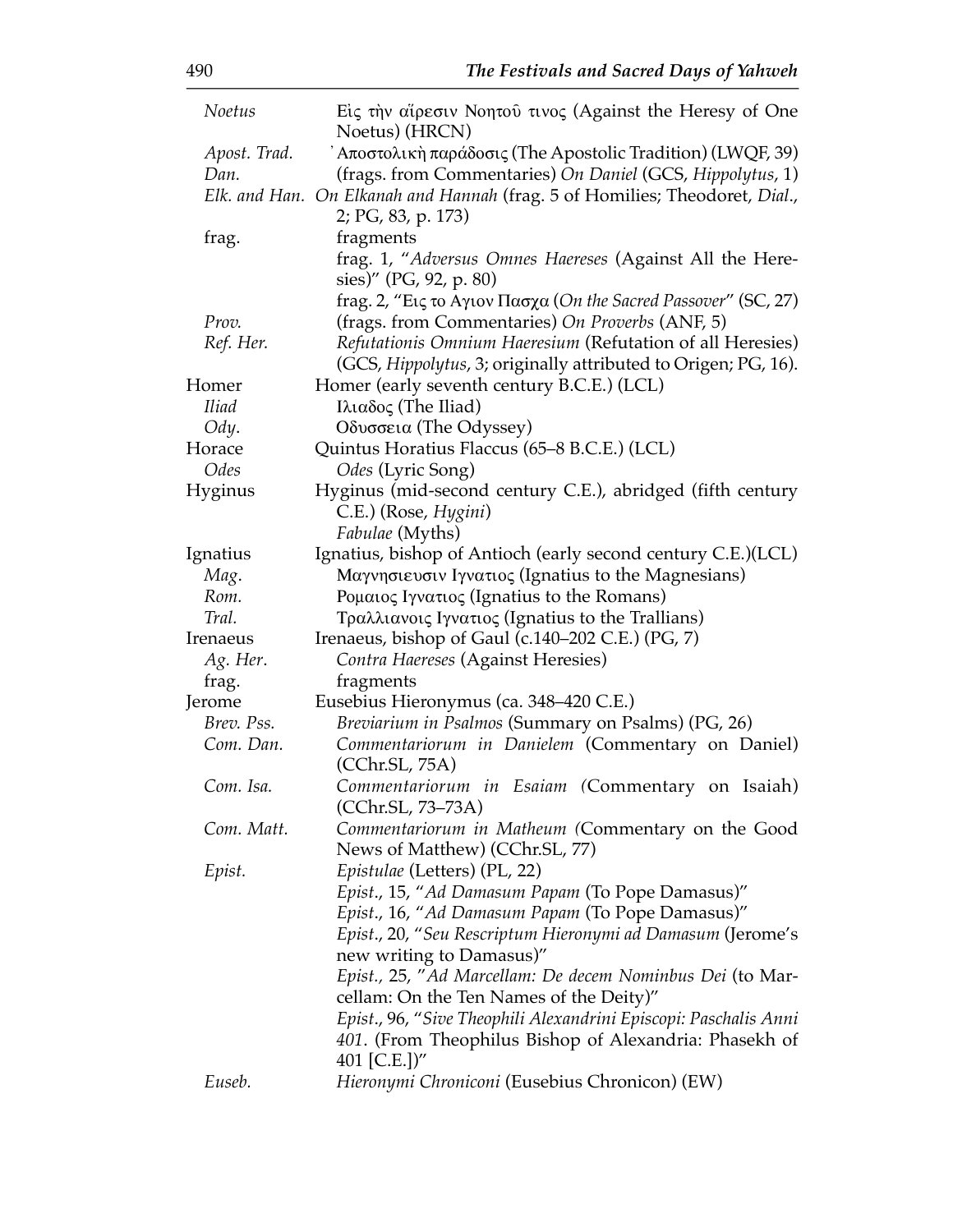| Heb. Nam.    | Liber Interpretationis Hebraicorum Nominum (Book on Inter-                 |  |
|--------------|----------------------------------------------------------------------------|--|
|              | pretations of Hebrew Names) (CChr.SL, 72)                                  |  |
| Lives        | De Viris Illustribus (Lives of Illustrious Men) (PL, 23)                   |  |
| John Dam.    | John of Damascus (first half of the eighth century C.E.) (PG, 94)          |  |
|              | De Hearesibus (On Heresies)                                                |  |
| Jos.         | Flavius Josephus (37 – c.100 C.E.) (LCL)                                   |  |
| Antiq.       | Ιουδαϊκης Αρξαιολογιας (Jewish Antiquities)                                |  |
| Apion        | Contra Apionem (Against Apion)                                             |  |
| Life         | Ioσηπου Βιος (The Life of Josephus)                                        |  |
| Table        | The Ancient Table of Contents (See LCL at the end of each                  |  |
|              | vol. of Jewish Antiquities)                                                |  |
| Wars         | Ιστορια Ιουδαϊκου πολεμου προς Ρομαιους (History of the                    |  |
|              | Jewish Wars Against the Romans)                                            |  |
| Julian       | Emperor Flavius Claudius Julianus (331–363 C.E.) (LCL)                     |  |
| Ag. Gal.     | Ιουλιανου Αυτοκρατορος Κατα Γαλιλαιον Λογος (Emperor                       |  |
|              | Julian: Against the Reasonings of the Galilaeans)                          |  |
| Epist.       | Epistulae (Letters)                                                        |  |
|              | Epist., 36, "Rescript on Christian Teachers."                              |  |
| Justin       | M. Iuniani Iustini (c.fourth C.E.) (Seel, Justini)                         |  |
|              | Epitoma Historiaraum Philippicarum ex Pompei Trogi                         |  |
|              | (Abridgement of the History down to Philip [of Macedo-                     |  |
|              | nia] from Trogus Pompeius), also called Totius Mundi Orig-                 |  |
|              | ines et Terrae Situs. (The Entire World Beginnings and Earth               |  |
|              | in place).                                                                 |  |
|              |                                                                            |  |
| Justin Mart. | Justin Martyr (mid-2nd century) (PG, 6)                                    |  |
| 1 Apol.      | Απολογια Προτη Υπερ Χριστιανον (First Apology for the                      |  |
|              | Christians)                                                                |  |
| 2 Apol.      | Απολογια Δευτερα Υπερ Χριστιανον (Second Apology for<br>the Christians)    |  |
| Trypho       | Προς Τρυφονα Ιουδαιον Διαλογος (Dialogue with the Judahite                 |  |
|              | Trypho)                                                                    |  |
| Justinian    | Emperor Justiniani (529/530 C.E.) (CJC)                                    |  |
| Code         | Codicis (Code)                                                             |  |
| Lactantius   | L. Caelius Lactantius Firmianus (fl. 300–325 C.E.)                         |  |
| Div. Instit. | Epitome Divinarum Institutiones Divinae (The Divine Insti-                 |  |
|              | tutes) $(PL, 6; CSEL, 19)$                                                 |  |
| Mort. Perse. | De Mortibus Persecutorum (On the Deaths of the Persecu-<br>$tors)$ (PL, 7) |  |
| Leo          | Leo the Great (pope from 440 to 461 C.E.) (CChr.SL, 138A)                  |  |
| Serm.        | <i>Sermons</i>                                                             |  |
|              |                                                                            |  |
|              | Serm., 49, "Item Alius de Ieunio Quadragesima (On the Fast of<br>Lent)."   |  |
|              | Serm., 70, "Item Alius de Passione Domini (On the Passion of               |  |
|              | the Sovereign)"                                                            |  |
|              | Serm., 75, "Incipt de Pentecosten (Undertaking of Pente-                   |  |
|              | $cost$ "                                                                   |  |
| Lib. Pont.   | Liber Pontificalis (The Book of Pontiffs) (Sixth century C.E.,             |  |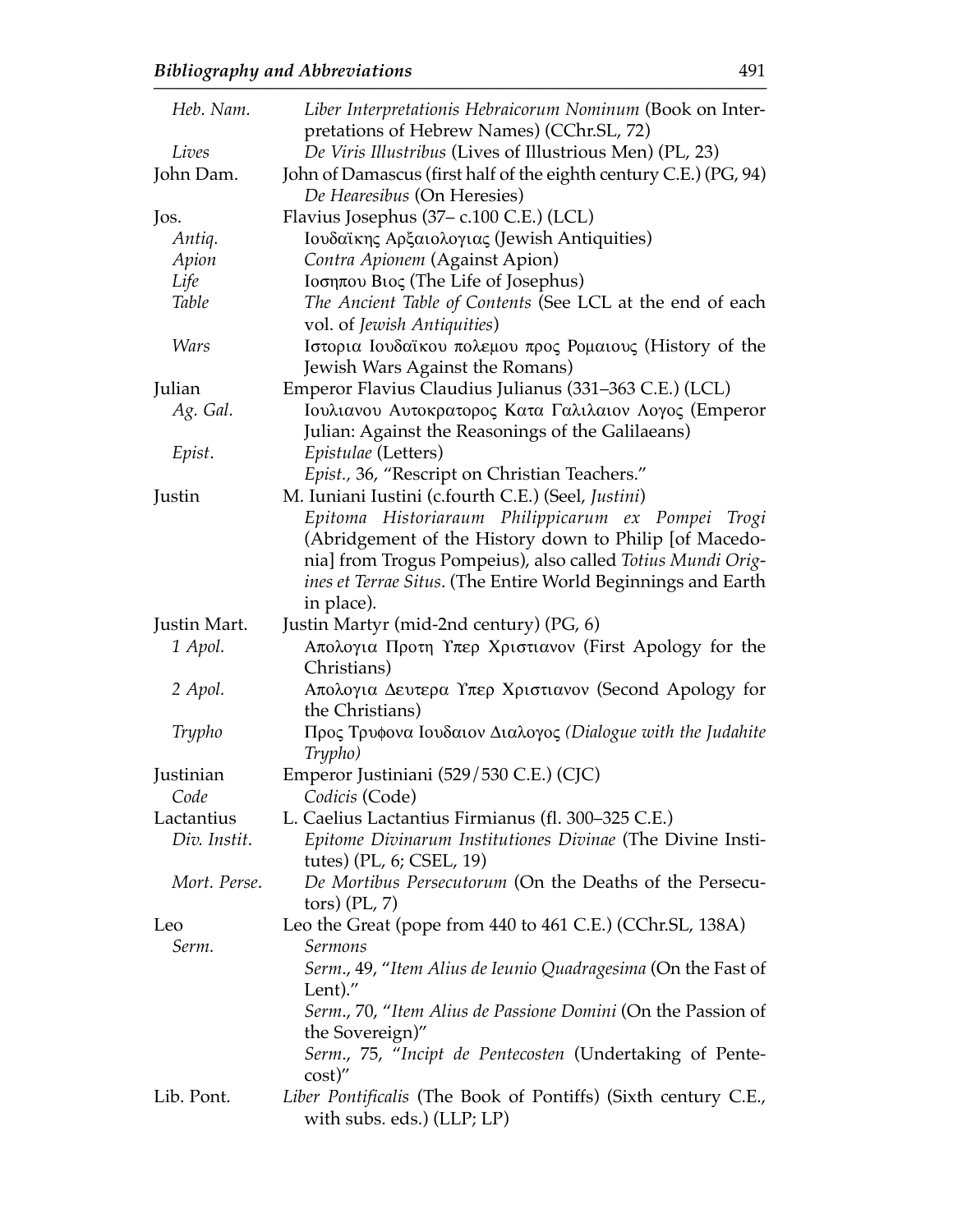| →ウム            | The Festivals and Sacred Days of Idnaven                                                                                                                                      |
|----------------|-------------------------------------------------------------------------------------------------------------------------------------------------------------------------------|
| Livy           | Titus Livius (59 B.C.E.-17 C.E.) (LCL)                                                                                                                                        |
| Urbe           | Ab Urbe Condita (From the Founding of the City)                                                                                                                               |
| Sum.           | Ab Urbe Condita Periochae (From the founding of the City:                                                                                                                     |
| Maimonides     | Summaries)                                                                                                                                                                    |
| Moreh          | Moses Maimonides (1135–1204 C.E.)<br>Moreh Nevukhim (The Guide of the Perplexed) (GTP)                                                                                        |
| Code           |                                                                                                                                                                               |
|                | Mishnah Torah (The Code of Maimonides) (MTRM)<br>(3) ספר ומנים (The Book of Seasons) (MTRM, 3)                                                                                |
| Maximus        | Maximus of Turnin (408–420 C.E.) (CChr.SL, 23)                                                                                                                                |
| Serm.          | Sermons<br>Serm., 54, "Item Sequentia de Sancta Pascha (A Sequel on the                                                                                                       |
|                | Sacred Passover)"                                                                                                                                                             |
| Melito         | Melito of Sardis (fl. 161-180 C.E.) (Hall, Melito)                                                                                                                            |
| Pas.           | $\pi$ <sub>ερι</sub> $\pi$ <sub>ασχα</sub> (On the Phasekh)                                                                                                                   |
| frag.          | fragments                                                                                                                                                                     |
| <b>Moscow</b>  |                                                                                                                                                                               |
| Epilog.        | Moscow Epilogue to the Μαρτυριον του Αγιου Πολυκαρπου<br>Επισκοπου Σμυρνης (Martyrdom of Saint Polycarp, Bishop<br>of Smyrna) (13th century C.E.) (Lake, AF, ii, pp. 342-345) |
| <b>Nicetas</b> | Nicetas Acominatos of Choniates (c.1157-1217 C.E.) (PG, 139-<br>140)<br>Thesauri Orthodoxae Fidei (Storehouse of Orthodox Faith)                                              |
| Oppian         | Oppian the Syrian (fl. 212–217 C.E.) (LCL)                                                                                                                                    |
| Cyneg.         | Cynegetica (The Chase)                                                                                                                                                        |
| Origen         | Origen Adamantius (c.185–255 C.E.)                                                                                                                                            |
| Celsus         | Contra Celsum (Against Celsus) (PG, 11)                                                                                                                                       |
| Com. John      | Commentariorum in Evangelium Joannis (Commentary on                                                                                                                           |
| Dial. Heracl.  | the Good News of John) (PG, 14)                                                                                                                                               |
|                | Origenous Dialektos pros Herakleidan (Dialogue of Origen with<br>Heraclides) (SC, 67)                                                                                         |
| Hex.           | Hexapla (Sixfold Bible) (PG, 15-16)                                                                                                                                           |
| Hom. Luke      | Homilia in Lucam (Homily on Luke) (PG, 13)                                                                                                                                    |
| Hom. Jer.      | Homiliae in Jeremiam (Homily on Jeremiah) (PG, 13)                                                                                                                            |
| Hom. Exod.     | <i>In Exodum Homilia</i> (Homily on Exodus) (PG, 12)                                                                                                                          |
| Joan.          | Explanationum in Evangelium Secundum Joannem (Explana-<br>tion on the Good News According to John) (PG, 4)                                                                    |
| Pas.           | Peri Paskha (On Passover) (Nautin, Origene)                                                                                                                                   |
| Prin.          | De Principiis (On Principles) (SC, 252f, 268f, 312)                                                                                                                           |
| 150 Ps.        | On the 150 Psalms (GCS, Hippolytus, 1)                                                                                                                                        |
| frag. Ps. 3    | fragment on Psalm 3.                                                                                                                                                          |
| Orosius        | Paulus Orosius (fl.early fourth century C.E.) (PL, 31)                                                                                                                        |
|                | Historiarum Libri Septem (The Seven books of History<br>Against the Pagans)                                                                                                   |
| Pas. Proclam.  | Paschal Proclamation (late fourth or early fifth century C.E.)<br>(StT, 121)                                                                                                  |
| Exsult.        | Exsultet (Exultation)                                                                                                                                                         |
| Paulinus       | Paulinus of Nola (c.355–431 C.E.) (CSEL, 29 and 30)                                                                                                                           |
| Poem           | Carmina (Poems)<br>Poem, 27, "On the Feast of Saint Felix."                                                                                                                   |
| Epist.         | <i>Epistulae</i> (Letters)                                                                                                                                                    |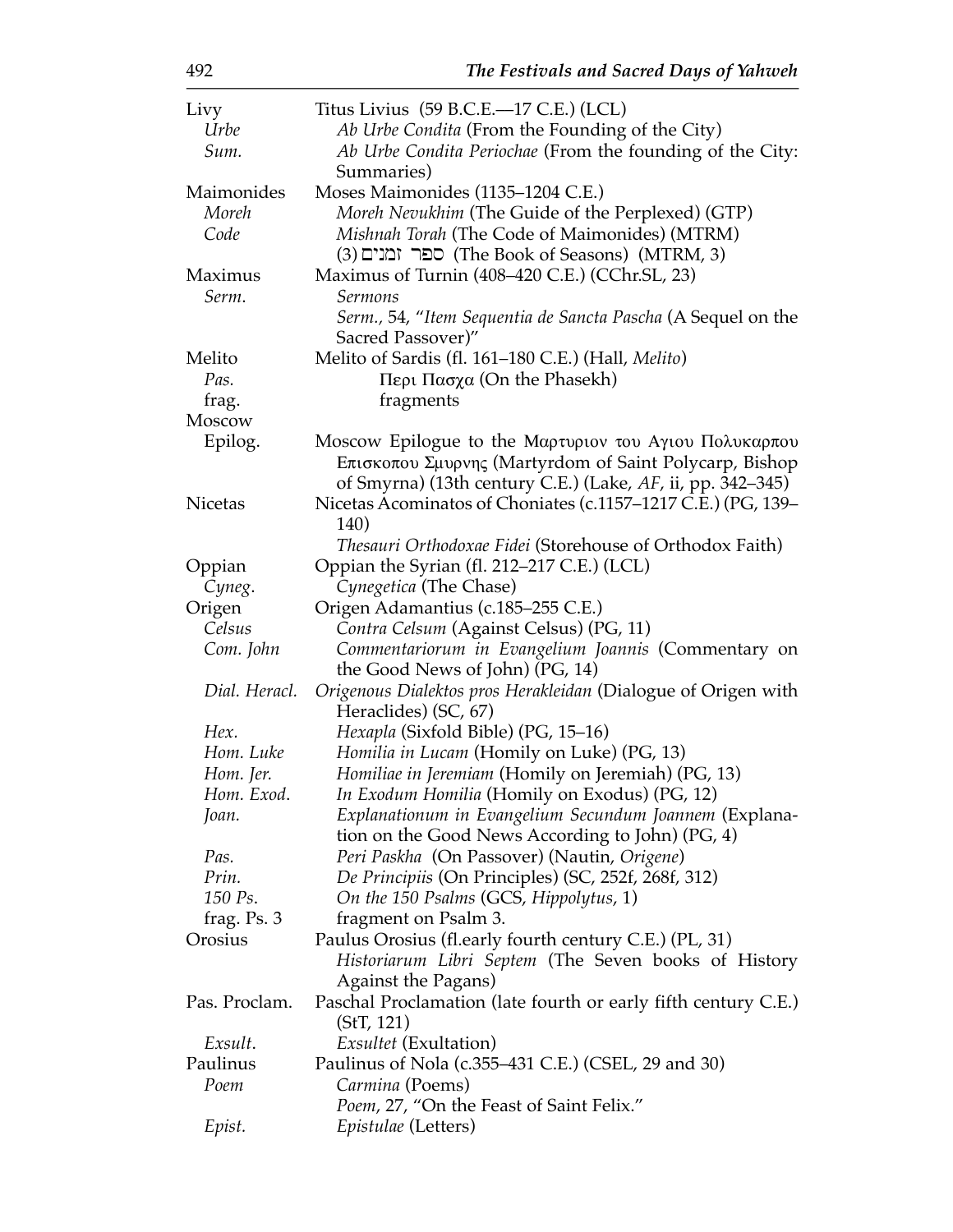| Pausanias     | Pausanias (c.120-180 C.E.) (LCL)<br>Ελλαδος Περιηγησεος (Description of Greece) |  |
|---------------|---------------------------------------------------------------------------------|--|
| Peter Alex.   | Peter of Alexandria (fl. 300-311 C.E.) (PG, 18)                                 |  |
| frag.         | fragments                                                                       |  |
| Philo         | Philo of Alexandria (ca. 20 B.C.E. – ca. 45 C.E.) (LCL)                         |  |
| Abr.          | De Abrahamo (On Abraham)                                                        |  |
| Gig.          | De Gigantibus (On the Giants)                                                   |  |
| Conf.         | De Confusione Linguarum (On the confusion of Tongues)                           |  |
| Cong.         | De Congressu quaerendae Eruditionis gratia (On the Prelimi-                     |  |
|               | nary Studies)                                                                   |  |
| Cont.         | De Vita Contemplativa (On the Contemplative Life)                               |  |
| Decal.        | De Decalogo (On the Decalogue)                                                  |  |
| Exod.         | Questions et Solutiones in Exodum (Questions and Answers                        |  |
|               | on Exodus)                                                                      |  |
| Gaius         | De Legatione ad Gaium (On the Embassy to Gaius)                                 |  |
| Gen.          | Quaestiones et Solutiones in Genesin et Exodum (Questions                       |  |
|               | and Answers in Genesis and Exodus)                                              |  |
| Heir          | Quis Rerum Divinarum Heres (Who is the heir?)                                   |  |
| Hypo.         | Hypothetica: Apologia pro Judaeis                                               |  |
| Leg. All.     | Legum Allegoria (Allegorical Interpretation)                                    |  |
| Mig.          | De Migratione Abrahami (On the Migration of Abraham)                            |  |
| Moses         | De Vita Mosis (On the life of Moses)                                            |  |
| Som.          | De Somniis (On Dreams)                                                          |  |
| Spec.         | De Specialibus Legibus (On the Special Laws)                                    |  |
| Pionius       | Pionius (mid-third century C.E.) (TAF, 2.3)                                     |  |
| Poly.         | Βιος Πολυκαρπου (The Life of Polycarp)                                          |  |
| Pliny         | Gaius Plinius Secundus (Pliny the elder) (23-79 C.E.) (LCL)                     |  |
|               | Naturalis Historia (Natural History)                                            |  |
| Pliny Young.  | C. Plinius Caecilius Secundus (Pliny the Younger) (c.62–113 C.E.)               |  |
| Epist.        | Epistularum (Letters)                                                           |  |
| Plutarch      | Plutarchus (c.45–120 C.E.) (LCL)                                                |  |
|               | Βιος Παραλληλοι (Parallel Lives)                                                |  |
| Luc.          | Λουκουλλος (Lucullus)                                                           |  |
| Polybius      | Polybius of Megalopolis (ca. 208–126 B.C.E.) (LCL)                              |  |
|               | Ιστοριον (The Histories)                                                        |  |
| Polycarp      | Μαρτυριον του Αγιου Πολυκαρπου Επισκοπου Σμυρνης (Mar-                          |  |
|               | tyrdom of Saint Polycarp, Bishop of Smyrna) (170 C.E.)<br>(LCL)                 |  |
| Ps.-Augustine | Pseudo-Augustine (Fifth Century C.E.?) (PLS, 2)                                 |  |
| Yves          | Sermon Caillau-Saint Yves                                                       |  |
| Ps.-Clement   | Pseudo-Clementine (mid-third century C.E.) (PG, 1)                              |  |
|               | Recognitiones (Recognitions)                                                    |  |
|               | Ps.-Chrysostom Pseudo-Chrysostom (fourth century C.E.) (SC, 36, 48)             |  |
|               | Eις το Αγιον Πασχα (On the Sacred Passover)                                     |  |
| Ps.-Cyprian   | Pseudo-Cyprian (243 C.E.) (PL, 4)                                               |  |
|               | De Pascha Computus (Computation of the Passover)                                |  |
| Ps.-Cyril     | Pseudo-Cyril of Alexandria (seventh century C.E.) (SCMC,                        |  |
|               | pp. 337–343)                                                                    |  |
|               | <i>Prologus Paschae</i> (Prologue on the Passover)                              |  |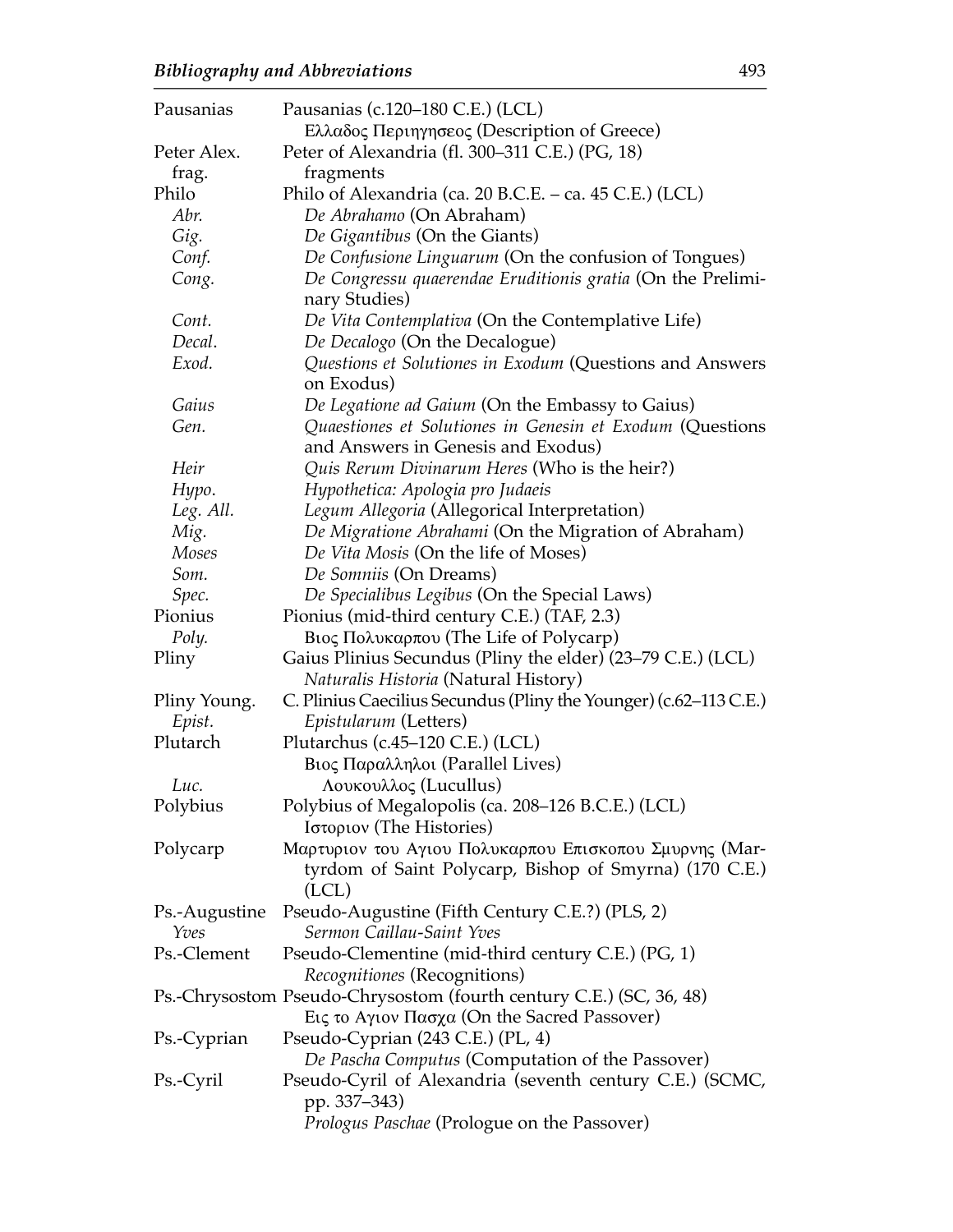| Ps.-Ephraem    | Pseudo-Ephraem (sixth century C.E.) (CSCO, 412)                                                                        |  |
|----------------|------------------------------------------------------------------------------------------------------------------------|--|
|                | Sermons for the Sacred Week<br>Ps.-Hippolytus Pseudo-Hippolytus (second half of second century C.E.) (SC,              |  |
|                | 27)                                                                                                                    |  |
|                | Eις το Αγιον Πασχα (On the Sacred Passover)                                                                            |  |
| Ps.-Justin     | Pseudo-Justini (fourth century C.E.) (PG, 6)                                                                           |  |
|                | Quaestiones et Responsiones ad Orthodoxos (Questions and                                                               |  |
|                | Answers for the Orthodoxy)                                                                                             |  |
| Ps.-Tertullian | Pseudo-Tertullian (early fourth century C.E.) (CSEL, 47;<br>Cchr.SL, 2)                                                |  |
|                | Adversus Omnes Haereses (Against All the Heresies)                                                                     |  |
| Rashi          | Rashi Solomon ben Isaac (1040–1105 C.E.) (CTRC)                                                                        |  |
|                | Commentary on the Pentateuch                                                                                           |  |
| Com. Exod.     | Shemoth (The book of Exodus)                                                                                           |  |
| Rupert         | Rupert of Deutz (c.1070–1129, or perhaps 1135 C.E.)<br>(CChr.CM, 7)                                                    |  |
|                | Liber de Divinis Officiis (Book on the Divine Offices)                                                                 |  |
| SHA            | The Scriptores Historiae Augustae (by six librarians from 285–<br>335 C.E.) (LCL)                                      |  |
| Anton. Pius    | Antoninus Pius (Antoninus Pius by Julius Capitolinus)                                                                  |  |
|                | Marc. Anton. Marcus Antoninus Philosophus (Marcus Antoninus the Philoso-                                               |  |
|                | pher by Julius Capitolinus)                                                                                            |  |
|                | Socrates Schol. Socrates Scholasticus (c.380–445 C.E.) (PG, 67)<br>Historia Ecclesiastica (The Ecclesiastical History) |  |
| Sozomenus      | Salaminius Hermia Sozomeni (mid-fifth century C.E.) (PG, 67)<br>Historia Ecclesiastica (The Ecclesiastical History)    |  |
| Severian       | Severian of Gabala (c.400 C.E.) (CGPNT, p. 16).                                                                        |  |
| frag.          | fragment                                                                                                               |  |
| Suetonius      | C. Suetonius Tranquillus (c.75-140 C.E.) (LCL)                                                                         |  |
|                | De vita Caesarum (Lives of the Caesars)                                                                                |  |
| Nero           | Book VI: Nero                                                                                                          |  |
| Syncellus      | Georgius Syncellus (died ca. 810 C.E.) (CSHB, 1 and 2)                                                                 |  |
|                | Chronographia (nos. cited from CSHB)                                                                                   |  |
| Tacitus        | P. Cornelius Tacitus (c.56–120 C.E.) (LCL)                                                                             |  |
| Dial.          | Dialogus de Oratoribus (A Dialogue on Oratory)                                                                         |  |
| Ann.           | Ab Excessu Divi Augusti (the Annals)                                                                                   |  |
| Hist.          | Historiarum (Histories)                                                                                                |  |
| Tertullian     | Quinti Septimii Florentis Tertulliani (c.160-c.230 C.E.)                                                               |  |
| Marc.          | <i>Adversus Marcionem</i> (Against Maracion) (PL, 2)                                                                   |  |
| de Cor.        | De Corona (On the Crown, or On the Chaplet) (PL, 2)                                                                    |  |
| Apol.          | Apologeticus Adversus Gentes Pro Christianis (Apology                                                                  |  |
|                | against the Nations and for the Christians) (PL, 1)                                                                    |  |
| de Bapt.       | De Baptismo (On Baptism) (PL, 2)                                                                                       |  |
| de Jejun.      | De Jejuniis (On Fasting) (PL, 2)                                                                                       |  |
| de Orat.       | De Oratione (On Prayer) (PL, 1)                                                                                        |  |
| Adv. Jud.      | Adversus Judaeos (Against the Jews) (PL, 2)                                                                            |  |
| Prescript.     | Praescriptionibus Adversus Haereticos (Persecription against                                                           |  |
|                | Heretics) $(PL, 2)$                                                                                                    |  |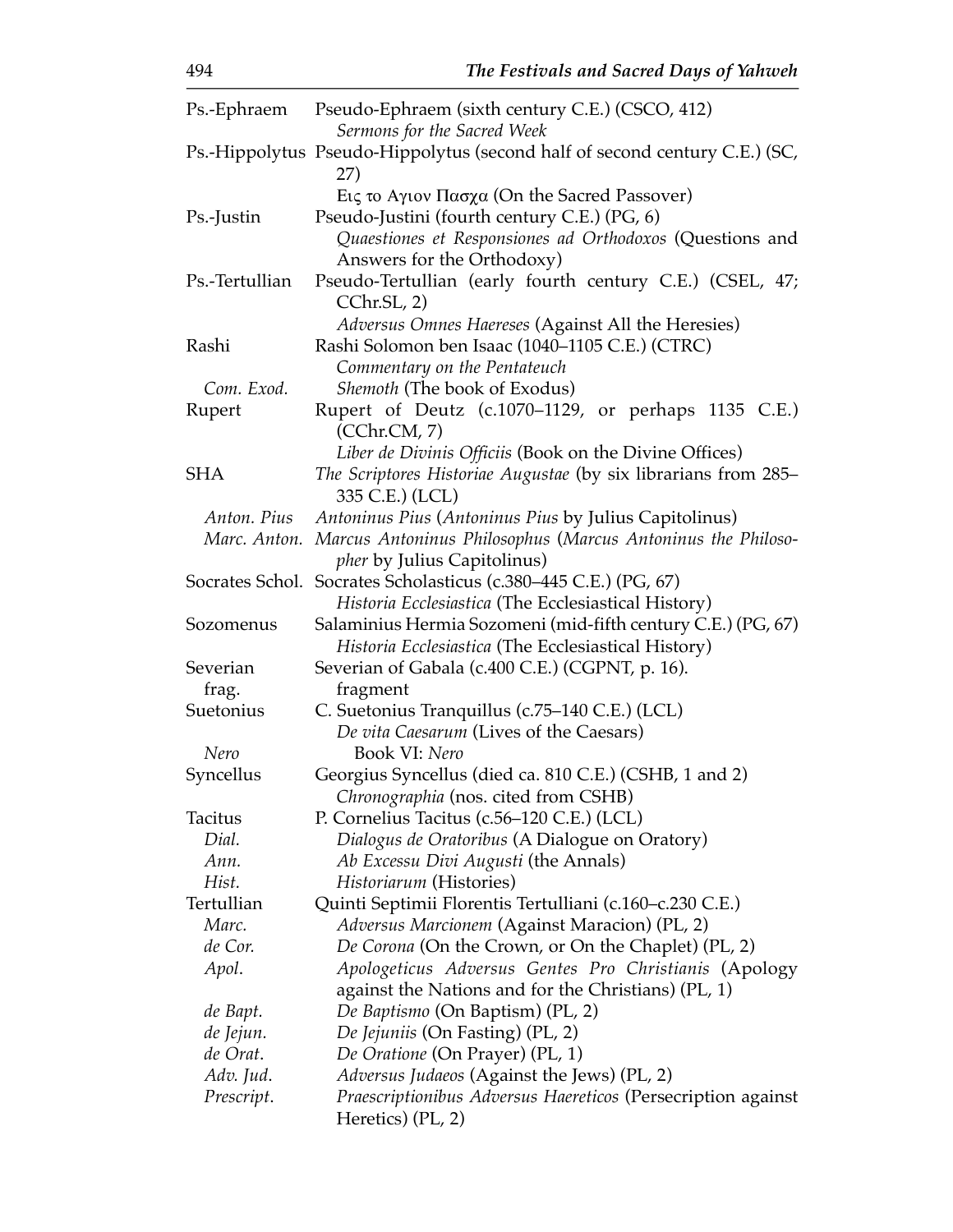| Theodoret    | Theodoret of Cyrrhus (c.393–453 C.E.)                                 |  |  |
|--------------|-----------------------------------------------------------------------|--|--|
| Cure         | Graecarum Affectionum Curatio (Cure for the Greek Ill-                |  |  |
|              | nesses) (PG, 83; SC, 57, pts. 1-2)                                    |  |  |
| Dial.        | Dialogus (Dialogues) (PG, 83)                                         |  |  |
|              | Dial. 2, "Eranistes and Orthodoxus."                                  |  |  |
| E.H.         | <i>Ecclesiasticae Historiae</i> (The Ecclesiastical History) (PG, 82) |  |  |
| Fab.         | Haereticarum Fabularum Compendium (An Abridgement of                  |  |  |
|              | Heretical Myths) (PG, 83)                                             |  |  |
| Epist.       | Epistolae (Letters) (PG, 83)                                          |  |  |
|              | Epist., 63, "Heortastica (Festal)"                                    |  |  |
|              | Epist., 64, "Heortastica (Festal)"                                    |  |  |
| Quest. Exod. | Quaestiones in Exodus (Question on Exodus) (PG, 80)                   |  |  |
| Theophilus   |                                                                       |  |  |
| Alex.        | Theophilus of Alexandria (late fourth century, died 412 C.E.)         |  |  |
|              | (CSEL, 55)                                                            |  |  |
|              | Sive Theophili Alexandrini Episcopi: Paschalis Anni 401.              |  |  |
|              | (From Theophilus Bishop of Alexandria: Phasekh of 401                 |  |  |
|              | [C.E.]) (see Jerome, Epist., 96)                                      |  |  |
|              | Theodore Petra Theodore bishop of Petra (6th century C.E.) (DHT)      |  |  |
|              | Vita S. Theodosii (The Life of Saint Theodosius)                      |  |  |
| Vigilius     | Vigilius (586–598 C.E.) (SCRE, 5)                                     |  |  |
| Epist.       | Epistles (Letters)                                                    |  |  |
|              | Epist., 2, "ad Evtherivm (To Eutheri)."                               |  |  |
| Zeno         | Zeno of Vernona (362–372 C.E.) (CChr.SL, 22)                          |  |  |
|              | Tractatus (Treatises)                                                 |  |  |
|              | 57, Tractatus Paschae (Treatise on the Passover)                      |  |  |
|              | 58, Item Tractatus Paschae (Likewise a Treatise on the                |  |  |
|              | Passover)                                                             |  |  |

## **Councils & Synods**

|              | Conc. Antioch Council of Antioch (341 C.E.) (CFFGC)                              |
|--------------|----------------------------------------------------------------------------------|
| Can.         | Canons                                                                           |
|              | Conc. Nicaea Council of Nicaea (325 C.E.) (HCC)                                  |
| Can.         | Canons                                                                           |
|              | Conc. Quinisext Council of Quinisext, or Council in Trullo (692 C.E.) (SCRE, 6). |
| Can.         | The Trullan Canons                                                               |
| Syn. Areles  | First Synod of Areles in Gaul (314 C.E.) (HCC)                                   |
| Can.         | Canons                                                                           |
|              | Can. 1, "Ut uno die et tempore Paschal celebretur."                              |
| Syn. Aurel.  | Synod Aurel., or Fourth Council at Orleans (541 C.E.)                            |
|              | (SCRE, 5)                                                                        |
| Can.         | Canons                                                                           |
| Syn. Auxerre | Synod of Auxerre (Autisiodrense) (578 C.E.) (SCRE, 5)                            |
| Can.         | Canons                                                                           |
| Syn. Elvira  | Synod of Elvira (c.306 C.E.) (HCC)                                               |
| Can.         | Canons                                                                           |
|              | Can. 43, "De Celebratione Pentecostes."                                          |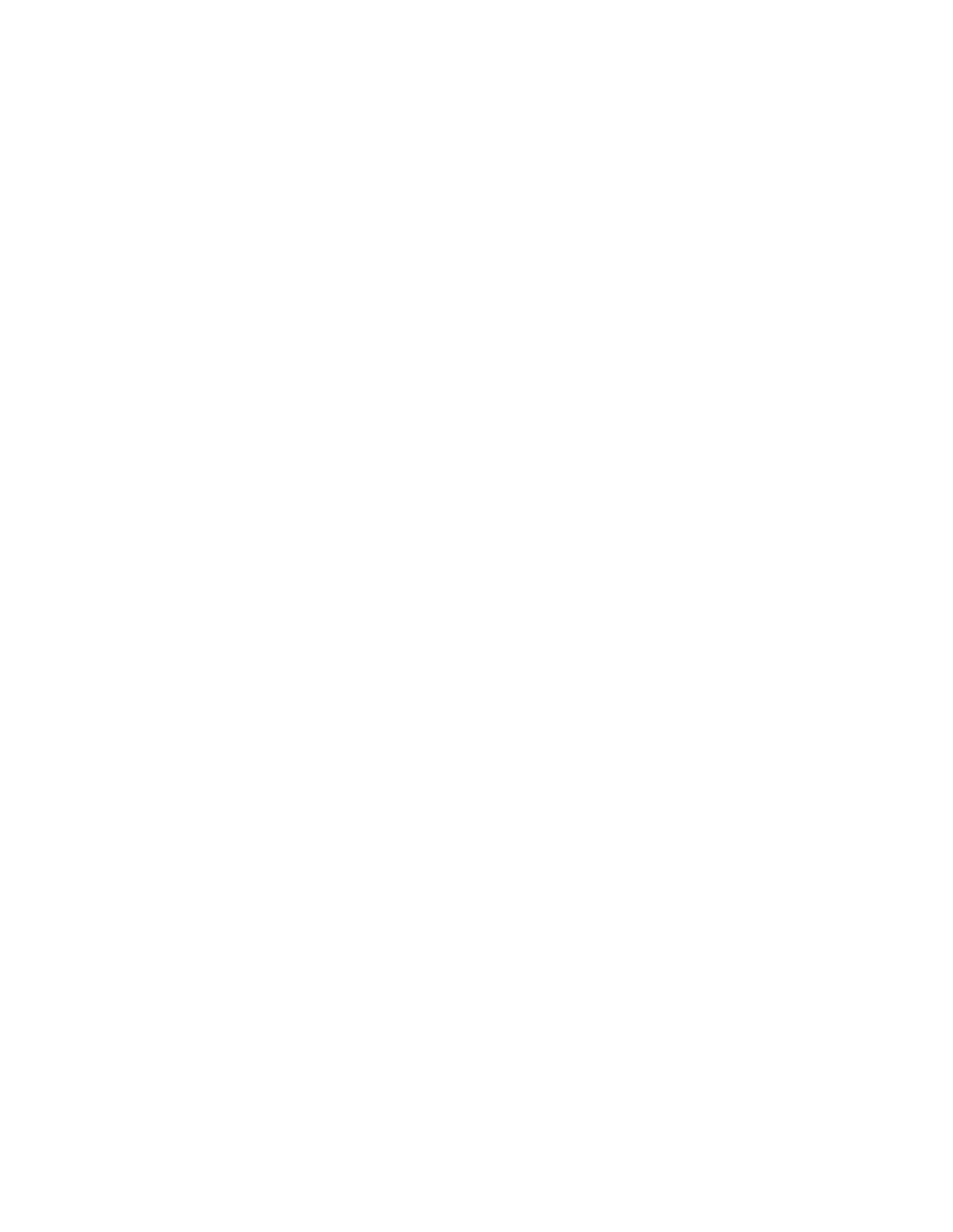# *Religious Works*

#### **Bible Versions**

| AB         | The Amplified Bible, Containing the Amplified Old Testament and<br>the Amplified New Testament. Zondervan Publishing House,<br>Michigan, 1965.                                          |  |
|------------|-----------------------------------------------------------------------------------------------------------------------------------------------------------------------------------------|--|
| Alex. LXX  | The Codex Alexandrinus. Alexandrian Septuagint Version. The<br>Trustees of the British Museum, London, 4 vols. 1915, 1930,<br>1936, 1957.                                               |  |
| DuTillet   | DuTillet, The Hebrew version of Matthew. Jean DuTillet<br>(1553). Biblioteque Nationale, Paris, Heb, MS no. 132.                                                                        |  |
| ILT        | Berry, George Ricker. The Interlinear Literal Translation of the<br>Greek New Testament. Zondervan Publishing House, Michi-<br>gan, 1958.                                               |  |
| KJV        | The Holy Bible, Authorized King James Version. Oxford: at the<br>University Press, London, 1611.                                                                                        |  |
| <b>LXX</b> | The Septuagint Version, with Apocrypha, Greek and English.<br>Samuel Bagster & Sons, LTD., London; republished by<br>Zondervan Publishing House, Michigan, 1972. Septuagint<br>Version. |  |
| MT         | The Holy Scriptures: According to the Masoretic Text. 2 vols.,<br>Philadelphia, The Jewish Publication Society of America,<br>1955.                                                     |  |
| <b>NJB</b> | Gen. ed. Henry Wansbrough, The New Jerusalem Bible. Dou-<br>bleday & Company, Inc., New York, 1985.                                                                                     |  |
| <b>NTB</b> | Moffatt, James. A New Translation of the Bible. Harper & Row,<br>New York, 1954.                                                                                                        |  |
| <b>REB</b> | Rotherham, Joseph Bryant. Rotherham's Emphasized Bible.<br>Kregel Publications, Grand Rapids, Michigan, 1959.                                                                           |  |
| Sin. Pal.  | Lewis, Agnes Smith. A Translation of the four Gospels from the<br>Syriac of the Sinaitic Palimpsest. London, Macmillan and<br>Co., 1894. (Sinaitic Palimpsest)                          |  |
| <b>SRB</b> | Scofield, C. I. The Scofield Reference Bible. Oxford Press, New<br>York, 1945.                                                                                                          |  |
| <b>ST</b>  | Howard, George. Hebrew Gospel of Matthew: תהי בשורת. Mer-<br>cer University Press, 1995. (Shem Tob)                                                                                     |  |
| Targ. Jon. | Targum Jonathan. The Bible in Aramaic: Based on Old Manu-<br>scripts and Printed Texts. Vol. 2, "The Former Prophets Ac-<br>cording to Targum Jonathan." Leiden, E. J. Brill, 1959.     |  |
| Targ. Onq. | Targum Onqelos. The Bible in Aramaic: Based on Old Manu-<br>scripts and Printed Texts. Vol. 1, "The Pentateuch According<br>to Targum Onkelos." Leiden, E. J. Brill, 1959.              |  |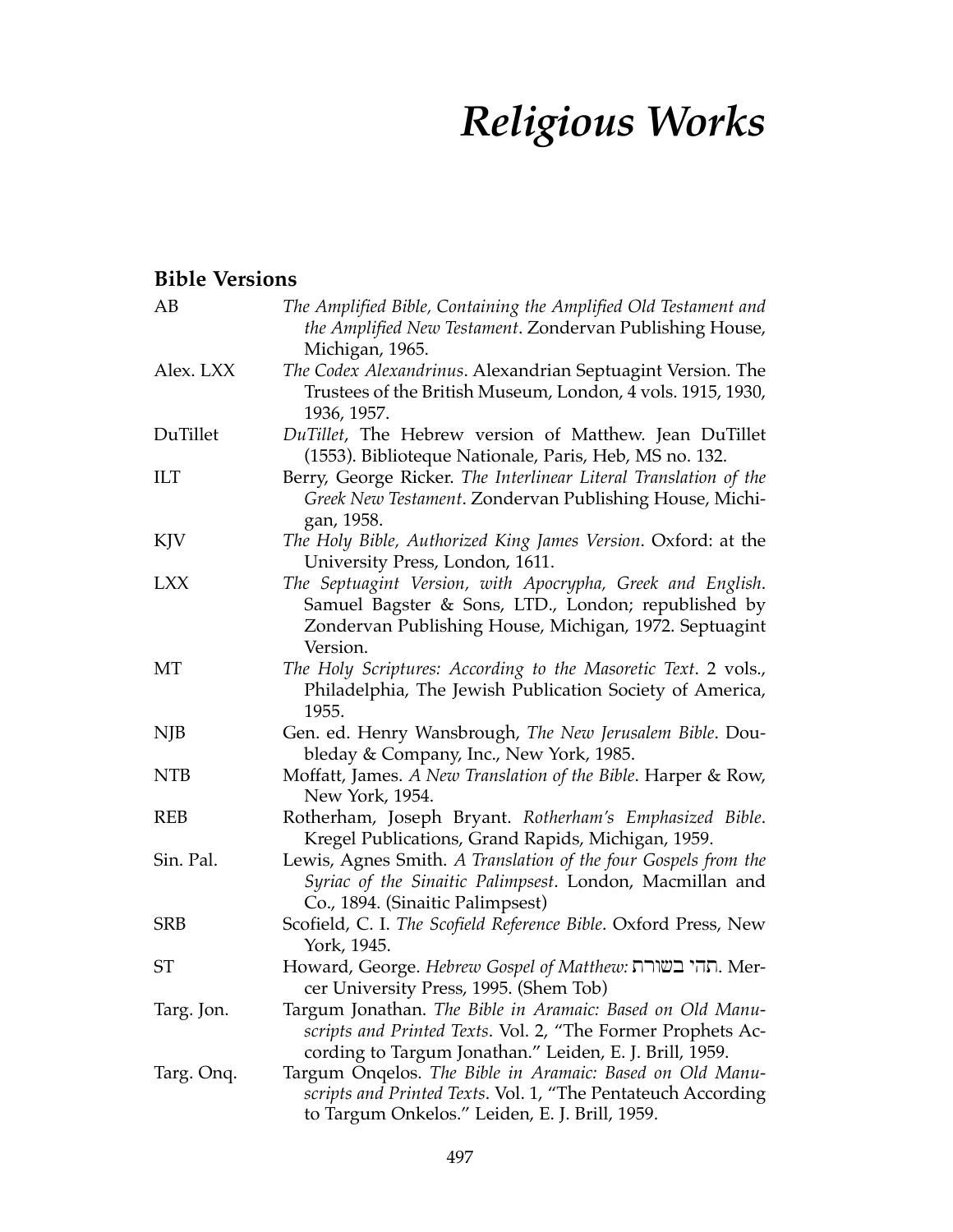Vulg. *Biblia Sacra Latina ex Biblia Sacra Vulgatae Editionis*. Sixti V. et Clementis VIII. Samuel Bagster and Sons Limited, London, 1830. (Vulgate Version)

#### **Bible Abbreviations (Old and New Testaments)**

| Acts                     | Acts of the Apostles | Judg.               | Judges          |
|--------------------------|----------------------|---------------------|-----------------|
| Amos<br>Amos             |                      | 1 Kings             | 1 Kings         |
| 1 Chronicles<br>1 Chron. |                      | 2 Kings             | 2 Kings         |
| 2 Chron.                 | 2 Chronicles         | Lam.                | Lamentations    |
| Col.                     | Colossians           | Lev. $(Lv)$         | Leviticus       |
| 1 Cor.                   | 1 Corinthians        | Luke                | Luke            |
| 2 Cor.                   | 2 Corinthians        | Mal.                | Malachi         |
| Dan.                     | Daniel               | Mark                | Mark            |
| Deut.                    | Deuteronomy          | Matt.               | Matthew         |
| Eccles.                  | Ecclesiastes         | Mic.                | Micah           |
| Eph.                     | Ephesians            | Nah.                | Nahum           |
| Esther                   | Esther               | Neh.                | Nehemiah        |
| Exod. (Ex)               | Exodus               | Num. (Nu)           | Numbers         |
| Ezek.                    | Ezekiel              | Obad.               | Obadiah         |
| Ezra                     | Ezra                 | 1 Pet.              | 1 Peter         |
| Gal.<br>Galatians        |                      | 2 Pet.              | 2 Peter         |
| Gen. (Gn)                | Genesis              | Phil.               | Philippians     |
| Hab.                     | Habakkuk             | Philem.             | Philemon        |
| Hag.                     | Haggai               | Prov.               | Proverbs        |
| Heb.                     | Hebrews              | $Ps.$ (pl. $Pss.$ ) | Psalm (Psalms)  |
| Hos.                     | Hosea                | Rev.                | Revelation      |
| Isa.                     | Isaiah               | Rom.                | Romans          |
| James                    | James                | Ruth                | Ruth            |
| Jer.                     | Jeremiah             | 1 Sam.              | 1 Samuel        |
| Job                      | Job                  | 2 Sam.              | 2 Samuel        |
| Joel                     | Joel                 | Song                | Song of Solomon |
| John                     | John                 | 1 Thess.            | 1 Thessalonians |
| 1 John                   | 1 John               | 2 Thess.            | 2 Thessalonians |
| 2 John                   | 2 John               | 1 Tim.              | 1 Timothy       |
| 3 John                   | 3 John               | 2 Tim.              | 2 Timothy       |
| Jon.                     | Jonah                | <b>Titus</b>        | <b>Titus</b>    |
| Josh.                    | Joshua               | Zech.               | Zechariah       |
| Jude                     | Jude                 | Zeph.               | Zephaniah       |

#### **Works in the Mishnah, Talmuds, and Tosefta**

B. in front of the name: Babylonian Talmud (e.g., B. A.Zar = Abodah Zarah in the Babylonian Talmud) J. in front of the name: Jerusalem (Yerusalemi) Talmud (e.g., J. A.Zar = Abodah Zarah in the Jerusalem Talmud) Tosef. in front of the name: Tosefta

(e.g., Tosef. A.Zar = Abodah Zarah in the Tosefta)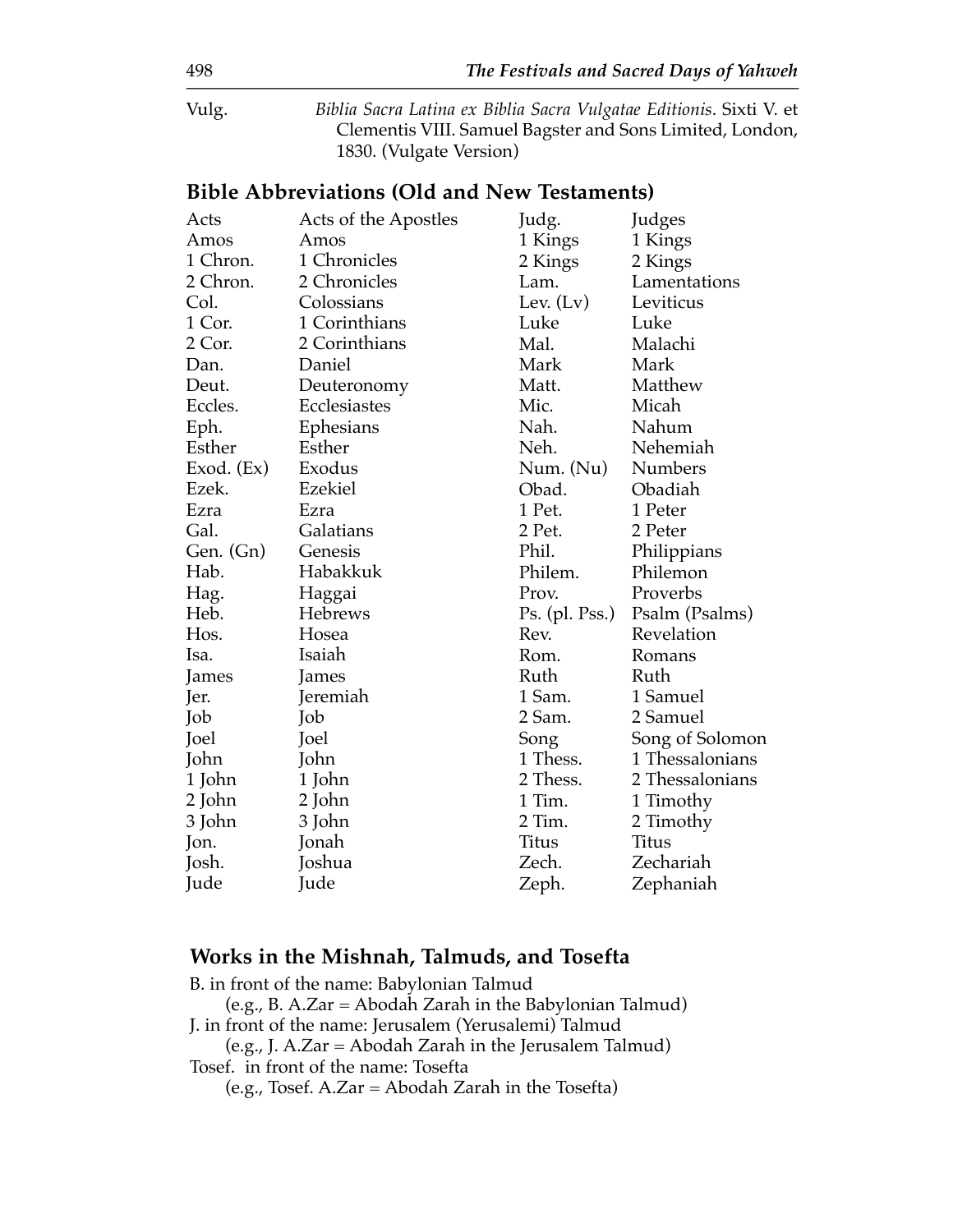| A.Zar. | Abodah Zarah           | Midd.  | Middoth          |
|--------|------------------------|--------|------------------|
| Ab.    | Aboth                  | Mikw.  | Mikwaoth         |
| Arak.  | Arakhin                | Naz.   | Nazir            |
| B.B.   | Baba Bathra            | Ned.   | Nedarim          |
| B.M.   | Baba Metzia            | Neg.   | Negaim           |
| B.Q.   | Baba Qamma (Baba Kama) | Nidd.  | Niddah           |
| Bekh.  | Bekhoroth              | Ohol.  | Oholoth          |
| Ber.   | Berakhoth              | Orl.   | Orlah            |
| Betz.  | Betzah (or "Yom Tob")  | Par.   | Parah            |
| Bikk.  | Bikkurim               | Peah   | Peah             |
| Dem.   | Demai                  | Pes.   | Pesahim          |
| Eduy.  | Eduyoth                | R.Sh.  | Rosh ha-Shanah   |
| Erub.  | Erubin                 | Sanh.  | Sanhedrin        |
| Gitt.  | Gittin                 | Shab.  | Shabbath         |
| Hag.   | Hagigah                | Shebi. | Shebiith         |
| Hall.  | Hallah                 | Shebu. | Shebuoth         |
| Hor.   | Horayoth               | Shek.  | Shekalim         |
| Hul.   | Hullin                 | Sot.   | Sotah            |
| Kel.   | Kelim                  | Sukk.  | Sukkah           |
| Ker.   | Kerithoth              | Taan.  | Taanith          |
| Ket.   | Ketuboth               | Tam.   | Tamid            |
| Kidd.  | Kiddushin              | Teb.Y. | <b>Tebul Yom</b> |
| Kil.   | Kilaim                 | Tem.   | Temurah          |
| Kinn.  | Kinnim                 | Ter.   | Terumoth         |
| M.Kat. | Moed Katan             | Toh.   | Tohoroth         |
| M.Sh.  | Maaser Sheni           | Uktz.  | Uktzin           |
| Maas.  | Maaseroth              | Yad.   | Yadaim           |
| Makk.  | Makkoth                | Yeb.   | Yebamoth         |
| Maksh. | Makshirin              | Yom.   | Yoma             |
| Meg.   | Megillah               | Zab.   | Zabim            |
| Meil.  | Meilah                 | Zeb.   | Zebahim          |
| Men.   | Menahoth               |        |                  |

## **Other Jewish Works**

| Ab. R.N.      | Aboth de-Rabbi Nathan.                |
|---------------|---------------------------------------|
| Bresh. Rab.   | Bereshith Rabbah                      |
| Chron. Jerah. | Chronicle of Jerahmeel                |
| <b>CR</b>     | Community Rule (Manual of Discipline) |
| DR            | Damascus Rule (Damascus Document)     |
| Eccles. Rab.  | Ecclesiastes Rabbah                   |
| Exod. Rab.    | Exodus Rabbah                         |
| Gem.          | Gemara                                |
| Josippon      | Yosippon (Joseph) ben Gorion          |
| Lek. Tob      | Lekah Tob                             |
| Lev. Rab.     | Leviticus Rabbah                      |
| LF            | Liturgical Fragments (Qumran)         |
| Meg. Taan.    | Megillath Taanith                     |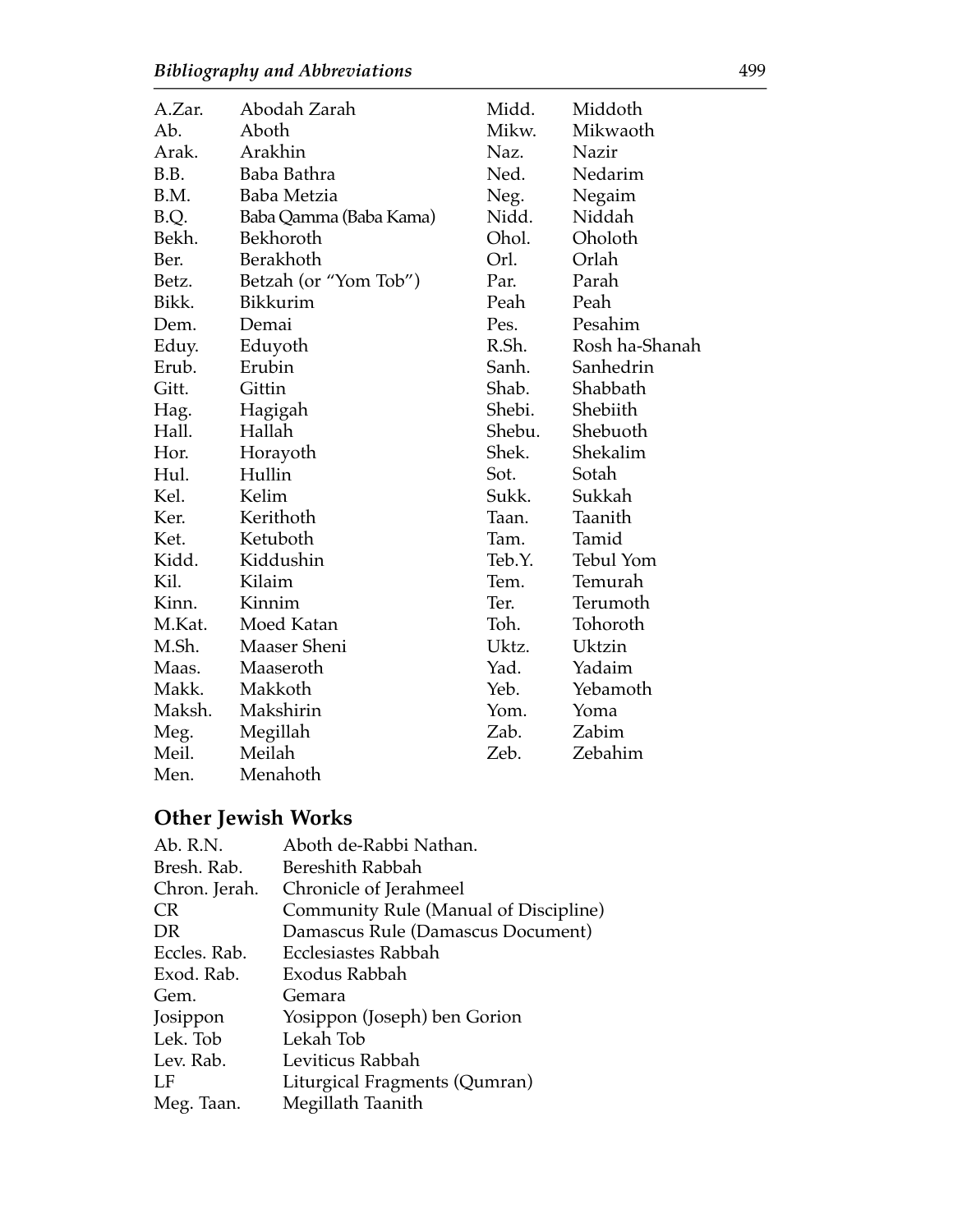| Midrash 'Ekhah Rabbah                    |
|------------------------------------------|
| Midrash Haggadah                         |
| Midrash Halachah                         |
| Midrash Rabbah                           |
| Midrash Tankhuma                         |
| Midrash Tehillim (The Midrash on Psalms) |
| Mekilta de-Rabbi Ishmael                 |
| Messianic Rule (Qumran)                  |
| Pesikta                                  |
| War Scroll                               |
|                                          |
| <i>Scholion</i> to the Megillath Taanith |
| Sifra                                    |
| <b>Sifre</b>                             |
| Seder Olam                               |
| Soferim (Sofrim, Sopherim, Sophrim)      |
| Sepher ha-Yashar                         |
| Zohar                                    |
|                                          |

# **Apocrypha and Pseudepigrapha**

| Ap. Ab.     | Apocalypse of Abraham                    |
|-------------|------------------------------------------|
| Apoc. Bar.  | Apocalypse of Baruch                     |
| Asmp. Mos.  | <b>Asslumption of Moses</b>              |
| Ecclus.     | Ecclesiasticus                           |
| 1 En.       | 1 Enoch                                  |
| 2 En.       | 2 Enoch                                  |
| 3 En.       | 3 Enoch                                  |
| 1 Esd.      | 1 Esdras                                 |
| 2 Esd.      | 2 Esdras                                 |
| Gen. Apoc.  | Genesis Apocryphon                       |
| Jub.        | The Book of Jubilees                     |
| Jth.        | Judith                                   |
| Lives       | Lives of the Prophets                    |
| 1 Macc.     | 1 Maccabees                              |
| 2 Macc.     | 2 Maccabees                              |
| 3 Macc.     | 3 Maccabees                              |
| 4 Macc.     | 4 Maccabees                              |
| Pis. So.    | Pistis Sophia                            |
| Pr. Jac.    | Prayer of Jacob                          |
| Ps. Sol.    | Psalms of Solomon (first century B.C.E.) |
| Sib. Or.    | Sibylline Oracles                        |
| Test. Twel. | Testaments of the Twelve Patriarchs      |
| Tob.        | Tobit                                    |
| Wisd.       | The Wisdom of Solomon                    |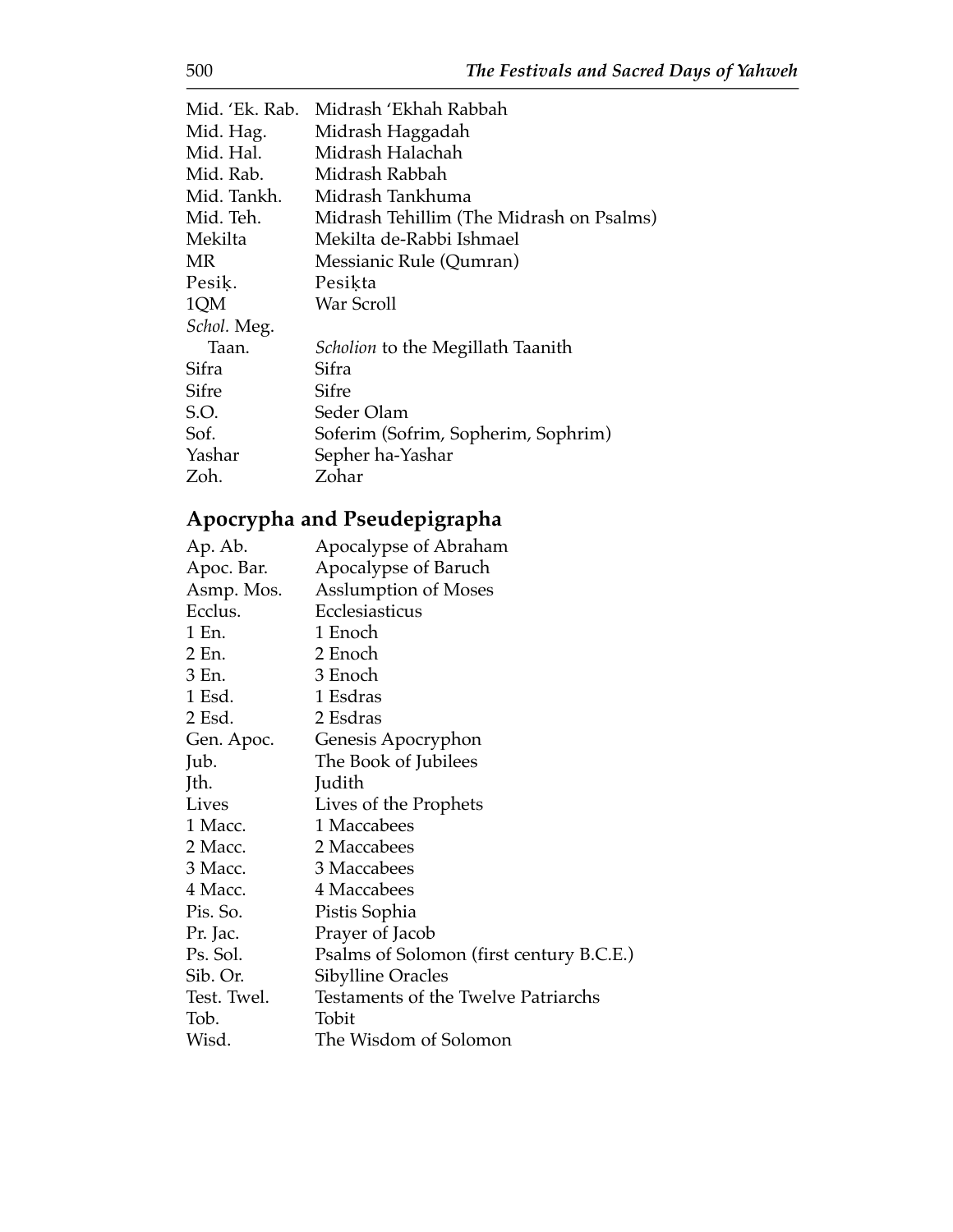# *General Abbreviations and Symbols*

| A.D.            | anno Domini (Year of the Lord). Also called C.E.               |
|-----------------|----------------------------------------------------------------|
| abstr.          | abstract, abstractly                                           |
| ad loc.         | <i>ad locum</i> , at the place                                 |
| adv.            | adverb, adverbial, adverbially                                 |
| app.            | appendix (App. $=$ appendix in our text)                       |
| AS.             | Anglo Saxon                                                    |
| B.C.            | Before Christ (also called B.C.E.)                             |
| B.C.E.          | Before Common Era (also called B.C.)                           |
| c. $(ca.)$      | circa, about, approximately                                    |
| C.E.            | Common Era (also called A.D.)                                  |
| causat. (caus.) | causative, causatively                                         |
| cf.             | <i>confer</i> , compare with                                   |
| chap.           | chapter (Chap. $=$ chapter in our text)                        |
| chaps.          | chapters (Chaps. $=$ chapters in our text)                     |
| col. noun       | collective noun                                                |
| collect.        | collective, collectively                                       |
| concr.          | concrete, concretely                                           |
| D.              | Dynasty                                                        |
| Dan.            | Danish                                                         |
| def. art.       | definite article                                               |
| demon. pron.    | demonstrative pronoun                                          |
| ed.             | editor, edited, edition, edited by                             |
| eds.            | editors, editions                                              |
| e.g.            | exempli gratia, for example                                    |
| Eng.            | English                                                        |
| espec. (esp.)   | especially                                                     |
| et al           | <i>et alii</i> , and others                                    |
| etc.            | <i>et cetera</i> , and so forth                                |
| extens.         | extension                                                      |
| f               | (after a number) and the following page or line                |
| fem.            | feminine                                                       |
| ff              | (after a number) and the following pages or lines              |
| fig.            | figuratively, figure, illustration (Fig. = Figure in our text) |
| figs.           | figures, illustrations (Figs. $=$ Figures in our text)         |
| fl.             | flourished                                                     |
| Fr.             | French                                                         |
| frag.           | fragment                                                       |
| frags.          | fragments                                                      |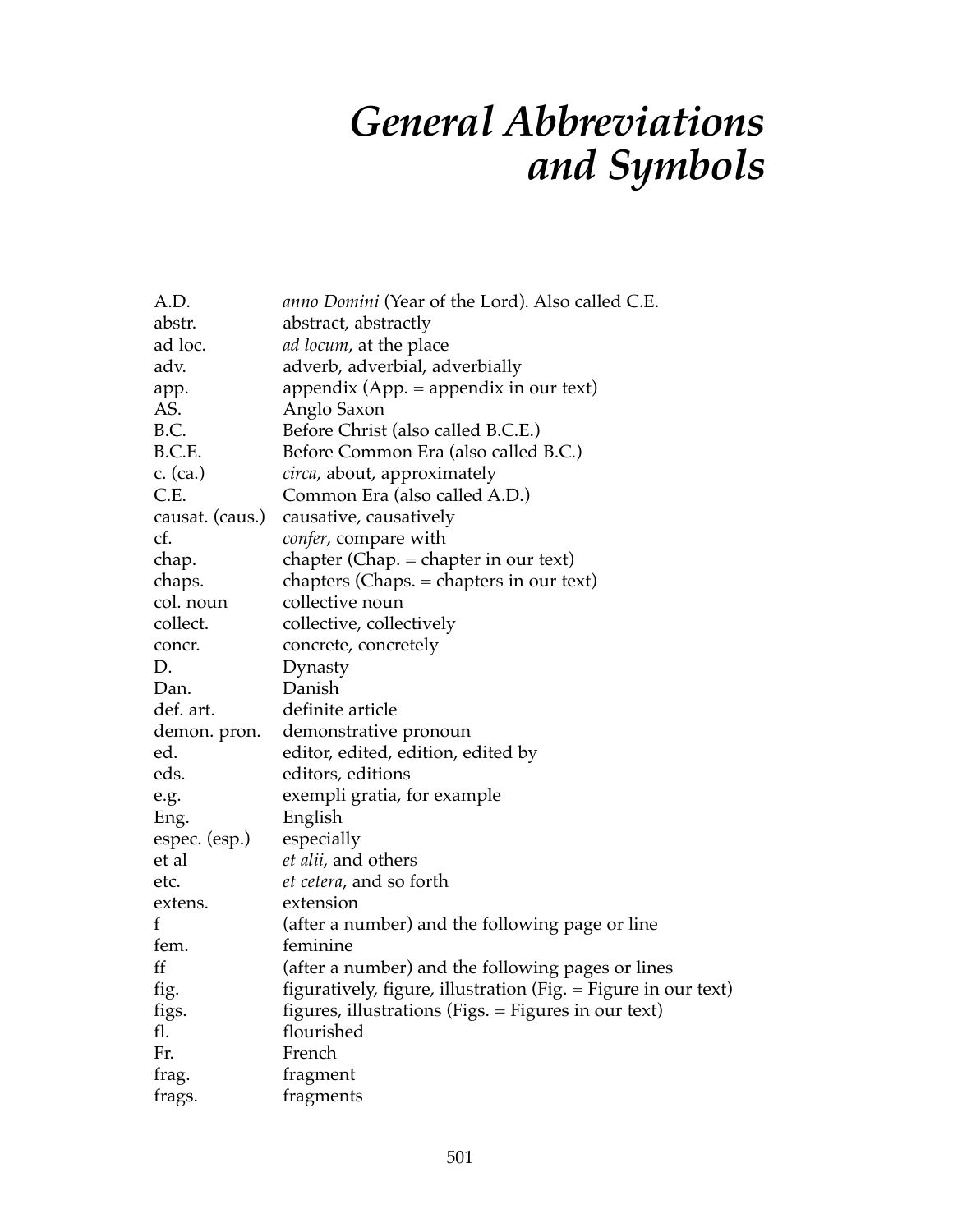| f.v.            | <i>folio verso,</i> on the back of the page |
|-----------------|---------------------------------------------|
| gen.            | general, generally, generical, generically  |
| gen.            | genitive (case)                             |
| Ger.            | German                                      |
| Gk. (Gr.)       | Greek                                       |
| Heb.            | Hebrew                                      |
| ibid.           | <i>ibidem</i> , in the same place           |
| id.             | <i>idem</i> , the same                      |
| i.e.            | <i>id est</i> , that is                     |
| immed.          | immediate, immediately                      |
| impl. (imp.)    | implication, implied                        |
| includ. (incl.) | including, inclusive, inclusively           |
| indef.          | indefinite, indefinitely                    |
| inf.            | <i>infra</i> , below                        |
| inscr.          | inscription, inscribed                      |
| intrans.        | intransitive, intransitively                |
| intro.          | introduction                                |
| Ital.           | Italian                                     |
| lit.            | literally                                   |
| Lat.            | Latin                                       |
| loc. cit.       | loco citato, in the place cited             |
| <b>LXX</b>      | Septuagint                                  |
| ME.             | Middle English                              |
| mor.            | moral, morally                              |
| MS              | manuscript                                  |
| MSS             | manuscripts                                 |
| МT              | <b>Masoretic Text</b>                       |
| n.              | note, footnote                              |
| nat.            | native, natural, naturally, nature          |
| neut.           | neuter                                      |
| no.             | number                                      |
| nos.            | numbers                                     |
| ns.             | notes, footnotes                            |
| NT              | New Testament                               |
| obj.            | object, objective, objectively              |
| Oly.            | Olympiad                                    |
| op. cit.        | opere citatio, in the work cited            |
| <b>OT</b>       | Old Testament                               |
| p.              | page                                        |
| par.            | paragraph                                   |
| partic.         | particular, participle                      |
| pass.           | <i>passim</i> , throughout                  |
| plur.           | plural                                      |
| pl.             | plate                                       |
| pls.            | plates                                      |
| pp.             | pages                                       |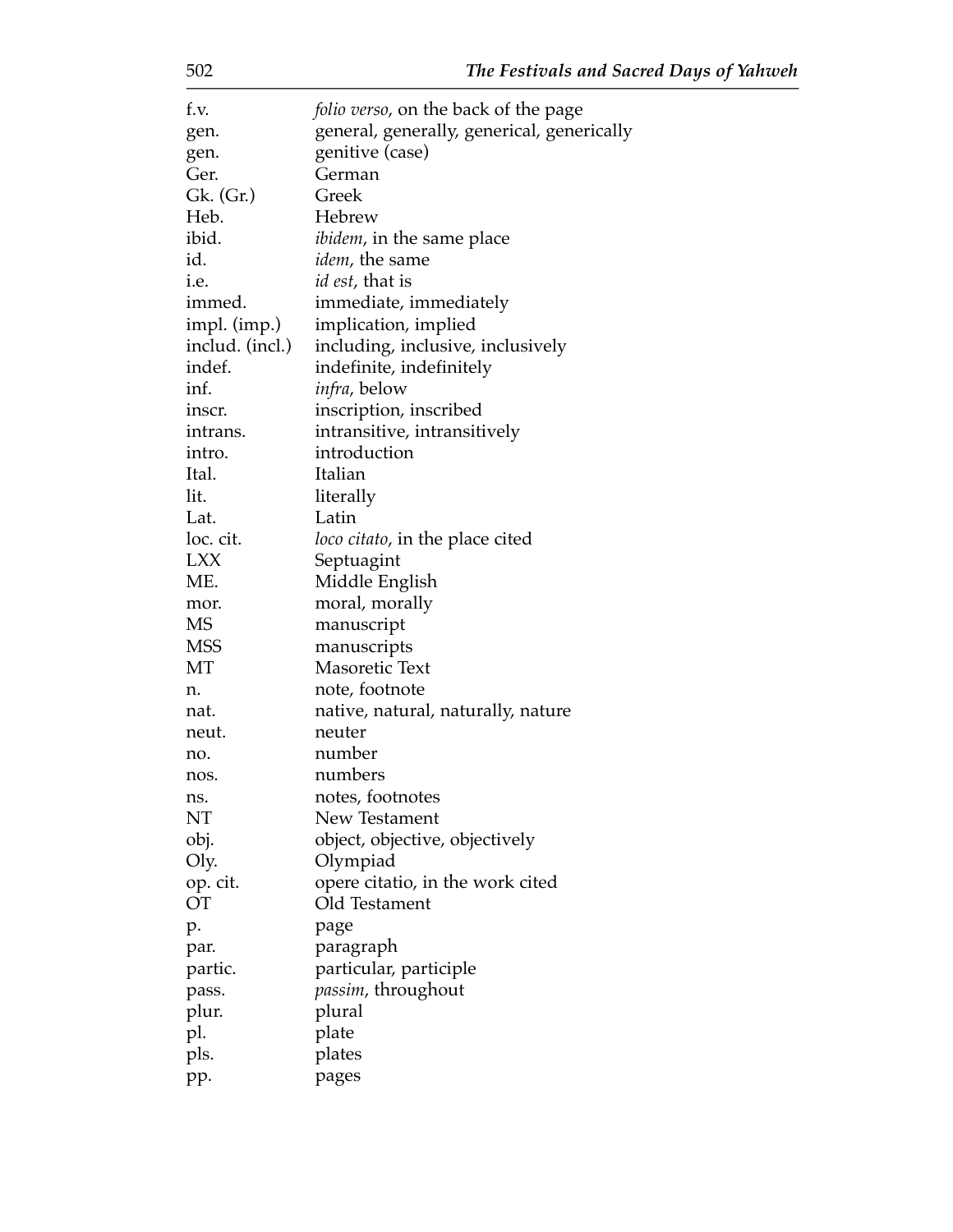| pref.           | preface                                                                                                                                                                                                                                                                                                       |
|-----------------|---------------------------------------------------------------------------------------------------------------------------------------------------------------------------------------------------------------------------------------------------------------------------------------------------------------|
| Prep.           | preposition, prepositional, prepositionally                                                                                                                                                                                                                                                                   |
| prim.           | primitive, primary                                                                                                                                                                                                                                                                                            |
| pron.           | pronominal(ly), pronoun                                                                                                                                                                                                                                                                                       |
| prooem.         | prologue, introduction, preface                                                                                                                                                                                                                                                                               |
| prop.           | properly, proper                                                                                                                                                                                                                                                                                              |
| pt.             | part                                                                                                                                                                                                                                                                                                          |
| pts.            | parts                                                                                                                                                                                                                                                                                                         |
| pub.            | published, publication                                                                                                                                                                                                                                                                                        |
| q.v.            | quod vide, which see                                                                                                                                                                                                                                                                                          |
| ref.            | reference                                                                                                                                                                                                                                                                                                     |
| reflex. (refl.) | reflexive, reflexively                                                                                                                                                                                                                                                                                        |
| reg.            | regular, regularly                                                                                                                                                                                                                                                                                            |
| reprod.         | reproduction, reproductions                                                                                                                                                                                                                                                                                   |
| repr.           | reprint, reprinted                                                                                                                                                                                                                                                                                            |
| rev.            | revised                                                                                                                                                                                                                                                                                                       |
| S.V.            | sub verbo, sub voce, under the word                                                                                                                                                                                                                                                                           |
| Sect.           | Section                                                                                                                                                                                                                                                                                                       |
| Span.           | Spanish                                                                                                                                                                                                                                                                                                       |
| spec.           | specific, specifically                                                                                                                                                                                                                                                                                        |
| subj.           | subject, subjective, subjectively                                                                                                                                                                                                                                                                             |
| subs.           | subsequent                                                                                                                                                                                                                                                                                                    |
| sup.            | supra, above                                                                                                                                                                                                                                                                                                  |
| tafel           | plate (book illustration)                                                                                                                                                                                                                                                                                     |
| tech.           | technical, technically                                                                                                                                                                                                                                                                                        |
|                 | transit. (trans.) transitive, transitively                                                                                                                                                                                                                                                                    |
| transl.         | translation, translator, translated by                                                                                                                                                                                                                                                                        |
| V.              | verse or verses                                                                                                                                                                                                                                                                                               |
| var. lect.      | varia lectio, different reading                                                                                                                                                                                                                                                                               |
| viz.            | <i>videlicet</i> , namely                                                                                                                                                                                                                                                                                     |
| vol.            | volume (Vol. $=$ volume belonging to our works)                                                                                                                                                                                                                                                               |
| vols.           | volumes (Vols. $=$ volumes belonging to our works)                                                                                                                                                                                                                                                            |
| VS.             | versus, against                                                                                                                                                                                                                                                                                               |
| VV.             | verses                                                                                                                                                                                                                                                                                                        |
| &               | and                                                                                                                                                                                                                                                                                                           |
| $\,<$           | derived from                                                                                                                                                                                                                                                                                                  |
| $=$             | equal or equivalent to, the same as                                                                                                                                                                                                                                                                           |
| $\ell.$         | line, lines                                                                                                                                                                                                                                                                                                   |
| $\#$            | number, numbers                                                                                                                                                                                                                                                                                               |
| $\S$            | section, sections                                                                                                                                                                                                                                                                                             |
| ( )             | parentheses are used in both the main text and in quotations                                                                                                                                                                                                                                                  |
|                 | from ancient works to circumscribe words and set off am-<br>plifications, to provide clarifications, explanatory remarks,<br>transliterations, comments, or digressive elements. "An-<br>cient languages," as J. H. Charlesworth correctly notes,<br>"are cryptic; verbs, nouns, and pronouns are often omit- |